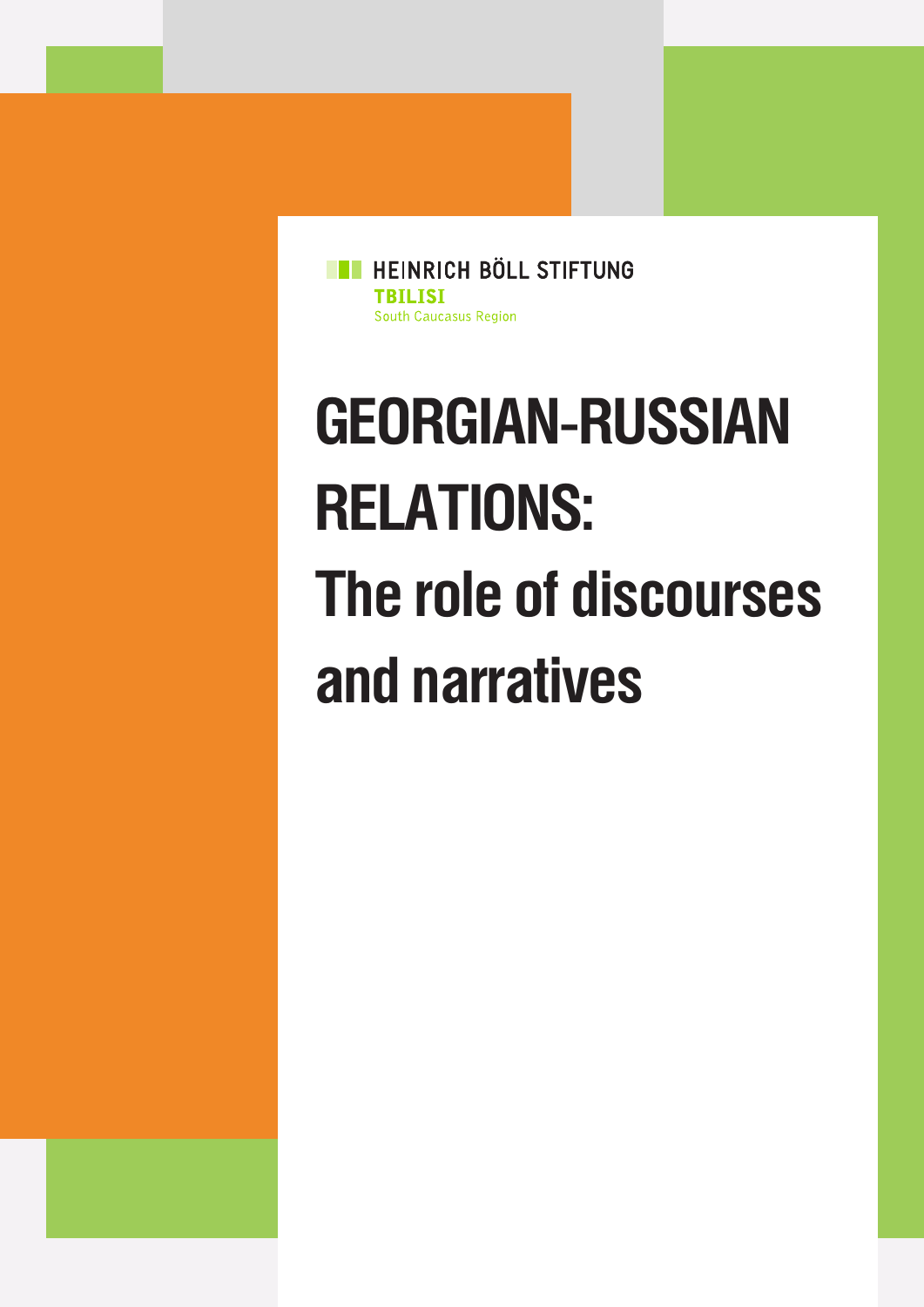# **GEORGIAN-RUSSIAN RELATIONS: THE ROLE OF DISCOURSES AND NARRATIVES**

The content of these articles is the sole responsibility of the authors and can in no way be taken to reflect the views of the Heinrich Boell Foundation Tbilisi Office – South Caucasus Region.



2021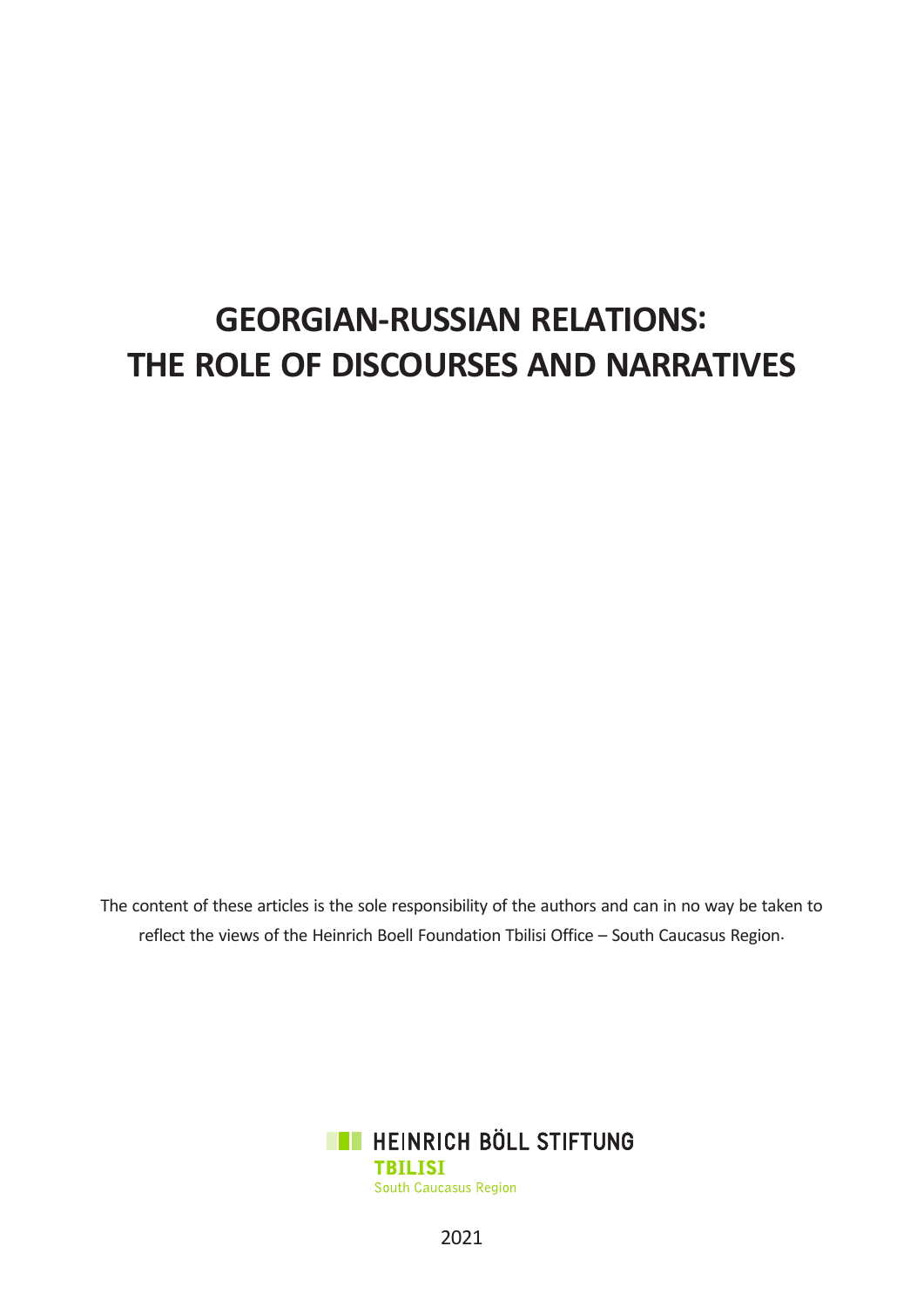# **CONTENT**

| <b>INTRODUCTION</b><br>Dr. Stefan Meister                                                                      | 4   |
|----------------------------------------------------------------------------------------------------------------|-----|
| <b>PRO-RUSSIAN LABELS: GEORGIA'S POLITICAL</b><br><b>ACTORS IN SEARCH OF KREMLIN AGENTS</b><br>Otar Kobakhidze | 6   |
| <b>GEORGIA IN RUSSIAN DISCOURSES: FOCAL POINTS</b><br><b>Andrey Makarychev</b>                                 | 18  |
| <b>RUSSIAN-GEORGIAN RELATIONS IN THE COVID</b><br><b>19-ERA: BENIGN NEGLIGENCE</b><br>Alexandra Yatsyk         | 32. |

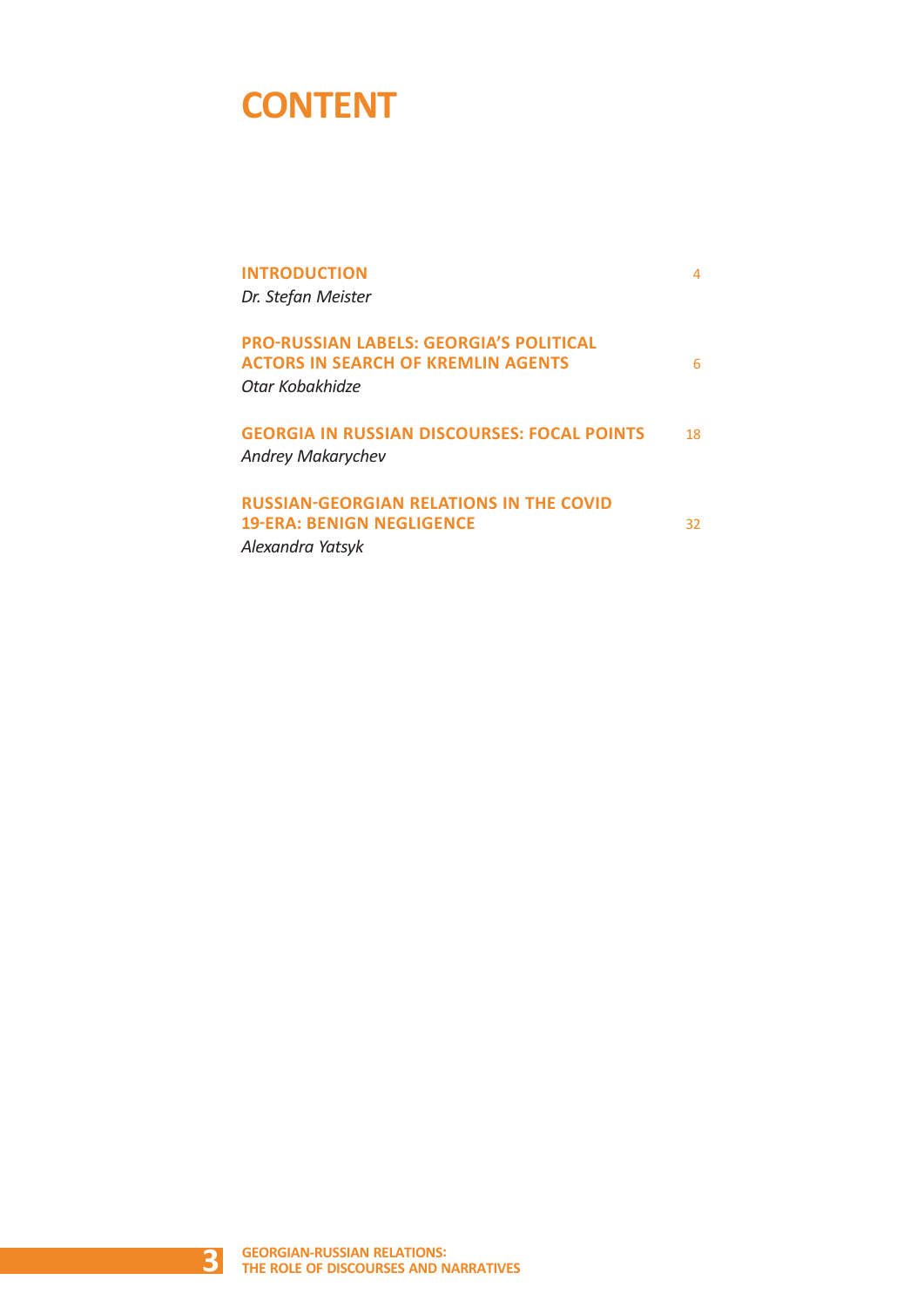# **INTRODUCTION**

### **Dr. Stefan Meister**

*German Council on Foreign Relations (DGAP)*

Following the Russian-Georgian August War of 2008 and the subsequent creeping integration of Abkhazia and South Ossetia into the Russian Federation, Georgia-Russia relations deteriorated sharply. For Georgia, Russia is perceived as an aggressor and represents the main foreign threat to Georgia's sovereignty and territorial integrity. While former Georgian President Mikheil Saakashvili was building a foreign policy centered around an anti-Russia / pro-Western narrative, he discredited any sober discussion about how to deal with Russia by likening it to "supporting of the enemy". Bidzina Ivanishvili, Saakashvili's de facto successor and leader of the Georgian Dream party, described his own policy towards Russia as being pragmatic and one that serves the interests of the state. However, the informality of his policy and the overall lack of transparency and decision making under the Georgian Dream's rule made it very difficult to understand how Georgia would benefit from this "pragmatic" approach.

Relations with Russia play a crucial role in the domestic discourse in Georgia. Political actors in Georgia often discredit their opponent by playing the "Russia card", e.g. accusing their opponents as being pro-Russian. In Georgia's highly polarized political system, these anti-Russian narratives fuel further polarization within politics and society, and undermine any possibility of conducting a sober analysis of Russian politics and interests. It also weakens Georgia's approach towards its northern neighbor, as well as the disputed regions of Abkhazia and South Ossetia. At the same time, such narratives bolster Moscow's approach in its efforts to prevent Georgia's further democratization, and forestall the country's transition towards a political culture that embraces compromise and sustainable reforms. Government policy should serve the country, not just a small group with vested interests linked to a policy of distracting from their failures while using the enemy paradigm.

This polarization provides an entry point for Russian propaganda and disinformation that centers around traditional values. This Russian disinformation campaign – in Europe and around the world – also helps to undermine the liberal democratic principles of the West through a debate about traditional values and the fight against social alienation. This discourse overlaps with the ideas of conservative actors in Georgia. We can see a similar trend in many European societies – especially among right-wing populists, who seek to weaken open, diverse and democratic societies. Nevertheless, the policy of polarization through an ideologized discourse increases the gap between Georgia and its European partners and complicates Georgia's path towards transatlantic integration.

In this collection of three articles, Otar Kobakhidze first analyzes the narratives about Russia during the United National Movement (2003-2012) and Georgian Dream (since 2012) governments. Both parties label and demonize each other as being pro-Russian. Without any proof, politicians accuse their opponents as being "Kremlin agents" or "Russian stooges". The author argues that by leveraging the Russia narratives, political actors in Georgia oversimplify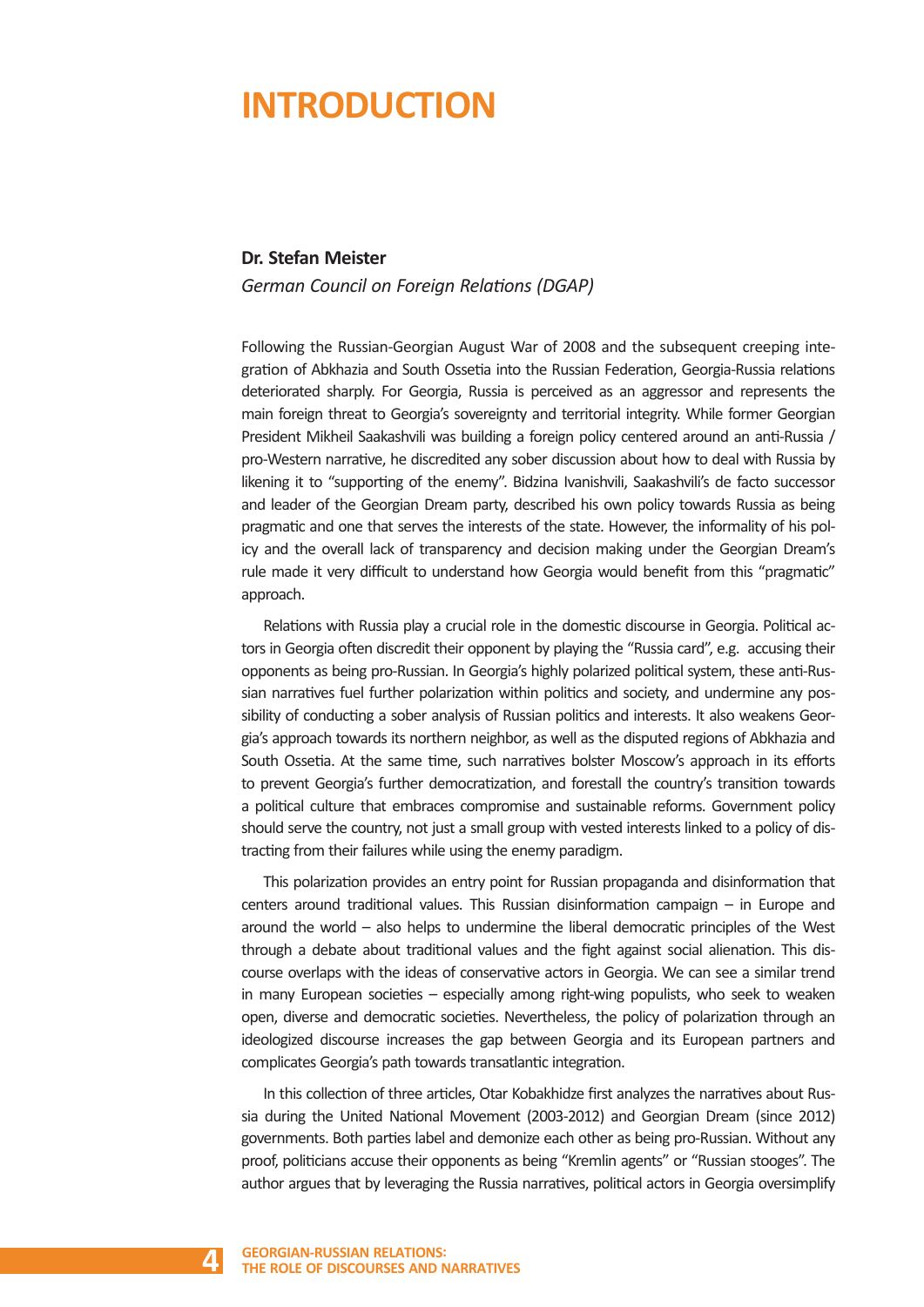complex realities and largely ignore other issues that are crucial to broader Georgian society, including many social issues. The Russia narrative serves as the main tool in the externalization of internal problems, which in turn undermines the democratic consolidation of Georgia, fuels polarization, and blurs the line between truth and reality. It helps to demonize opponents and fosters conspiracy within Georgian society. The Russia narrative is part of the virtual politics of Georgian elites, who aim to mobilize society through the enemy paradigm without solving any of the key problems the country faces.

Second, looking into the Russian discourse on Georgia, Andrey Makarychev identifies four perspectives that both support and contradict each other. First, there is the geopolitical narrative, which positions Georgia as "pro-Western" in the conflictual relations with the EU and NATO. Then there is the biopolitical narrative, which depicts Georgia as a proxy of the United States. This narrative proliferates through disease conspiracies associated with the US-funded Lugar Laboratory located on periphery of Tbilisi. Both can be seen in the context of a colonial approach by the Russian state, which describes Georgia as part of Russia's imperial heritage that lost the right path. Running in a similar direction is the religious perspective, which from a normative point of view, locates Georgia as a member of the global Orthodox community, and subsequently sharing with Russia conservative values and a traditional national identity against Western liberalism (minority protection, multiculturalism, and sexual emancipation).

These three Russian state institution-driven narratives are countered by the popular dimension through the grass-roots presentation of Georgia in Russian social media, supported by the Russian tourist industry, and by nostalgic "Georgia-friendly" narratives within Russian society. They form the basis of the reality test for "normal people" who travel to Georgia and had contact with the country. As a result, there is no uniform discourse in Russia regarding Georgia. While the Russian state geopolitically securitizes and normatively overloads the perspective on Georgia, Russian society counters these narratives through positive experiences through their direct contact with Georgians. They present Georgia as a friendly, open and livable place (also compare to Russia) and undermine all the stereotypes and narratives associated with Russian state propaganda.

Third, in analyzing Russian state media narratives on Georgia in the context of the COVID-19 pandemic, Alexandra Yatsyk concludes that the country is not described as an adversary but rather as a "misled family member, who became a Western puppet." Using a patronage approach, the former empire offers Georgia support in leaving Western control in exchange for political and economic protection. In analyzed surveys, the author demonstrates that Georgians are less vulnerable to direct Russian disinformation. However, indirectly, through shared Orthodox Christian values and socially-conservative views (especially on sexual minorities), certain groups within Georgian society are indeed vulnerable to Russian disinformation. In this context it is telling that the Georgian Orthodox Church is the main critic of vaccination in the context of the COVID-19 pandemic. Here the circle closes to the anti-Russian narrative as part of the polarization of Georgian politics and society through the Georgian ruling elites. At the same time, a number of these elites share the same "conservative values", which are promoted by the "Russian enemy".

This publication can be useful for students, academics and researchers working on the interconnection between Georgia's internal and foreign politics, as well as Georgia-Russia relations. It aims to conduct a sober analysis of Georgia-Russia relations and the non-ideological perceptions the two have of each other.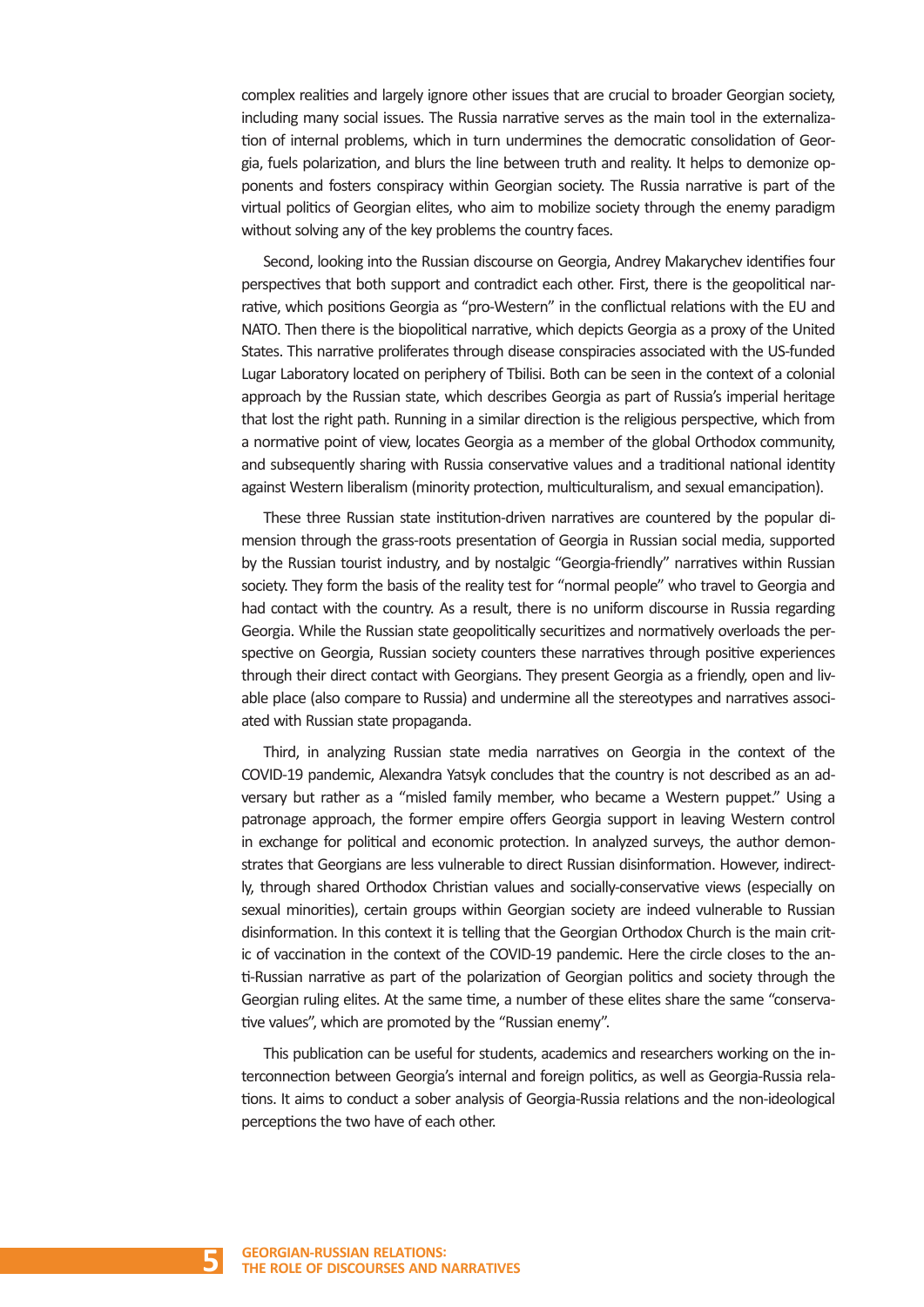# **PRO-RUSSIAN LABELS: GEORGIA'S POLITICAL ACTORS IN SEARCH OF KREMLIN AGENTS\***

# **Otar Kobakhidze**

*Civil.ge*

# **INTRODUCTION**

Russia has been perceived as a major foreign threat in Georgia ever since the country regained its independence from the Soviet Union in 1991. The brief August 2008 War, followed by Russia's recognition of Tskhinvali Region/South Ossetia and Abkhazia as independent states, cemented Moscow's image in Georgia as the main aggressor. As Russia poses a major threat to Georgia, labelling and demonizing one another as pro-Russian has featured prominently among Georgian political actors. Instrumentalizing this threat, political actors have continuously addressed conspiracies about "Kremlin agents," "fifth column" and "Russian stooges," typically without presenting any proof to back these claims.

My initial interest in the pro-Russia labelling in Georgian politics stemmed from the change of discourse by the Georgian Dream government vis-à-vis its political opponents – in particular, its main rival United National Movement – following tense events in 2018-2019. Since their win against the UNM in 2012, GD has toned down the UNM government's harsh Russia rhetoric and advocated for constructive policy with Moscow, in an apparent attempt to stave off conflict and improve relations with Russia. Yet, in recent years GD increasingly and openly deployed pro-Russia labelling against its major opponents. While this trend was already noticeable during the contested 2018 presidential elections, it became far more visible after June 20, 2019, when thousands, largely unexpectedly, flooded Tbilisi streets to protest the Russian Orthodox Communist lawmaker Gavrilov assuming the seat of Georgian Parliamentary Speaker earlier that day. This anti-occupation unrest demonstrated, to some degree, the public's long-simmering concerns towards Georgian Dream's Russia policy, and thus facilitated GD's change of discourse.

The media takes a frequent albeit fragmentary interest in the issue, while there is a scarcity of analytical and academic literature studying Russia discourses and pro-Russian labeling pursued by Georgian political actors. This draws a stark contrast to higher scholarly interest towards Georgia's discourses about Europe, and often serves as the

The content of this article is the sole responsibility of the author and can in no way be taken to reflect the views of the Heinrich Boell Foundation Tbilisi Office.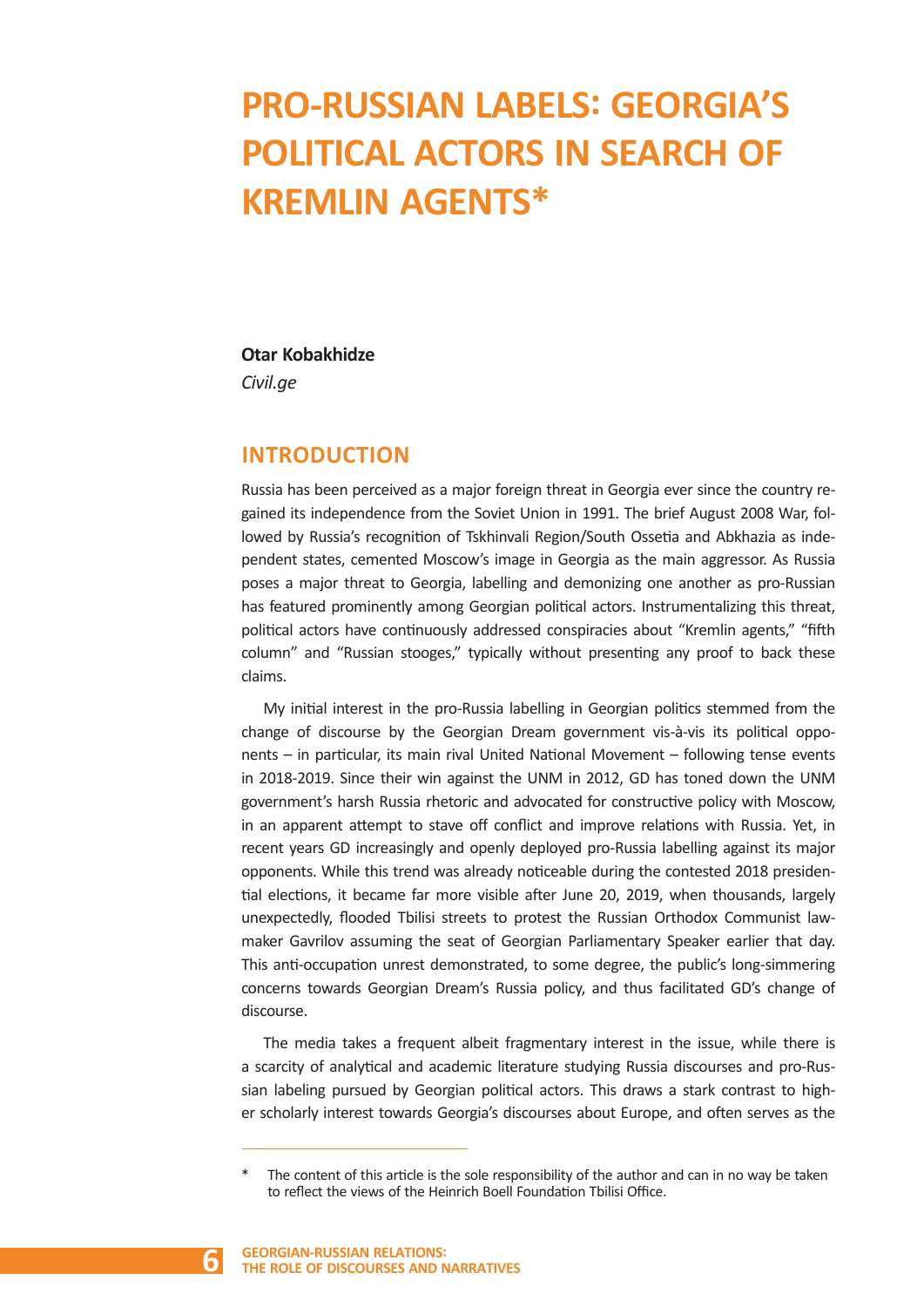neglected side of the coin. In this article, I will analyze narratives about Russia and the 'Pro-Russia' labelling of political opponents during the UNM's administration of 2003- 2012 and the GD government since 2012, identifying both the continuity and change in their discourses. I will address two key questions: when does the Russian factor resurface in Georgia's political discourse, and why do Georgian political actors use and abuse pro-Russian labelling against their opponents? While official policies often do not overlap with political discourses, the latter are nevertheless a valuable source of information about how political players use labels to demonize and delegitimize opponents, or to maintain power and legitimacy.

# **UNM-ERA: BACKWARD RUSSIA AND DOMESTIC "USEFUL IDIOTS"**

Labels play symbiotic role in political conflicts. Political conflicts give rise to labels, which then contribute to reproducing and strengthening these conflicts (van den Broek, 2017). For instance, political players label themselves as patriotic, or righteous, while labelling opponents as pro-Russian traitors. These demonizing labels fuel parties' distrust of one another, and thus intensify conflict and political polarization. While labelling is an inherent function of society and politics, and helps to structure one's political views, it can be readily abused as a tool for misleading or a substitute for critical thinking (Reed, 2001).

Georgia's third President, Mikheil Saakashvili, rose to power following the Rose Revolution of 2003, ousting President Eduard Shevardnadze, erstwhile Soviet foreign minister, who led the country for eleven years. Georgian-Russian relations were already tense during Shevardnadze's tenure, in large part due to his troubled relations with Russian *Siloviki (*strongmen) (Stronski and Vreeman, no date). Against this backdrop, the first months of Saakashvili's tenure sought to advance bilateral relations, and both Georgian and Russian leadership "seemed genuinely interested in cooperating" (Tsygankov and Tarver-Wahlquist, 2009). In his presidential inauguration speech in January 2004, although stressing the need for European integration of Georgia, Saakashvili offered a "friendly hand" to Russia and expressed his wish to see the "formation and progress of this friendship" (Civil Georgia, 2004). In late August 2008, recounting the road to the August War, Saakashvili recalled that he was cooperative with Russia after becoming president, and that his government helped Moscow with halting illegal border crossings between Georgia and Russia's Chechnya (Civil Georgia, 2008).

In February 2005, President Saakashvili reiterated his readiness while he observed Russia's reluctance to improve relations (Civil Georgia, 2005). Diverging views over the fate of Abkhazia and Tskhinvali region/South Ossetia, the August 2004 armed clashes in Tskhinvali, and the question of the Russian military bases on Georgian soil, among others, led to further deterioration of the relations between the two countries.

#### *2006 SPY ROW*

Before the August War of 2008, the lowest point of relations between Tbilisi and Moscow occurred in 2006, with Russia launching an anti-Georgian campaign, expelling several thousands of Georgian immigrants in June 2006, and banning the import of Georgian wine and mineral water (Paton, 2006). This deterioration coincided with the approach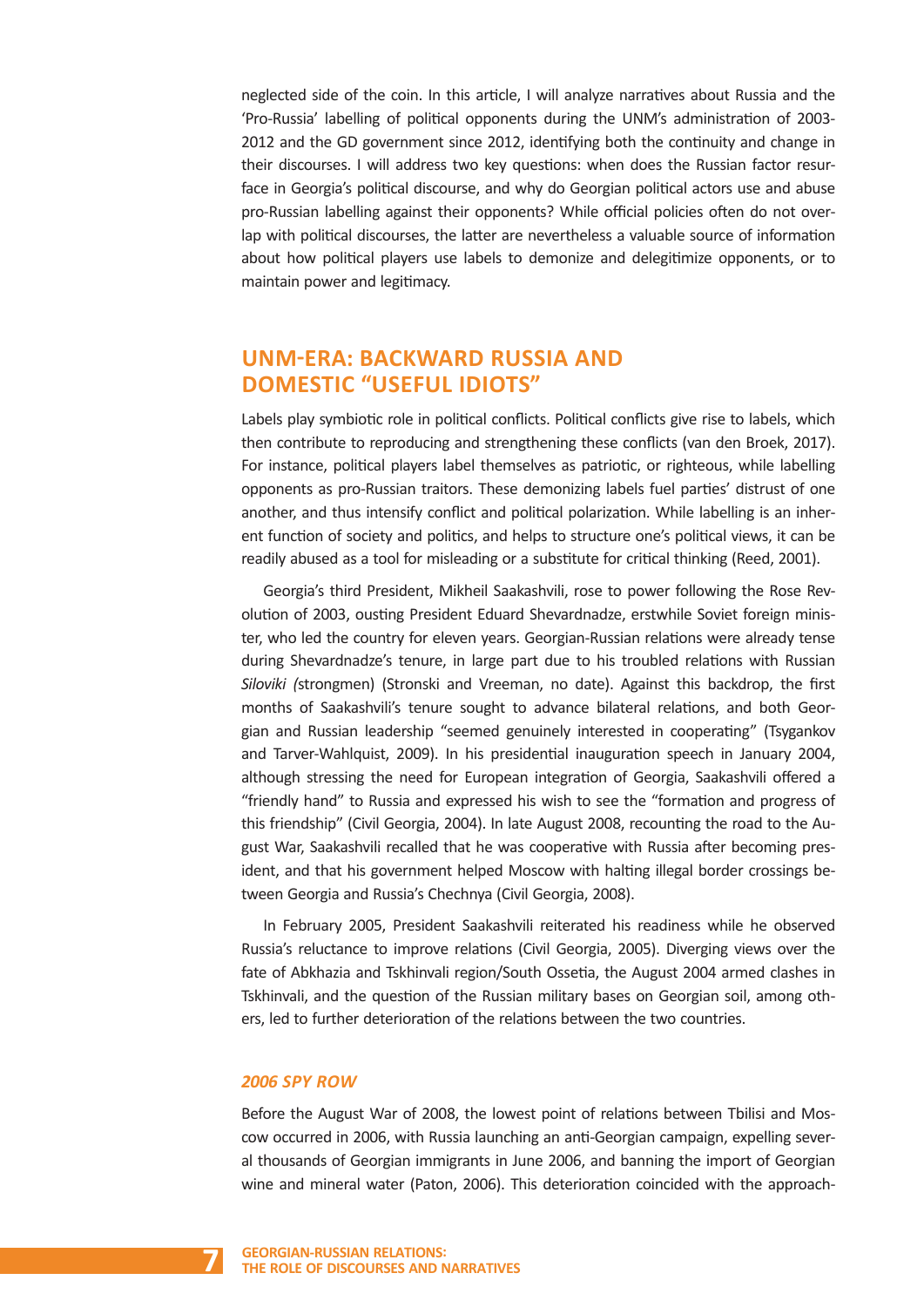ing 2006 local elections, which President Saakashvili had unexpectedly slated for early October instead of December, and which left the opposition little time for preparation (2006d). A week before the elections, Georgian authorities arrested four alleged Russian army intelligence officers and eleven Georgian citizens on suspicions of cooperation with these officers. The spy row helped the UNM government heighten rhetoric against Russia, as the powerful Minister of Interior, Vano Merabishvili, argued that Russia was "an ordinary helpless state," and that Georgia "destroyed the myth" of Russia's intelligence and omnipotence. According to Merabishvili, it was particularly painful for Russians that this was done at the hands of Georgia. Highlighting Russia's perceived weakness, Georgian leadership seized the opportunity to credit itself with building strong state institutions that proved capable of exposing "omnipotent" Russian intelligence (Civil Georgia, 2006a). Notably, the elections were held in the aftermath of a particularly high-profile murder case of 28-year-old banker Sandro Girgvliani, which was arguably the biggest blow to the UNM government up to that point (Civil Georgia, 2006b). The spy row, coming a week before the ballot, helped the UNM to mobilize its supporters amidst this political scandal. Cheterian (2008, p. 698) has noted that the controversy "successfully diverted attention from local issues […] into larger field of the 'external enemy,' thereby reducing dissent."

Three weeks before the spy row, the authorities detained several opposition figures aligned with Igor Giorgadze, Moscow-based former security chief, wanted on charges of state treason and a coup plot in Tbilisi. Interior Minister Merabishvili claimed that the conspiring opposition members were financed by Moscow to overthrow the UNM government (Jimsher Rekhviashvili, 2006). Regarding this arrest of Giorgadze's allies, the influential UNM mayor of Tbilisi, Gigi Ugulava, while seeking reelection, drew parallels with 1921 Soviet Russia's takeover of independent Democratic Republic of Georgia with the help of Georgian Bolsheviks. He explicitly compared 1921 "traitor" Bolsheviks to his political opponents, Igor Giorgadze's detained allies (Civil Georgia, 2006e). Ugulava's address was recorded, symbolically, in the newly opened Museum of the Soviet Occupation in Tbilisi, while reinforcing that present-day Russia was still doing everything to suppress Georgia's independence. It is noteworthy that, in Georgia, Russia is largely seen as successor of the Soviet empire (Kakachia and Minesashvili, 2015). Understandings of Russia and the USSR are largely congruent, as showcased frequently by the speeches of Georgian officials. For instance, President Salome Zurabishvili on February 25, 2021, marking the centennial of Tbilisi's takeover by the Soviet Russia in 1921, spoke of the ongoing Russian occupation as the continuation of the Soviet occupation (Civil Georgia, 2021b).

Citing Derrida's work, Milliken (1999) argues that discourses are structured primarily through binary oppositions, in which one element is favored. In Georgia's case, oppositions crystalize around East vs. West, pro-Russian vs. pro-European, Russian intervention vs. Georgian independence, among other binaries. Portraying itself as the force opposing the hostile foreign power, while labeling political opponents as Russian puppets, the UNM leadership sought to boost its image, mobilize supporters ahead of elections, divert attention from various issues, and discredit the opposition. In doing so, the governing party presented itself as the unchallenged power at home, tasked not only with fighting internal opponents but also malign actors abroad.

Allegations of having a pro-Russian stance and being financed from Moscow ran both ways, however. Commenting on the Giorgadze allies' arrests, Labor Party leader Shalva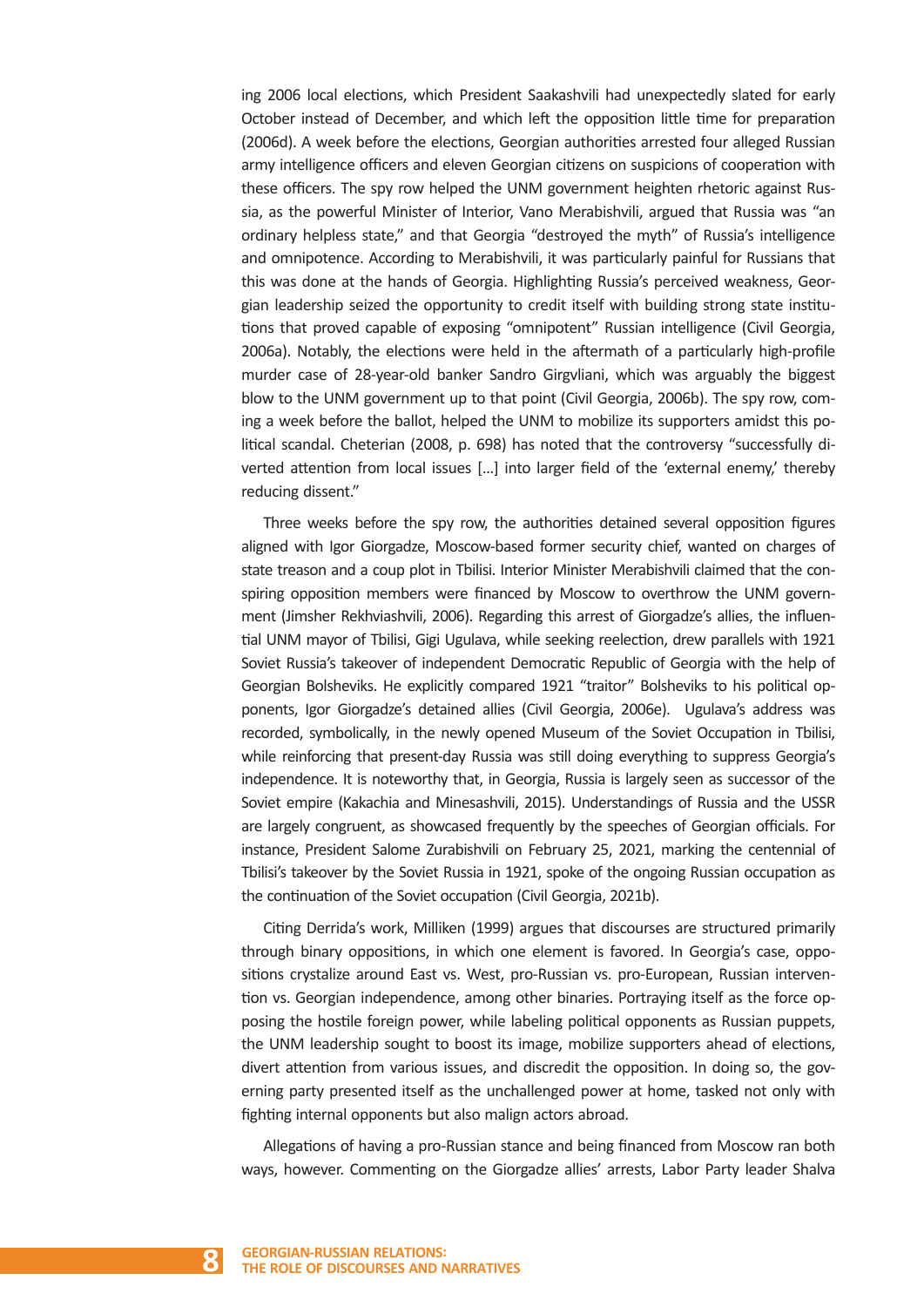Natelashvili said Saakashvili was paranoid that his regime could be overthrown, just as Saakashvili overthrew Shevardnadze "with the help of U.S. and Russian special services." Natelashvili demanded that the U.S. and Russian "special services" unveil documentation about financing Saakashvili and the UNM. Doubling down against UNM, Natelashvili asserted that Saakashvili was financed by "Russian billionaire" Kakha Bendukidze, State Minister for Economic Reforms, Russia-based sculptor Zurab Tsereteli and Moscow-linked Bidzina Ivanishvili, future archenemy of Saakashvili (Civil Georgia, 2006c).

#### *2007 DEMONSTRATIONS AND KREMLIN AGENTS*

Abuse of the "Russian agents" label was clearly showcased during the fall 2007 demonstrations, which posed a serious challenge to Mikheil Saakashvili's government. Growing public discontent, at its peak of escalation since the Rose Revolution, was exacerbated by the arrest of former Defense Minister Okruashvili, Saakashvili's ally-turned-foe. Okruashvili had accused the UNM government of corruption and claimed that Saakashvili personally ordered the killing of businessman Badri Patarkatsishvili. The opposition launched massive protests, demanding early elections, change of electoral law, release of "political prisoners," and the resignation of Saakashvili, among others. Saakashvili rejected these demands and claimed opposition protests were funded by "concrete oligarch Russian force" (Civil Georgia, 2007).

On November 7, the authorities violently dispersed the protest. Shortly after, President Saakashvili accused demonstration leaders of attempting a Russian-backed coup and claimed his government «received information that an alternate government had already been set up in Moscow, [and] that Saakashvili and his government would be overthrown.» Saakashvili accused influential billionaire Badri Patarkatsishvili, whom he referred to as "one of the Russian oligarchs," of calling to overthrow the Georgian government, and on November 9<sup>th</sup> the state prosecution named Patarkatsishvili as a coup plot suspect (Human Rights Watch, 2007).

Also on November 7, the Georgian Interior Ministry released taped recordings claiming some opposition leaders – Republican Party MP Levan Berdzenishvili, Giorgi Khaindrava of the opposition group Equality Institute, Freedom Party leader Konstantine Gamsakhurdia, and Labor leader Shalva Natelashvili – cooperated with the Russian counter-intelligence service as they met with three Russian diplomats (Civil Georgia, 2007a). Labelling and framing opponents as Russian agents served to justify the ruling party's violence against protestors. The International Crisis Group cited western diplomats' assertions that the Government failed to present proofs to back its claims. According to the Group, mere communication with Russian diplomats could not serve as a proof that the opposition were engaged in subversive activities, and that the conversations were "substantively thin." The Group also noted Patarkatsishvili was "an unlikely Russian agent" as he was wanted in Moscow for fraud charges (International Crisis Group, 2007).

#### *POST 2008 WAR FRAMINGS OF RUSSIA*

To credit his government, President Saakashvili often portrayed Georgia as a reformer country, in contrast to backward Russia, and continued to claim that the opposition was linked to Russia. At the eve of Georgian Independence Day, on May 25, 2010, Saakashvili boasted that the time would come when Georgia would be a "desired partner of mod-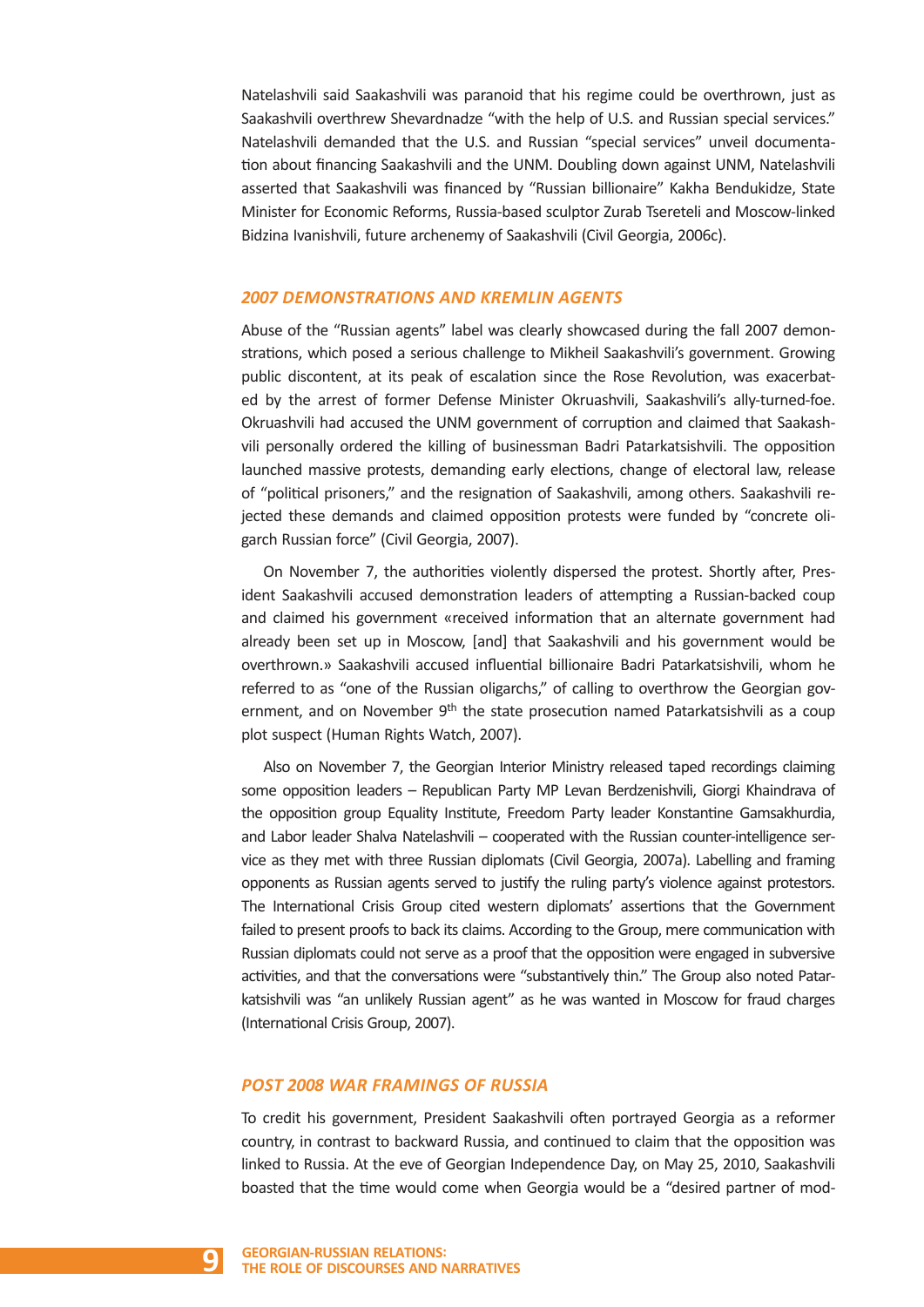ernized Russia," and that "sooner or later" Russia would "follow the path of modernization." Citing Moldova's example, he argued that appeasing Moscow did not work, and in this context, criticized his opponents for wanting to "kiss someone's [Russia's] boot night and day," calling them "useful idiots" (Civil Georgia, 2010b).

In another September 2010 speech, made symbolically in Anaklia, a Black Sea village located a few hundred meters away from occupied Abkhazia, Saakashvili again portrayed Russia as a backward, unmodern state, to which Georgia was a chief ideological rival, and noted that Georgia served as Russia's "major competitor in the sphere of ideology." Crediting Georgian state institutions created under his government, Saakashvili said the Russian "Empire leadership" had realized Georgia, and its model of development within its state institutions, "posed a fatal threat" to the Russian leadership. In his mind, Moscow would fail to imitate Georgia, as building a modern nation was impossible in a "feudal country," like Russia. Along with accentuating Russia's backwardness, Saakashvili once again lashed out towards his political opponents, arguing that the opposition's massive 2009 protests were "fundamentally anti-state, anti-national and anti-Georgian," and claimed his political opponents in Georgia were financed by "Russian-Georgian mafia in Europe" (Civil Georgia, 2010a).

"Russian stooges" rhetoric, prevalent and routinely hurled against opponents throughout UNM's almost entire tenure, intensified with the unexpected entry of Bidzina Ivanishvili, a billionaire who made his wealth in Russia in the 1990s, into Georgian politics in October 2011. UNM predictably labelled Ivanishvili and his party as serving Russia's interests, in an apparent attempt to discredit its latest arch-rival. In October 2011, UNM lawmaker Lasha Tordia said that through Ivanishvili, Russia's Vladimir Putin sought to buy the Georgian state, society, and media. His colleague, Nugzar Tsiklauri likewise claimed that Putin wanted "to buy Georgia's future" with the money of "Russian oligarch" Bidzina Ivanishvili (Civil Georgia, 2011).

Speaking at the fourth anniversary of the Russo-Georgian War – in August 2012, two months before the October 2012 parliamentary elections – Saakashvili said Moscow had new plans to "break Georgia from within," referring to Ivanishvili's Georgian Dream. Saakashvili linked the scheme and timeline of Georgian Dream's entry into politics with Moscow's failure to achieve its key goals in the August War. He also vowed that the Soviet Union would not be restored, no matter how the "invaders" – the Kremlin – and "their local stooges may dream [about it]" (Civil Georgia, 2012). Barrinha (2011) has argued that in a political context of aggressive arguments, those actors pursuing labels do so to avoid seeming weak or incapable of addressing threats. In this case, Saakashvili denigrates the Kremlin's "local stooges" to render himself strong enough to defend against the threat of Russian invasion, or attempts to revive the Soviet Union.

Labeling its political opposition as a proxy for foreign power, UNM and President Saakashvili sought to make the hotly contested 2012 October parliamentary elections a referendum on the country's independence and the course of its foreign policy. The implications of this strategy were problematic, as both a symptom and a cause of everlasting political polarization and hatred, endangering Georgia's in-the-making democracy, and often diverting attention from real policy issues and debates. In October 2012, UNM lost to Ivanishvili's Georgian Dream party, although it continued to label GD as pro-Russian. GD, in turn, adopted the strategy of demonizing its opposition as Kremlin agents, among other labels, over the course of its rule.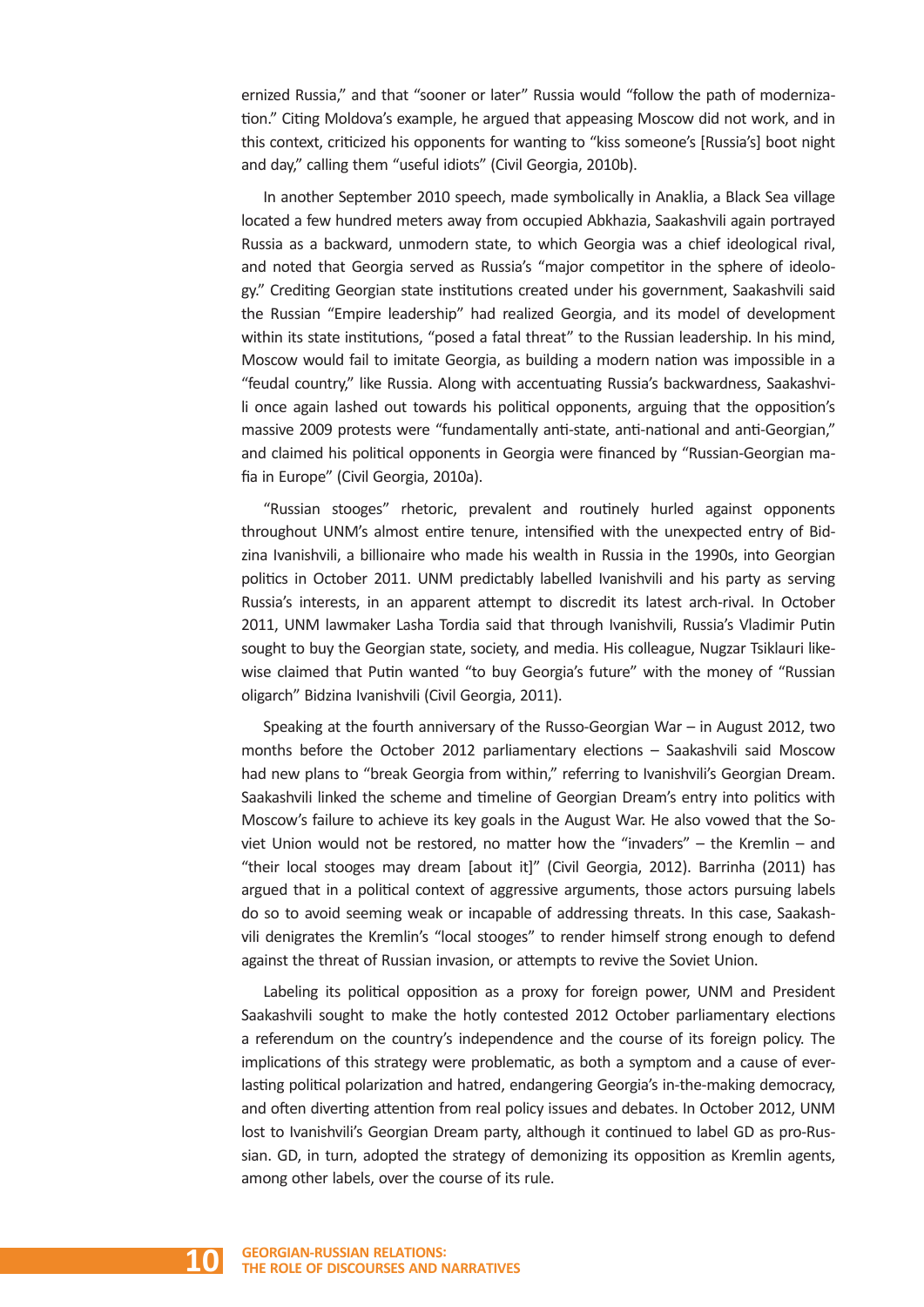# **GEORGIAN DREAM ERA – SINCE 2012**

When GD assumed the government in October 2012, through the first peaceful transition of power in Georgia, it did not accept the pro-Russian labeling imposed by UNM and developed counter labels. The Georgian Dream government toned down UNM's rhetoric towards Russia, while blaming President Saakashvili's tenure for escalating conflict with the northern neighbor – in particular, over the events leading to the occupation of Abkhazia and Tskhinvali/South Ossetia regions. Over the course of its ongoing nine-year rule, Georgian Dream, which in the beginning moderated UNM-era Russia rhetoric, later switched to deploy UNM-style labelling of "Russian stooges" against its political opponents.

In December 2012, Bidzina Ivanishvili, founder and first Prime Minister of Georgian Dream, accused Saakashvili of harming Georgia through his tough rhetoric and strongman posturing towards Russia. In Ivanishvili's words, the UNM government was "irritating Russia with NATO" and because of these "grave mistakes", Georgia failed to secure NATO membership. Ivanishvili presumably meant that Saakashvili's inability to avert the War of August 2008, among others, led to NATO's reluctance to extend membership to Georgia. Pushing this line, Ivanishvili sought to discredit his chief rival, arguing that Saakashvili was to blame for Georgia's failure to join NATO. Criticizing Saakashvili's government, he said Georgia would already have been a member of NATO, and have "good relations" with Russia, if mistakes had not been made by his predecessors. (Civil Georgia, 2013).

Ivanishvili advocated for more constructive relations with Russia and sought to restore ties severed after the August War. He believed a "calm, constructive, but principled position," with patience and less emotion, would yield better results (Civil Georgia, 2012a). This served to discredit Saakashvili as a leader whose emotions led to devastating relations with Russia, and to somewhat shift the blame regarding Russo-Georgian conflict from Russia to UNM. Presenting new special envoy for relations with Russia, Zurab Abashidze in November 2012, Ivanishvili made speech marking a sharp contrast with Saakashvili's rhetoric, citing the "long history of relations" with Russia, their "close cultures", and suggested GD's government was on track to "mend relations" with Moscow. Ivanishvili accused Saakashvili of staging "provocations" ahead of the August 2008 War and slammed him for "undiplomatic remarks" against Russian leadership (Civil Georgia, 2012b).

Ivanishvili's successor, Irakli Garibashvili heightened harsh rhetoric against the UNM and its policy toward Russia. Garibashvili's first premiership in 2013-2015 coincided with the Maidan events in Ukraine, the annexation of Crimea by Russia and the outbreak of armed hostilities in eastern Ukraine. These events widely resonated in Tbilisi. Yet, in his December 2014 press conference, Garibashvili dismissed the question of whether Putin was the enemy of Georgia and Ukraine, and argued instead that Saakashvili was "the enemy of the country" and "the enemy of our people." Holding UNM's government "responsible" with respect to Russian relations, he accused Saakashvili of intentions to cause internal unrest and conflict in Georgia on one hand, and armed confrontation with Russia on the other (Civil Georgia, 2014b).

Earlier in March 2014, GD and UNM clashed with respect to the resolution on Ukraine. UNM demanded to include a Russia sanctions clause in the resolution, which

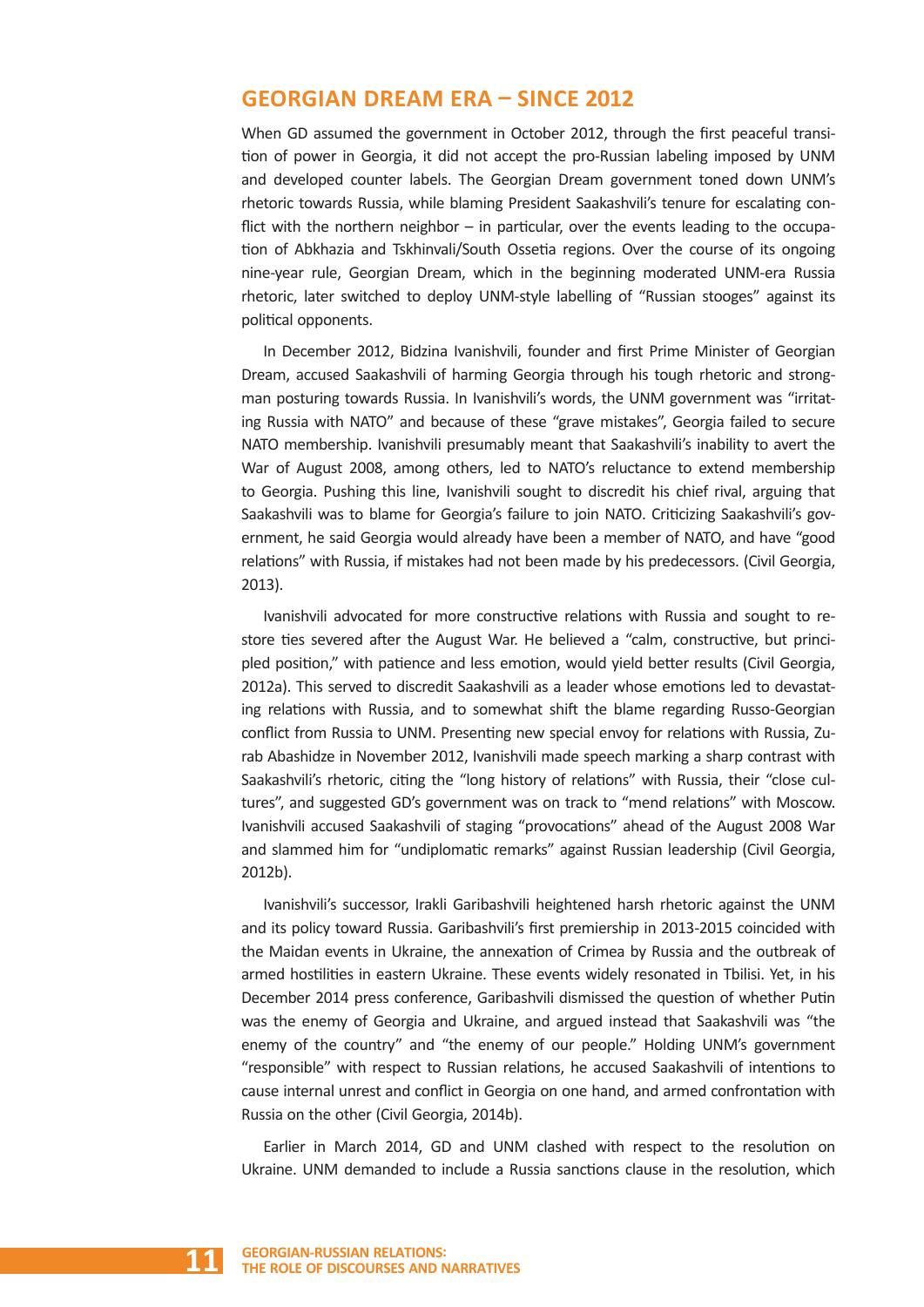was rejected by the GD parliamentary majority, and hence led the parties to trade accusations. The UNM lawmakers accused the governing party of being "loyal" to Russia, while the Georgian Dream MP accused the opposition of attempts to make the country follow "scandalist" and "provocative" policies as in their tenure (Civil Georgia, 2014a).

But Georgian Dream's Russia policy, described by some scholars as accommodationist, neither lead Georgia into NATO, nor moved it closer to the resolution of Abkhazia and Tskhinvali/South Ossetia conflicts (Kakachia and Lebanidze, 2019). Despite the return of Georgian exports to Russian markets, increased arrivals of Russian tourists in Georgia and intensified cultural links, the major issues – the questions of the occupied regions – remained unresolved. Increasing dismissal of this accommodationist policy, combined with the highly polarized 2018 presidential elections and June 2019 unrest, led Georgian Dream to significantly to modify its Russia narratives and to retaliate pro-Russia labels towards the opponents.

#### *2018 PRESIDENTIAL ELECTIONS*

The use and abuse of the Russian factor for demonizing political opponents intensified during the contested presidential election of 2018. Upon launching her presidential bid, Salome Zurabishvili, French-born career diplomat and Georgia's foreign minister in 2004- 2005, accused Saakashvili of launching instigating the 2008 War with Russia. While admitting that Russia started war against Georgia a century ago, she claimed that Georgia launched "the [2008] part of the war" as Saakashvili was "provoked and took the bait." Following the public outcry, she repeated her remarks at the Mukhatgverdi military cemetery on August 8, on the anniversary of the war:

> *"[…] How can we describe the fact that [the government in 2008] allowed itself to be provoked and launched a massive assault on its population?! – [Is it] foolishness?! [Is it the] whims of the crazy president (implying ex-President Mikheil Saakashvili) or some bizarre and unclear agreement with our centuries-old enemy?" (Civil Georgia, 2018).*

Zurabishvili, nominally an independent candidate, albeit endorsed by the governing GD party, came under fire for these suggestions that Georgia/UNM started the War, and faced accusations of being an agent of the Kremlin. In her clarifying remarks on August 9, Zurabishvili fired back:

> *"We should remember it for two reasons: not to allow their [UNM's] return to power and to ensure that no future government commits similar irreparable crimes against this country and its own people… No matter how bitter this truth may appear for the National Movement and its satellites, who were and remain Russia's stronghold in our country" (Civil Georgia, 2018).*

While Zurabishvili did not deny Russia's role as an aggressive neighbor, she nevertheless shifted the blame to Saakashvili, her ally-turned-foe, and speculated over the former president having an "unclear agreement" with Russia, serving to demonize UNM party ahead of presidential elections. In her August  $9<sup>th</sup>$  speech, she labeled UNM as Russia's stronghold in Georgia, albeit she provided no proof for the claim, and underlined that UNM must not be allowed to return to power. Some scholars observed, based on these clarifying remarks, that the initial controversial statements were serving the "longer purpose" of "demonizing" her political opponents. It was also observed by scholars that Zu-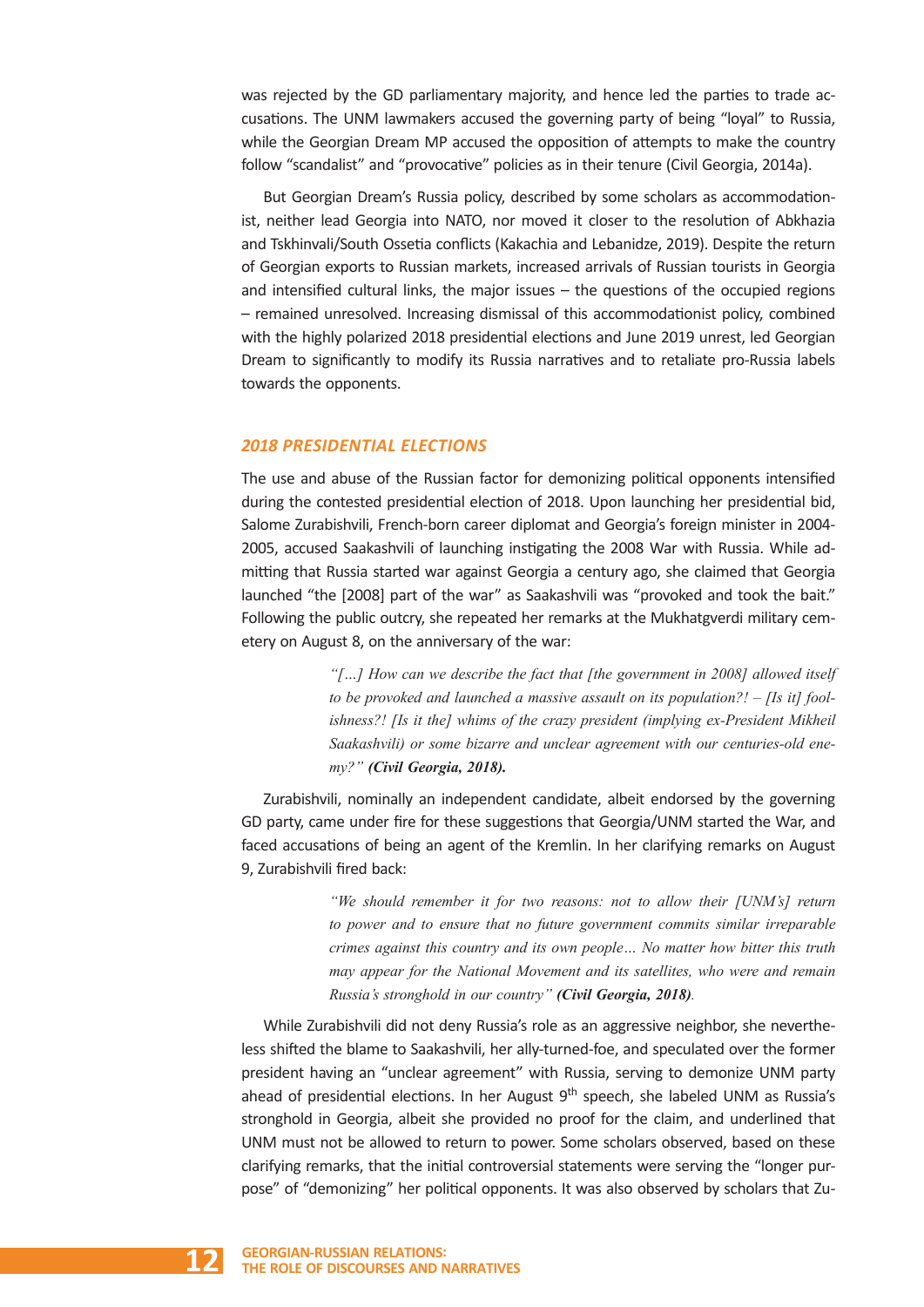rabishvili's war remarks and pro-Russia labeling of the UNM and Saakashvili was coordinated with Bidzina Ivanishvili, who likewise accused UNM of being the "traitor" of the country (Silagadze and Gozalishvili, 2019).

Media outlets aligned with the ruling party presented Grigol Vashadze of UNM (also a former foreign minister of Georgia and Soviet diplomat in 1980s), presidential candidate and Zurabishvili's chief rival in elections, as "Putin's project." This aligned with Georgian Dream's new trend of labelling the UNM as Russian agents. But it did not help the Georgian Dream-backed candidate to claim victory in the first round. It may be assumed that the controversial campaign remarks over the August War and Russia contributed to Zurabishvili's failure to secure victory in the first round, in which she garnered 39% of votes, closely followed by Vashadze with 38%. The second round, marked by a divisive and bitter campaign, brought Zurabishvili a victory, albeit one that served, both for her and Georgian Dream, as a reminder that the public was largely dissatisfied with the GD government's Russia policy – among other dissatisfactions, of course. According to IRI polls, public approval for GD's handling of Russia plummeted in the course of its 9-year rule. In February 2015, 57% of respondents evaluated the GD's handling of relations with Russia somewhat or very positively, while 29% viewed it negatively. The figures for positive and negative evaluations stood at 34% and 54% in April 2018, respectively, while it stood at 33% and 52% in June 2019. Notably, in June 2021, the public's approval for GD's Russia policy was at a record low, while disapproval was at a record high of 70% (Civil Georgia, 2021a).

#### *"GAVRILOV NIGHT" AND THE AFTERMATH*

The events of June 20, 2019, when thousands of Georgians spontaneously protested against Russian Orthodox Communist MP Sergei Gavrilov occupying the seat of the Speaker of the Georgian Parliament, marked a new turn in Georgia's politics, with the rival parties heightening their pro-Russia accusations. Opposition UNM lawmaker Salome Samadashvili said Georgia needed protection from its own government, which "collaborates with occupiers." Elene Khoshtaria, opposition European Georgia lawmaker, said that GD brought "Russian occupiers in." Tinatin Bokuchava, UNM lawmaker, dubbed the Georgian Dream party "a Russian Dream." Following the incident, as discontent started to simmer across social media networks, the ruling party leaders and officials also condemned what had transpired and used some harshly worded statements to describe Russia, with Speaker Irakli Kobakhidze noting that Russia had "nothing to do with Christianity or Orthodoxy," and President Zurabishvili accusing Russia of using religion for political means (Civil Georgia, 2019c).

The opposition seized the moment to stress and reinforce that Georgian Dream served Russian interests. In particular, Giorgi Gakharia, who served as the Interior Minister during the June 20 police crackdown, has become a "Russian stooge" in the eyes of the opposition. For months, Gakharia's dismissal was demanded by the opposition, and largely by the public, over the police brutality towards June 20 protesters. Instead, he was promoted as Prime Minister in September 2019. Zaal Udumashvili of UNM said the Georgian population would "never accept Gavrilov [meaning Gakharia] as prime minister" (Civil Georgia, 2019a). Amidst the growing discontent with "Moscow's project" Gakharia, the leaders of Georgian Dream continued pointing pro-Russia accusatory fingers against the opposition. In November 2019, Ivanishvili accused UNM of "doing its best"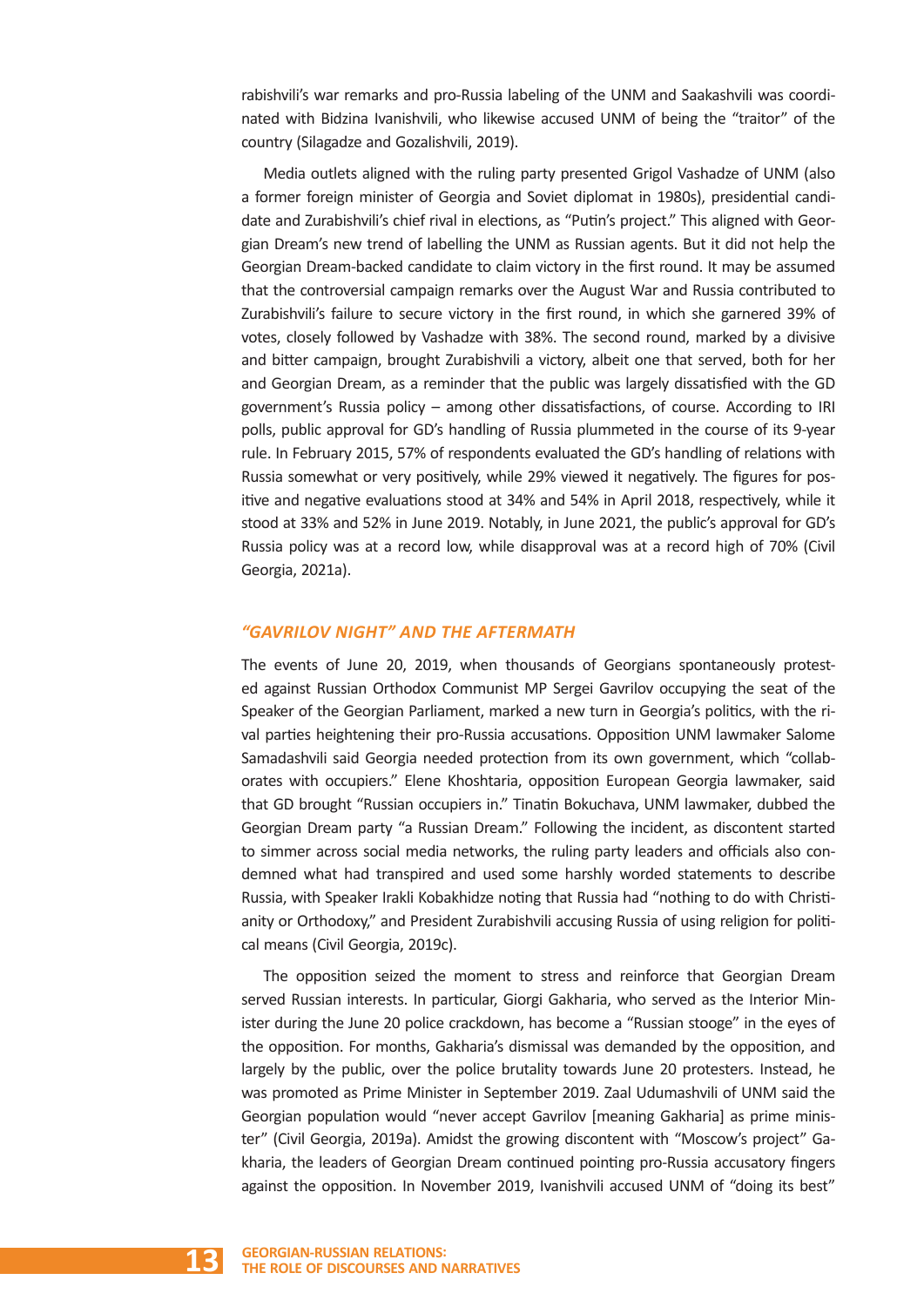to "lead Russian troops into Georgia." He said, however, that while his statement should not be perceived as justifying Russia's actions, "the greatest crime" of Saakashvili's government was the occupation of almost one-fifth of Georgia by the northern neighbor (Civil Georgia, 2019b).

With two years now having passed since June 2019 events, Georgian politicians are still calling one another "the Gavrilovs" after the controversial Russian lawmaker. In February 2021, for example, the UNM Chairperson Nika Melia called the Georgian Dream authorities "Gavrilovs" (InterPressNews, 2021). The labelling is a two-way road: Sozar Subari, senior Georgian Dream lawmaker said "the Gavrilovs" are periodically sent as a "life-saving ring" for UNM and suggested that one day Georgians would see through "this destructive opposition entirely, calling UNM "the biggest agents" of Russia (The Georgian Public Broadcaster, 2021).

With the use and abuse of the Russia factor, Georgian political actors are oversimplifying complex realities and largely ignoring other issues, which the wider public regards as primary. Frequent externalization of the internal problems is both a symptom of and contributor to Georgia's troubled journey of democratic consolidation. Georgian political actors, addressing one another with pro-Russia labels, often fail to provide evidence, or suggest vague criteria for defining one another as pro-Russian. And while there are indeed pro-Russian actors in Georgian political scene, the abuse of pro-Russian accusations, in addition to demonizing opponents, serves to blur the line between truth and reality.

In the latest noisy, Russia-related incident, the visit of Russian American journalist Vladimir Pozner to Tbilisi, known in Georgia for his controversial Abkhazia remarks, was used by Georgian parties to renew pro-Russia accusations. In anattempt to counter the opposition's accusations, the Georgian Dream Party chair, Irakli Kobakhidze, claimed there was a "reasonable suspicion" that Elene Khoshtaria, opposition leader who broke the story and led protest against Pozner's visit, was a Russian agent. Kobakhidze also discredited civic activists Shota Dighmelashvili and Giga Makarashvili as agents of Russia. The mere fact that Khoshtaria, Dighmelashvili and Makarashvili were the first to know about Pozner's visit apparently led Kobakhidze to the suspicion. All three denied the allegations, with Makarashvili noting that Georgian Dream pins the blame on the other side (Civil Georgia, 2021c). It is no surprise that Kobakhidze was himself the target of "Russian agent" accusations. Nika Gvaramia, Director General of Mtavari Arkhi TV (the chief pro-opposition media outlet) and former minister under the UNM government, called Kobakhidze "the son of Russia's official agent" and "the slave of Bidzina Ivanishvili, the Russian project" (The Georgian Public Broadcaster, 2020).

# **CONCLUSION**

Georgian ruling elites tend to respond to internal challenges and mounting discontent with pro-Russia labelling against political opposition, while the latter frequently deploys similar counter-labels. With Russia serving as Georgia's chief enemy, Georgian politicians and parties blame one another of being the stooges of the Kremlin, while presenting themselves as the defenders of national interests and the patriotic cause.

The labelling is activated amid political crises and for electoral purposes, aimed to

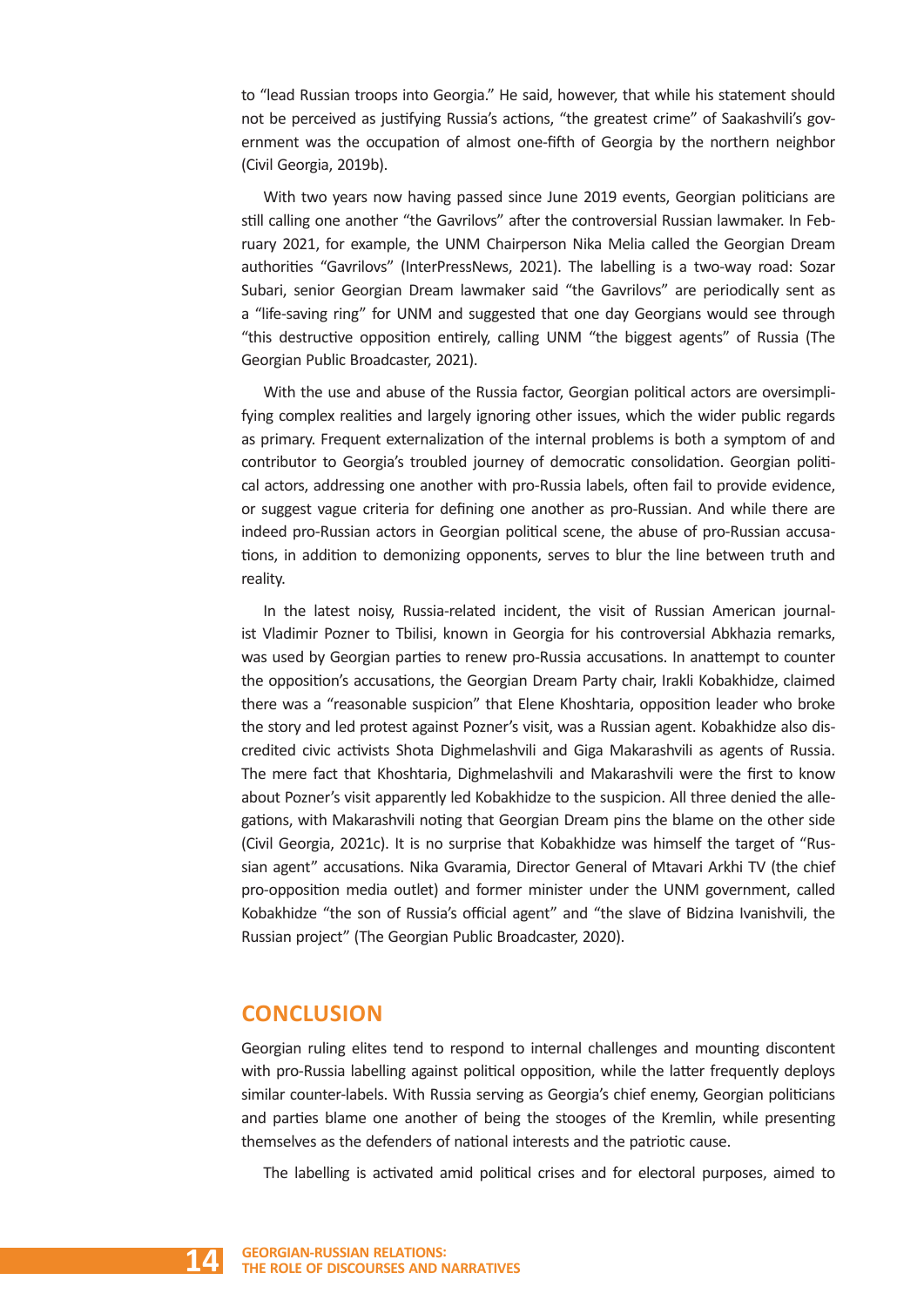mobilize support and discredit opponents. For instance, the 2007 crisis that challenged the rule of United National Movement was met by the Saakashvili government with a crackdown on opposition protest and followed by allegations of a coup planned in collaboration with Moscow, without any credible evidence. Offering concessions, not inflammatory labelling, to largely homegrown protests requires courage and a kind of patriotism that Georgian authorities, both current and past, have yet to find. The incumbent Georgian Dream authorities, not unlike their predecessors, have used pro-Russia labelling against their opponents, including the most ardent anti-Russian ones, amid the ongoing political crisis and extreme polarization since June 2019, at least.

Although Russia continues to destabilize Georgia, in large part due to its presence in occupied Tskhinvali Region/South Ossetia and Abkhazia, and is unlikely to ever support any pro-western government in Tbilisi, Georgian political actors must give up unfounded perpetual demonization of each other as "Kremlin agents". Instead, they must engage in substantial and nuanced debates over various domestic and foreign policy issues. Accusations and labels do not necessarily derive from facts, but are rather fabricated to demonize political opponents for political gains. In real democracies, foreign meddling in domestic affairs shall be investigated by the relevant state agencies in a non-partisan manner, while responsible political players cannot afford substituting real policy debates and competition with groundless hateful labelling and accusations.

Extreme polarization, fueled by years of blackmailing and demonizing political opponents, only aids Russia's cause, hinders Georgia's democratic development and discredits the country in the eyes of its western allies. It is unlikely, however, that Georgian political discourse will change course to a more constructive direction anytime soon, with the two largest political forces benefitting from discretization campaigns and political polarization to mobilize their supporters ahead of elections.

#### *ABOUT THE AUTHOR*

Otar Kobakhidze holds master's degree in nationalism studies from the Central European University. Currently, he works as an editor-in-chief for Civil.ge, trilingual Georgian news website.

#### *BIBLIOGRAPHY*

- Barrinha, A. (2011) "The political importance of labelling: terrorism and Turkey's discourse on the PKK," *Critical Studies on Terrorism*, 4(2). doi: 10.1080/17539153.2011.586203.
- BBC (2011) "Saakashvili foe Ivanishvili loses Georgian citizenship," 11 October. Available at: https://www.bbc.com/news/world-europe-15261961 (Accessed: July 20, 2021).
- van den Broek, H.-P. (2017) "Labelling and Legitimization: Justifying Political Violence in the Basque Country," *Terrorism and Political Violence*, 29(1). doi: 10.1080/09546553.2014.995788.
- Cheterian, V. (2008) "Georgia's Rose Revolution: Change or Repetition? Tension between State-Building and Modernization Projects," *Nationalities Papers*, 36(4), pp. 689–712. doi: 10.1080/00905990802230530.
- Civil Georgia (2004) "President Saakashvili's Inauguration Speech," 25 January. Available at: https://civil.ge/archives/186853 (Accessed: July 20, 2021).
- Civil Georgia (2005) "Saakashvili Calls for 'Mutual Compromises' with Russia," February 10. Available at: https://civil.ge/archives/107277 (Accessed: July 27, 2021).

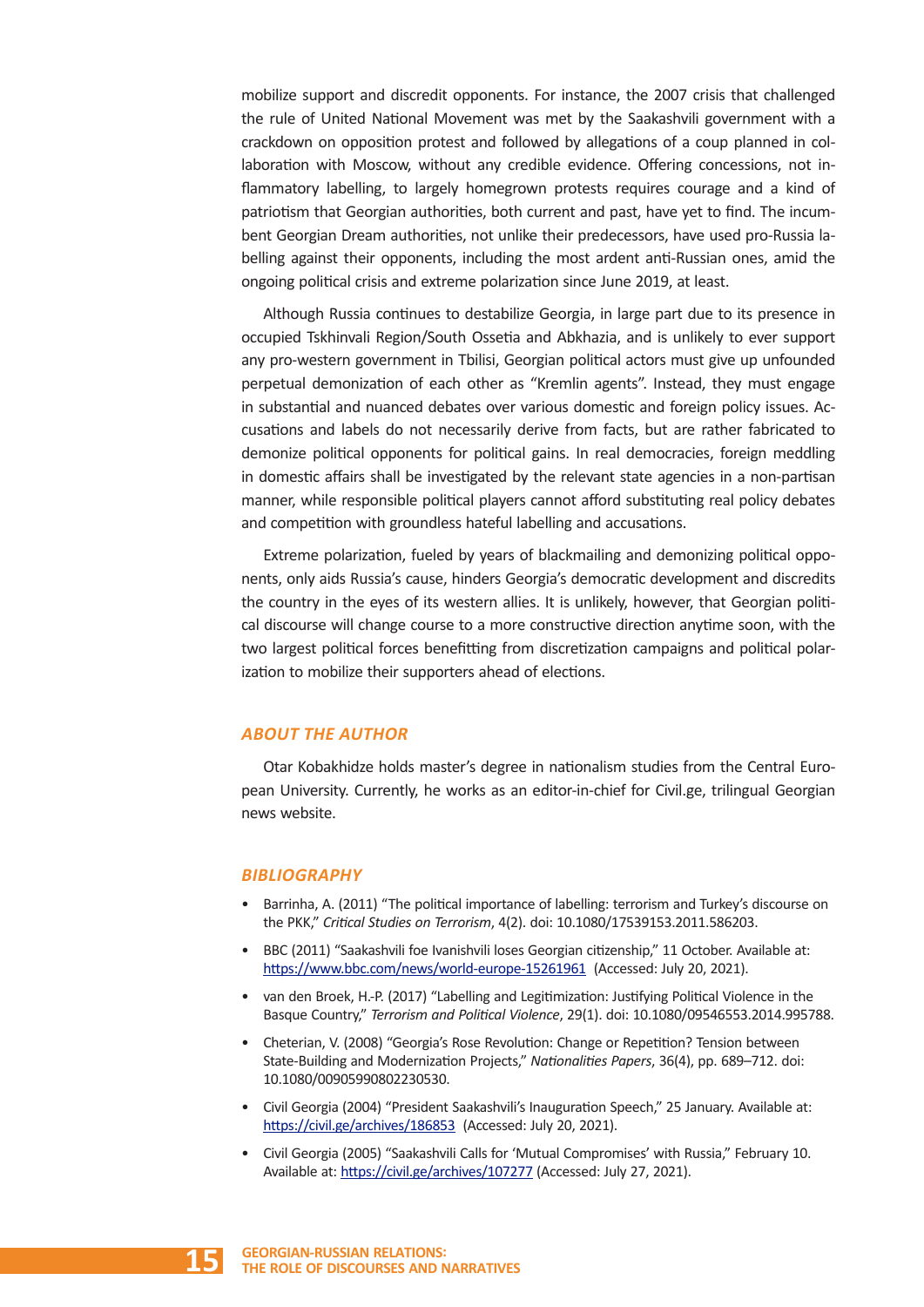- Civil Georgia (2006a) "Interior Minister: Myth of Russia's Omnipotence Destroyed," 29 September. Available at: https://civil.ge/archives/115470 (Accessed: July 20, 2021).
- Civil Georgia (2006b) "Interior Ministry Gripped by Murder Scandal," 28 February. Available at: https://civil.ge/archives/109999 (Accessed: August 28, 2021).
- Civil Georgia (2006c) "Labor Party Condemns Arrest of Giorgadze's Allies," 8 September. Available at: https://civil.ge/archives/115276 (Accessed: July 20, 2021).
- Civil Georgia (2006d) "Local Elections Set for October 5," 28 August. Available at: https://civil. ge/archives/115179 (Accessed: August 27, 2021).
- Civil Georgia (2006e) "Tbilisi Mayor Unleashes Criticism of Moscow-Backed 'Traitors,'" 7 September. Available at: https://civil.ge/archives/115272 (Accessed: July 20, 2021).
- Civil Georgia (2007a) "Georgia to Expel Three Russian Diplomats," 8 November. Available at: https://civil.ge/archives/113463 (Accessed: July 20, 2021).
- Civil Georgia (2007b) "Full Text: Transcript of Saakashvili's Televised Interview," 5 November. Available at: https://civil.ge/archives/113418 (Accessed: August 27, 2021).
- Civil Georgia (2008) "Saakashvili's Account of Events that Led to Conflict," 25 August. Available at: https://civil.ge/archives/117253 (Accessed: July 20, 2021).
- Civil Georgia (2010a) "Saakashvili: 'Georgia is Russia's Major Ideological Competitor,'" 4 September. Available at: https://civil.ge/archives/185710 (Accessed: July 20, 2021).
- Civil Georgia (2010b) "Saakashvili on Ties with Russia, U.S., EU," 26 May. Available at: https:// civil.ge/archives/120210 (Accessed: July 20, 2021).
- Civil Georgia (2011) "Ruling Party Links Ivanishvili with Russia, Pledges More Funding for Parties," 11 October. Available at: https://civil.ge/archives/121464 (Accessed: July 20, 2021).
- Civil Georgia (2012a) "Ivanishvili Speaks of Relations with Russia," 24 December. Available at: https://civil.ge/archives/122491 (Accessed: July 20, 2021).
- Civil Georgia (2012b) "PM Appoints Special Envoy for Relations with Russia," 1 November. Available at: https://civil.ge/archives/122366 (Accessed: July 20, 2021).
- Civil Georgia (2013) "Ivanishvili on NATO and Ties with Russia," 14 May. Available at: https:// civil.ge/archives/122847 (Accessed: July 20, 2021).
- Civil Georgia (2014a) "Parliament Adopts Resolution on Ukraine, Fails to Show Unanimity," 6 March. Available at: https://civil.ge/archives/123560 (Accessed: July 27, 2021).
- Civil Georgia (2014b) "PM Speaks of Ukraine," 26 December. Available at: https://civil.ge/ archives/124273 (Accessed: July 20, 2021).
- Civil Georgia (2018) "Timeline of Salome Zurabishvili's Remarks on August War," 13 September. Available at: https://civil.ge/archives/253861 (Accessed: July 20, 2021).
- Civil Georgia (2019a) "In Quotes: Politicians on Gakharia's Nomination as Prime Minister," 3 September. Available at: https://civil.ge/archives/318815 (Accessed: July 27, 2021).
- Civil Georgia (2019b) "Ivanishvili Speaks of Protests, Opposition, the West, Unemployment," 28 November. Available at: https://civil.ge/archives/329765 (Accessed: July 20, 2021).
- Civil Georgia (2019c) "Ruling Party on the Defensive Over Russian MP in the Parliament Speaker Seat," 20 June. Available at: https://civil.ge/archives/309180 (Accessed: July 27, 2021).
- Civil Georgia (2021a) "Foreign Policy Attitudes, Media, COVID in IRI Poll," 3 August. Available at: https://civil.ge/archives/435279 (Accessed: August 28, 2021).
- Civil Georgia (2021b) "'Georgia Never Surrendered to Occupation,' President Zurabishvili Says," 25 February. Available at: https://civil.ge/archives/401267 (Accessed: August 27, 2021).
- Civil Georgia (2021c) "Georgian Dream Chair Suspects Prominent Activists Being 'Russia's Agents,'" 1 April. Available at: https://civil.ge/archives/410057 (Accessed: July 20, 2021).
- Human Rights Watch (2007), *Crossing the Line Georgia's Violent Dispersal of Protestors and Raid on Imedi Television*.

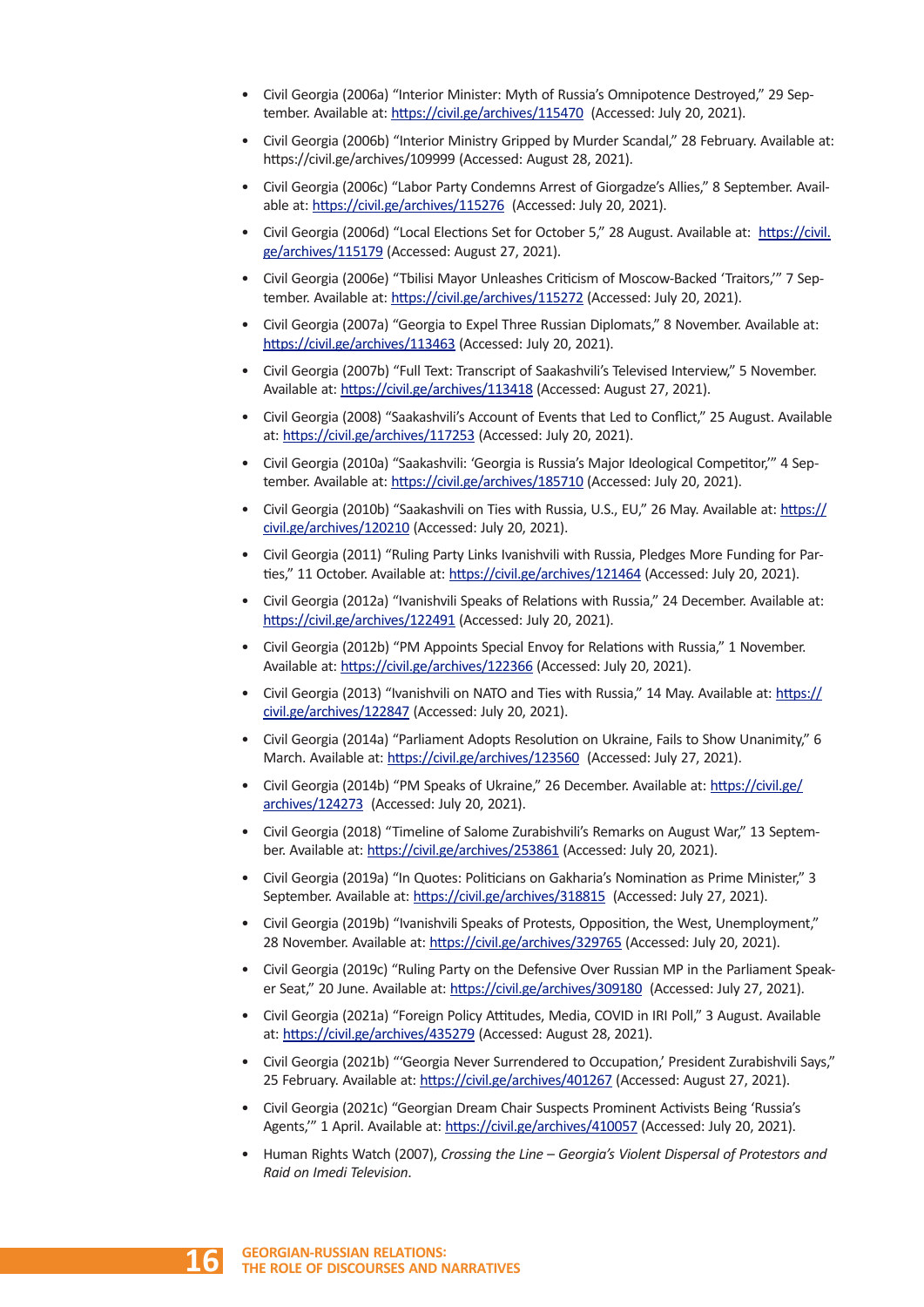- International Crisis Group (2007) *Georgia: Sliding towards Authoritarianism?* Tbilisi/Brussels. Available at: https://www.crisisgroup.org/europe-central-asia/caucasus/georgia/georgia-sliding-towards-authoritarianism (Accessed: August 27, 2021).
- InterPressNews (2021) "ნიკა მელია "პარლამენტში" მივლენ ჩემი ადვოკატებიც იმედია, გავრილოვები მორიგ სიგიჟეს არ მოიმოქმედებენ და შეუშვებენ [Nika Melia — My Lawyers too Will Visit Parliament; Hopefully, Gavrilovs Will Not Make Yet Another Madness and Let Them In]," 16 February. Available at: https://www.interpressnews.ge/ka/article/642202-nika-melia-parlamentshi-mivlen-chemi-advokatebic-imedia-gavrilovebi-morig-sigizhes-ar-moimokmedeben-da-sheushveben/ (Accessed: July 27, 2021).
- Kakachia, Kornely. and Lebanidze, Bidzina. (2019) "Georgian Dream Meets Georgia's Nightmare," *Foreign Policy*, 25 June. Available at: https://foreignpolicy.com/2019/06/25/georgiandream-meets-georgias-nightmare/ (Accessed: July 27, 2021).
- Kakachia, K. and Minesashvili, S. (2015) "Identity politics: Exploring Georgian foreign policy behavior," *Journal of Eurasian Studies*, 6(2), pp. 171–180. doi: 10.1016/J.EURAS.2015.04.002.
- Milliken, J. (1999) "The Study of Discourse in International Relations:," *European Journal of International Relations*, 5(2). doi: 10.1177/1354066199005002003.
- Paton, N. (2006) "First wine, now Russia bans Georgia's water." Available at: https://www. theguardian.com/world/2006/may/06/russia.nickpatonwalsh (Accessed: July 20, 2021).
- Reed, L. (2001) *Political Labels Are a Poor Substitute for Critical Thinking*. Available at: https:// www.mackinac.org/3606 (Accessed: July 27, 2021).
- Rekhviashvili, J. (2006) "იგორ გიორგაძის მხარდამჭერები სამშობლოს ღალატის ბრალდებით დააპატიმრეს [Supporters of Igor Giorgadze arrested on state treason charges," 6 September. Available at: https://www.radiotavisupleba.ge/a/1548562.html (Accessed: July 20, 2021).
- Silagadze, G. and Gozalishvili, N. (2019) *Extreme Political Polarisation as a Threat to Democratisation: The Case of Georgia*. Available at: https://medium.com/strengthening-political-pluralism-in-georgia/extreme-political-polarisation-as-a-threat-to-democratisation-d331d7f6592b#\_ ftn34 (Accessed: July 20, 2021).
- Stronski, P. and Vreeman, A. (no date) *Georgia at twenty-five: in a difficult spot*. Available at: https://carnegieendowment.org/files/StronskiVreeman\_Georgia\_at\_Twenty\_Five.pdf (Accessed: July 20, 2021).
- The Georgian Public Broadcaster (2020) ნიკა გვარამიაეს ხელისუფლება დაემხობა აუცილებლად და ეს ელჩები ბოდიშს მოიხდიან ანტიქართული ქცევის გამო *[Nika Gvaramia — This Government Will Surely Be Toppled and Ambassadors Will Apologize for Anti-Georgian Behavior]*. Available at: https://1tv.ge/news/nika-gvaramia-es-khelisufleba-daemkhoba-aucileblad-da-es-elchebi-bodishs-moikhdian-antiqartuli-qcevis-gamo/ (Accessed: July 27, 2021).
- The Georgian Public Broadcaster (2021) სოზარ სუბარიგავრილოვები*,* ნარიშკინები*,*  პატრიკ დაუნები*,* თუ რუსული ხელისუფლების წარმომადგენლები*,* პერიოდულად მაშველ რგოლადაა გადმოგდებული *"*ნაციონალური მოძრაობისთვის*" [Sozar Subari — Gavrilovs, Narishkins, Patrick Downeys, or Other Representatives of Russian Authorities, Are periodically Sent as Life-saving Ring to the National Movement]*. Available at: https://1tv.ge/ news/sozar-subari-gavrilovebi-narishkinebi-patrik-daunebi-tu-rusuli-khelisuflebis-warmomadgenlebi-periodulad-mashvel-rgoladaa-gadmogdebuli-nacionaluri-modzraobistvis/ (Accessed: July 27, 2021).
- Tsygankov A. and Tarver-Wahlquis, M. (2009) "Duelling Honors: Power, Identity and the Russia–Georgia Divide," *Foreign Policy Analysis*, 5(4).

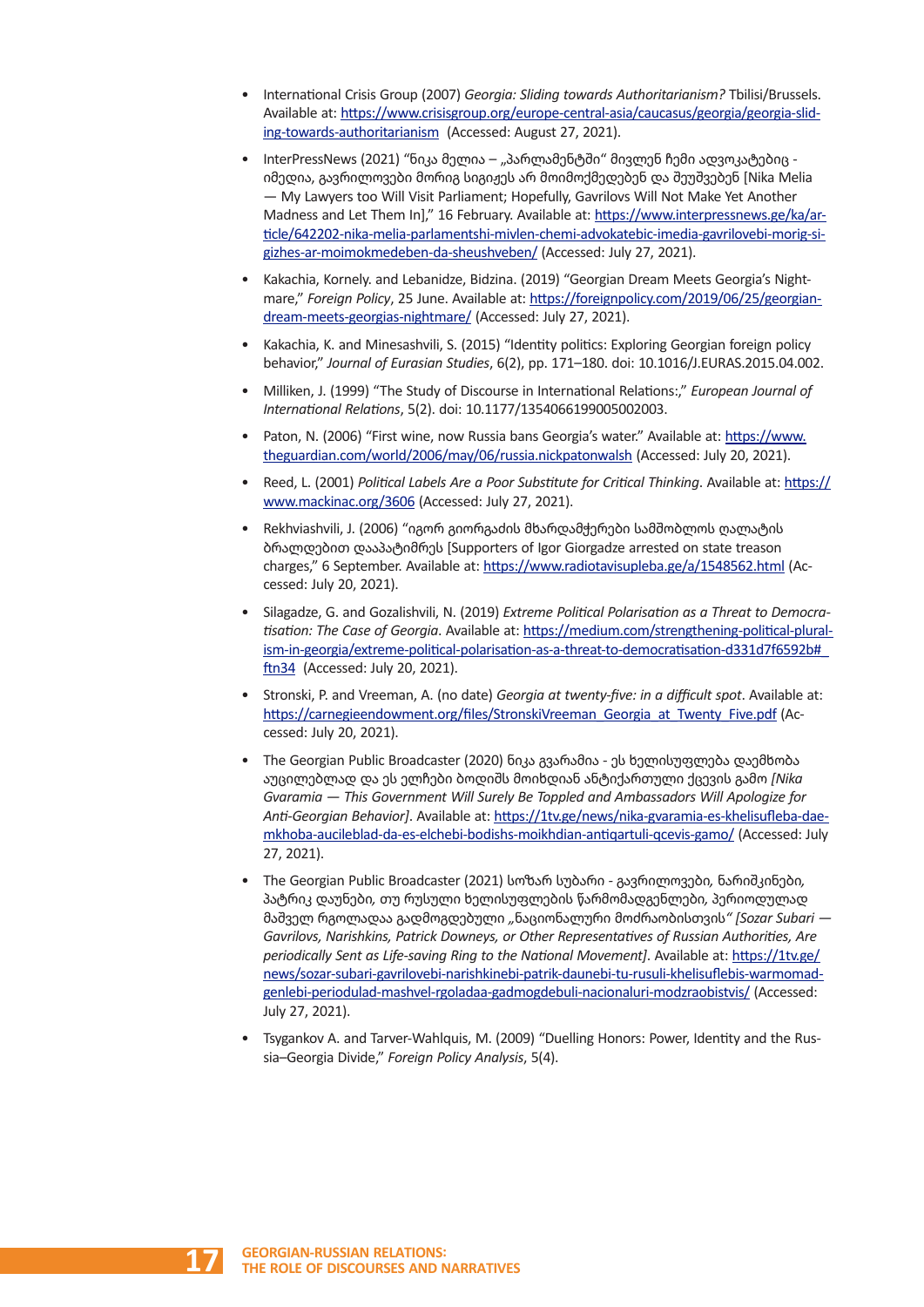# **GEORGIA IN RUSSIAN DISCOURSES: FOCAL POINTS\* \*\***

### **Andrey Makarychev**

*University of Tartu*

# **INTRODUCTION**

This paper sets out to identify and analyse three different, yet interconnected clusters of Russian discourses about Georgia that might be qualified as bio-geopolitical, religious and popular/vernacular. The *geopolitical* perspective emphasizes issues of security in both spatial and territorial terms, and places Russia's policies towards Georgia in a wider context of Moscow's conflictual relations with the West in general and the EU and NATO in particular. Within this frame, Georgia – particularly under the leadership of Mikheil Saakashvili – is largely portrayed as a disloyal neighbour displaying negative attitudes toward Russia, and as a country incapable of controlling its territory.

The *biopolitical* component adds to this a strong emphasis of life-saving (in the case of Russia) and life-threatening (in the case of Georgia) policies shaping the two countries' bilateral relations.

The *religious* outlook stems from a dissimilar and inherently normative assumption depicting Georgia as a member of the global Orthodox community, sharing conservative Russian values and a traditionalist national identity as an alternative to Western liberalism (including sensitive issues like the protection of minority rights, multiculturalism, sexual emancipation and so on). The consonance of religious discourse in Russia and in Georgia might be explained through the lens of 'pastoral power'.

When it comes to the *popular* dimension, this is represented through grassroots imagery of Georgia in Russian (mainly social media), supported and promoted by a tourist industry that sustains Georgia-friendly narratives among society.

In this study I research the nodal/focal points and key arguments of these discourses in the Russian context, and ask the following key questions: how are these discourses organized, how do they function, and what political effects do they produce? As a connection point to other articles of the project, I discuss in the conclusion what it means to be "pro-Russian" or "anti-Russian" in Georgia, given the variety of discourses coming from Russia and differently instrumentalized in the Georgian context. Cleavages and diver-

<sup>\*\*</sup> All mentions/names acknowledging Abkhaz and South Ossetian authorities as the independent states reflect the Russian discourse and/or Kremlin media narrative and do not express the position of the author of the paper.



The content of this article is the sole responsibility of the author and can in no way be taken to reflect the views of the Heinrich Boell Foundation Tbilisi Office.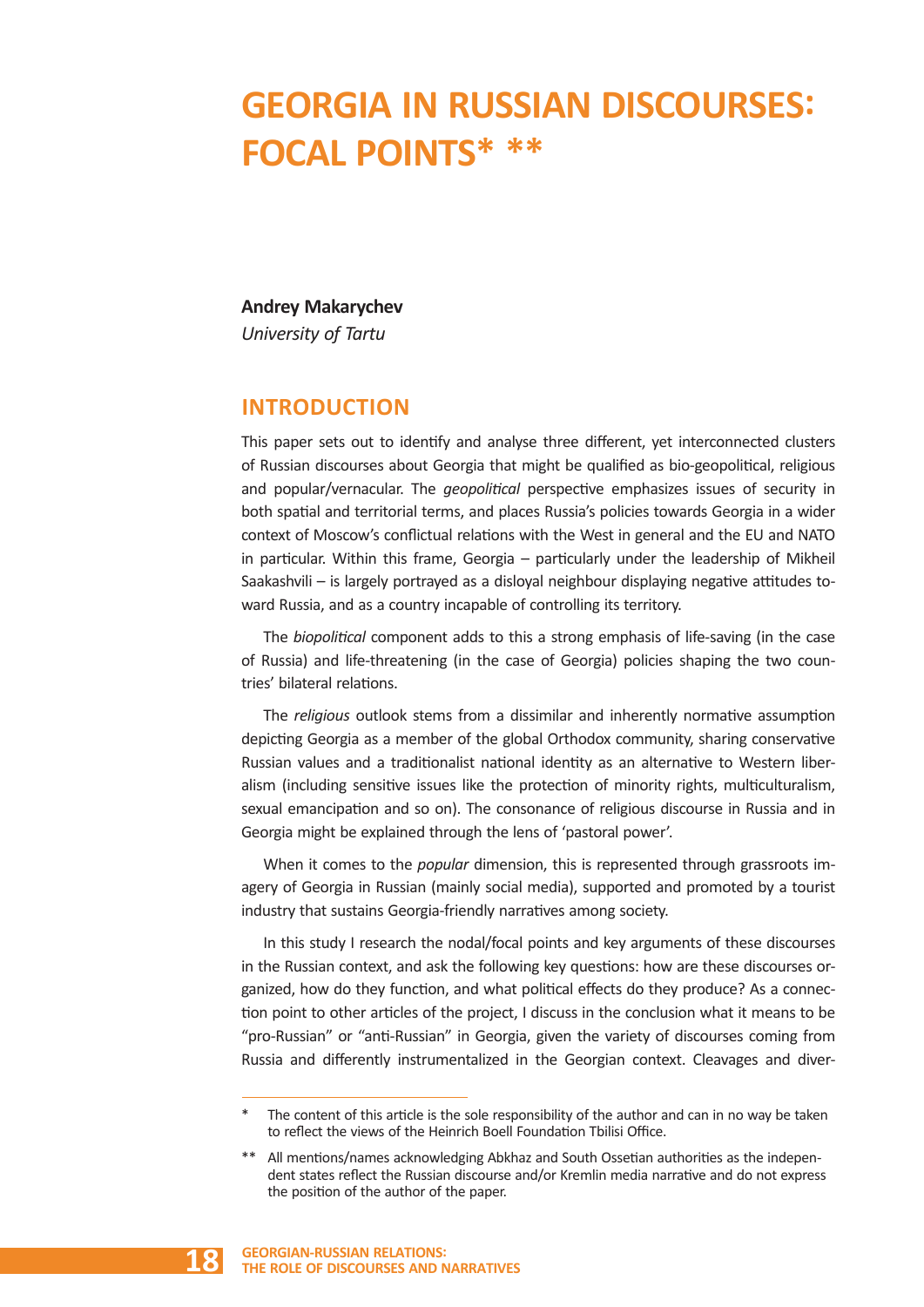gences between these discourses make both identification *with* and detachment *from* Russia particularly complex and controversial.

# **THEORETICAL FRAMEWORK**

This paper intends to use the discourse analysis method to demonstrate that Russia's perceptions of – and attitudes towards Georgia can be characterized as heterogenous, dislocated and based on various narratives that might complement, overlap or contradict each other. This study demonstrates that there is more than one "subject position" (Carpentier, De Cleen, and Van Brussel 2019, 7) within Russia's Georgia discourses. In the language of critical discourse analysis (Jakobs 2018, 301), these discourses are both overdetermined (i.e. densely saturated with emotions and overgeneralizations) and underdetermined (i.e. they ignore or discard some interpretations or opinions that do not fit into the hegemonic narrative of the Kremlin). Therefore, discourse analysis "is not just a method but also a perspective" (Carta 2019, 82) that is instrumental for reaching beyond the linguistic technicalities and better understanding the political meanings behind them.

The emotional elements of Russian discourses are a particularly interesting phenomenon that can be explained through the lens of argumentation theory as a school that studies how political arguments are produced, articulated and communicated to specific audiences. One explication that can be derived from the extant literature in this field is the heavy emphasis on ad hominem argumentation (Borovali 2018) that is visible in the media coverage of the events in Georgia and Ukraine through the prism of Mikheil Saakashvili's personal qualities. Another explanation is a broad usage of deeply reductionist and essentialist notions such as "Russophobia" as a universal signifier for the whole set of Russia-sceptical or Russia-wary attitudes existing in Georgia and worldwide. In the argumentation theory this diversionary rhetoric is known as a combination of "hasty generalization" and "straw man" fallacy that "refers to arguments in which politicians depict their opponent's position in an abusive way in order to make it look preposterous or even hazardous" (Blassnig et al. 2019, 120).

Since each discourse implies fixation of meanings through privileged, or nodal points (Stengel and Nabers 2019, 254), this study singles out three of them: bio-geopolitical, religious, and popular. Each of them is approached as a complex "discursive object" (Banta 2018, 382) with a multi-layer structure and external interconnections.

The nexus of geopolitics and biopolitics allows for the discussion of human lives in conjunction with territorial (geopolitical/geo-cultural/geo-economic) concepts. This approach was particularly developed in border studies literature (Johnson and Jones 2018) and in research on public healthcare issues (Kivelä and Moisio 2017). Geopolitics and biopolitics in this respect represent two interrelated forms of power relations, correspondingly denoting their spatio-territorial and bodily (corporeal) aspects. Some researchers claim that empires and former empires (Kearns 2014, 772), as well as great powers (Kiersey 2009) are particularly prone to weave together geopolitical and biopolitical instruments of domination. In particular, the idea of bio-normative geopolitics (Gerhardt 2009) intends to bring together normative hegemony over people's lives and bodies, and instruments of geopolitical expansion.

Pastoral power, a concept that dates back to the works of the French political philos-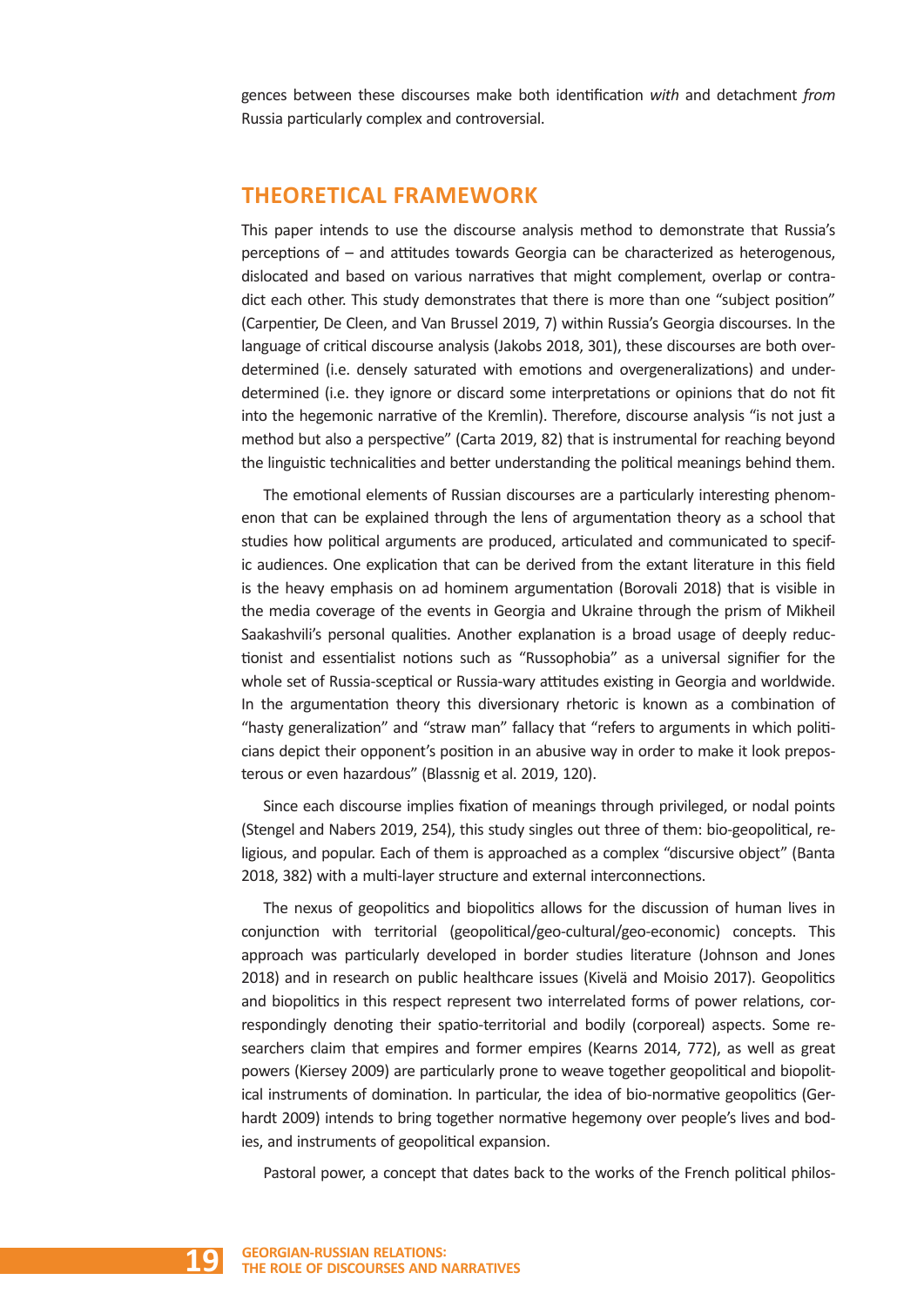opher Michel Foucault, denotes a type of power relations "stressing the value of man's obedience rather than the presupposition of human liberty" (Cooper 2019, 15). In the existing scholarship, pastorate is largely discussed as a technique of shepherding, steering and guiding of souls that had been used by governments – including those committed to otherwise liberal principles of statehood – as important instruments of power (Ojakangas 2012). Relations between the Russian and Georgian Orthodox Churches unveil an important normative dimension of pastoral power that is heavily saturated by illiberal meanings.

However, apart from the narratives put forth by elites, the process of political argumentation "is open to every discussant, addresses a heterogeneous audience and is open-ended" (Tonnard 2008, 332), which makes possible meaningful participation of and contributions from individuals and groups not associated with the state. It is in this regard that the video imagery and representations of Georgia produced by Russian tourists and video bloggers made available through their YouTube channels or by other means, appear to be important, since they disavow the confrontational stand taken by the Kremlin and official media, and unveil a different gaze on Georgia rooted in a plethora of personal experiences and emotions.

In accordance with the standards of discourse analysis, verbal texts and visuals for each of the three clusters were "chosen on the basis of their generation of salient categories" (Tatum 2018, 353) and conceptual contours of the broader discourse. Since all materials used in this study are linguistically Russian, their addressees are both a domestic audience and those Russia-loyal Georgians whose information consumption includes Russophone media.

# **GEO- AND BIOPOLITICAL NARRATIVES**

The geopolitical perspective in the Russian discourse is grounded in the logic of securitization: the Kremlin views Georgia as a source of Russia's insecurity (Pankov 2010, 28-35) since, in the view of the Russian officials, this country allows non-regional powers to use its territory in their interests (Parlamentskaya Gazeta 2019). This explains Russia's consistent attempts to prevent Georgia from associating with the EU and NATO, while it continues its efforts to integrate Abkhazia and South Ossetia into Russia. This only reinforces Tbilisi's mistrust of Moscow while diminishing Russia's leverage over Tbilisi, apart from the high costs it incurs on the Russian budget $1$ .

The Russian geopolitical vision of Georgia is therefore based on a structural view of international politics and denies Russia's proactive agency: Russia prefers to feature itself as a power forced to respond to the inimical actions of Georgia allegedly manipulated by the US. In the meantime, even with diplomatic relations between Moscow and Tbilisi being broken, Russia claims to remain the central actor with whom Georgia has to communicate on a variety of non-political issues, from trade to matters pertaining to the Georgian diaspora in Russia, which seriously complicates Georgia's attempts to break away from Russia's geopolitical reach.

<sup>1</sup> According to the available estimates, Russia spent through its budget 606 billion USD for development assistance to Abkhazia and South Ossetia, https://www.bbc.com/russian/features-40862115

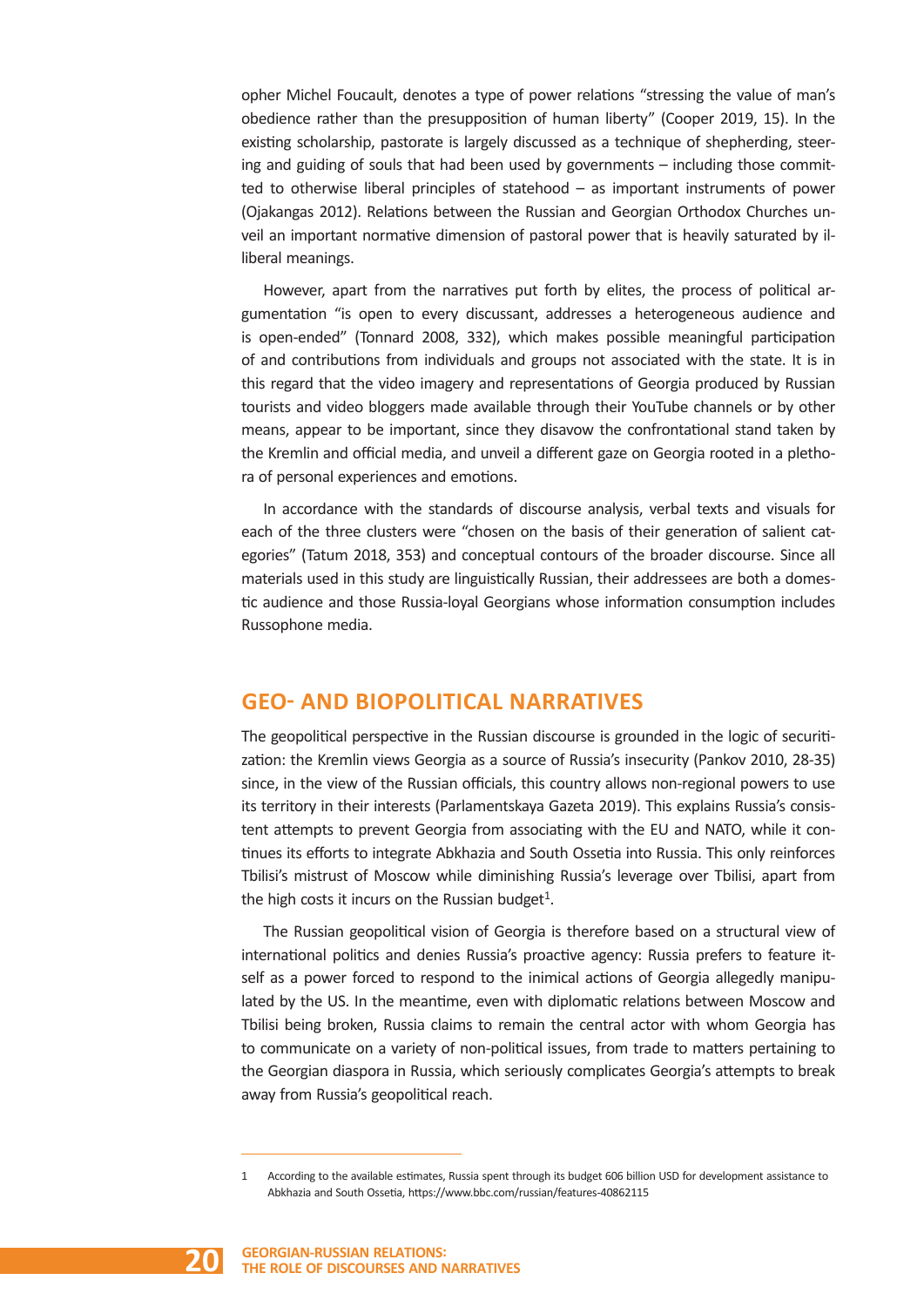The claims for a special role in the South Caucasus are substantiated by Russia's peace-keeping mission in the beginning of the 1990s, when international organizations were neither ready nor willing to provide an alternative to Moscow's forces on the ground to separate the conflicting parties (Georgians on the one side and Abkhazians and South Ossetians on the other). Retrospectively, Russia sees its role in the region as an honest broker: in particular, from 1998 till 2008 Moscow sanctioned Abkhazia for separatism. By the same token, in 1997, Evgeniy Primakov mediated between the head of secessionist Abkhazia, Vladislav Ardzinba and the then Georgian President Eduard Shevardnadze. He obtained from the former consent to reunite in a "Georgian state". According to Primakov's recollections, the deal failed because of Shevardnadze's insistence on the formula of a "single" unitary state, which was unacceptable to the Abkhazian side (Kommersant 1997). A few years later, the Kremlin – more specifically, the then secretary of the Russian Security Council, Igor Ivanov (Lenta.ru 2004) – was instrumental in removing Aslan Abashidze and his separatist clan from Georgia's Adjara region as a gesture of political assistance to Mikheil Saakashvili.

These episodes were used by the Kremlin to assert that it is the very model of ethnic nationalism professed by the Saakashvili governments that has to be blamed for the crisis between Tbilisi and Moscow (Kandelaki 2019). Yet Russia failed to transform these arguments into a consistent narrative that was appealing to both Georgia and its neighbouring countries. Instead of playing the role of honest broker, Russia began exploring Georgia's vulnerabilities (as opposed to creating incentives) in combination with projecting Russian military power. In particular, Russia attempted to exploit the sceptical attitudes towards western institutions within Georgian society, claiming that the Association Agreement Georgia signed with the EU is asymmetrical and makes Georgia dependent on Brussels. Discussions about the possible deployment of NATO military infrastructure in Georgia are lambasted as challenging Georgian-Russian normalization, a process that Russia values based on business-like considerations, rather than on soft power projection. The rationale behind normalization, which is quite popular among Russian commentators, centers around pragmatic interests, as opposed to political declarations (Markedonov 2019) that don't work given Georgia's consensual choice for integrating with the West (Markedonov 2021).

Russia's logic is however undermined by a purely declaratory belief in the omnipresence of the US, which in Moscow's view, stands behind all Georgian policies towards Russia. A good illustration of the US-centric basis of Russia's Georgia policy is the so called Gavrilov incident of 2019<sup>2</sup>. Russian Foreign Minister Sergey Lavrov implicated Georgia's Western partners in the crisis, which seems to be a general pattern in the rhetoric of the Russian officials: "The Western overseers are prepared to close their eyes to the excesses of nationalists, to Russophobia, even if it severs all ties of the Georgian people with our country" (Kucera 2019). Even harsher words came from the head of the State Duma Viacheslav Volodin, who stated that "we should not send our Russian citizens for vacation to Georgia", and demanded the extradition of journalist Giorgi Gabunia to Russia. Meanwhile, member of the Federation Council Arsen Fadzaev called for the execution of Gabunia in the center of Tbilisi) (Sokolov 2019). Georgia was ex-

<sup>2</sup> In June 2019 Russian MP Sergey Gavrilov, a member of the Communist Party, chaired the 26th General Inter-Parliamentary Assembly on Orthodoxy held in the premises of the Georgian parliament. Gavrilov's address in Russian from the chairperson's tribune resulted in large-scale protests outside the building.

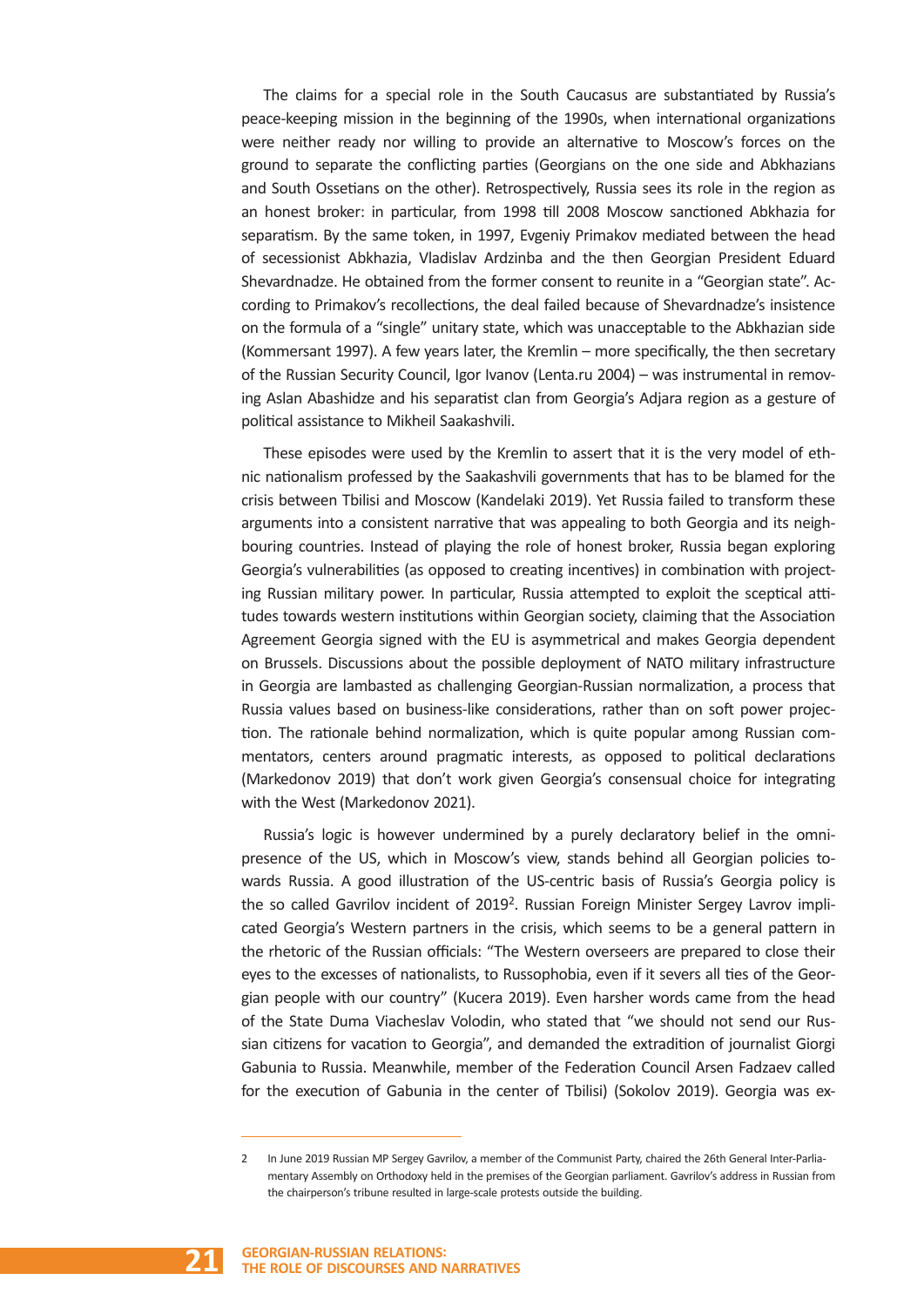pected to apologize for the insulting behavior of its citizens (Ar'kov 2019). Aiming to intimidate Georgia, Russian mainstream media underscored the "security concerns" that Russia might have regarding the situation in the Pankisi Gorge (Khachidze 2019). To follow the suit, the most "patriotically-minded" speakers were keen to portray the event in Tbilisi as a "Russophobic provocation" indirectly inspired by Georgia's foreign patrons (Apkhaidze 2019). In the Russian media one could read that "the US is unhappy with Russian-Georgia rapprochement and interfered". In the West, as one might expect, allegations of a "western hand" in the event were dismissed as fake news (Fake: Georgian Protests Engineered by the West and Ukraine, Stop Fake, 2019).

A central figure within this logic is former president Mikheil Saakashvili, who, years after his escape from Georgia, is still accused of Russophobia (YouTube 2019). Russian media celebrity of Georgian origin Tina Kandelaki has called Saakashvili a subhuman (YouTube 2019b), thus underscoring the emotional tone of discussions about Georgia in Russian media. Moscow uses the criminal case opened in Georgia against Saakashvili to validate Russia's official interpretation of "colour revolutions" as unfortunate and detrimental developments orchestrated by external powers. In a Russian documentary "Truth Enforcement" (2018, NTV), the narrative about the 2008 war took an implicitly Eurosceptic turn: the Georgian military operation in South Ossetia was portrayed as a story of Georgia spreading "European values" by force and violence (YouTube 2018a). In the words of Russian MFA spokesperson Maria Zakharova, the military campaign of August 2008 has taught Russia that there is no impartial, objective and neutral journalism in the West, and has helped Moscow realize what kind of information machine in the West it has to confront.

Against this backdrop, Russia claims that its use of hard power against Georgia was a response to Tbilisi's anti-Russian policy. Therefore, Georgia could have avoided losing territories had it kept closer to Moscow and refrained from unduly irritating the Kremlin. In this geopolitical framework, Eurasia is portrayed as a rising region that is not confined to Russia, while Georgia's European choice as a utopian narrative of a "bright future". Disapproval of Saakashvili's regime is an important addition to this narrative that calls for a de-politicized, "business-as-usual" type of relations with Moscow. From the vantage point of some Russian commentators, the alternative to this policy is further fragmentation of Georgia (Amelina 2015), which might sound as a camouflaged threat to Tbilisi.

As mentioned earlier, an important component of Russian geopolitics is a set of *biopolitical* discourses that might signify both protection and threat. The biopolitical protection refers to the creeping incorporation of Abkhazia and South Ossetia into Russia through the citizenship policy and *passportization*, which de-facto contradicts the narrative of these territories' independence. Russian citizenship of most of the population of both breakaway parts of Georgia might be regarded as a biopolitical weapon that complements Russia's geopolitical strategy.

The integration of the biopolitical threat with the geopolitical approach adds to the securitization of Georgia's contacts with the US in such fields as medicine and health care. More specifically, the object of Russian biopolitical securitization is a research laboratory for studying viruses, created in Georgia with the assistance of its American partners. Russia considers this laboratory to be a part of other US-created centers in some post-Soviet states (including Ukraine and Kazakhstan) that are aimed at developing biological weapons to be used against Russia. Russian media directly relates the Lugar Center with the broader debate on US secret prisons beyond US borders (MK 2018).

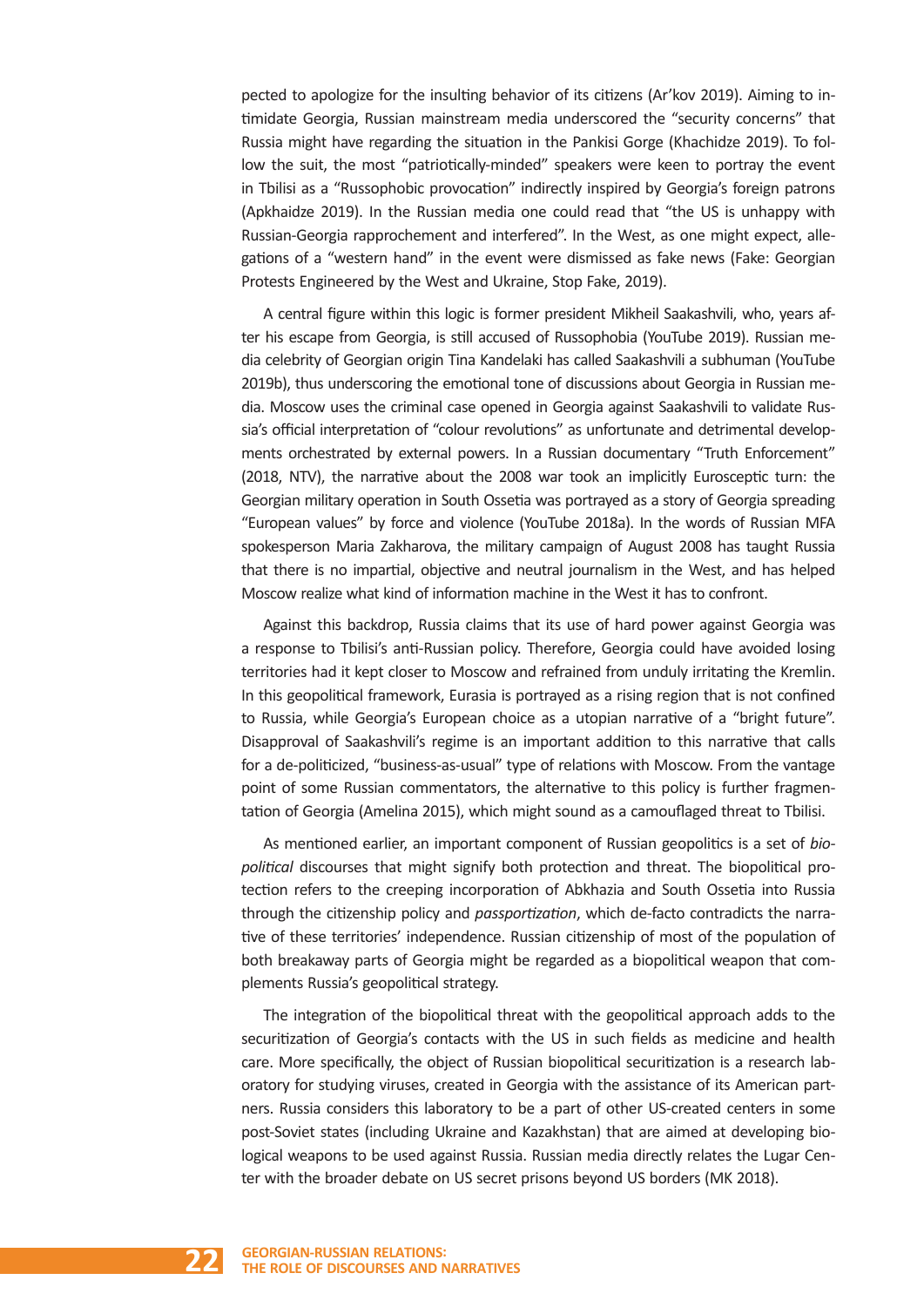Russia sees itself as a potential victim of such a weaponization of medicine, which explains the proliferation of accusations that allege that the Lugar Laboratory is testing new medicine on humans (YouTube 2018b), which have supposedly resulted in multiple deaths. The laboratory, as seen from the Russian perspective, might be complicit with the spread of diseases in Georgia (YouTube 2018c) and the use of insects and bats for developing biological pathogens. Some Russian journalists have went as far as comparing the Lugar laboratory with Auschwitz (YouTube 2018d) (death laboratory). "Biological presence" (YouTube 2020) became a media trope that extended to blaming Georgia for biological terrorism that directly threatens Russia – for example, through infected cattle (YouTube 2018e). Other Russian commentators relate the functioning of the Lugar Center with US research which entails collecting data on genetic materials of different ethnic groups. This reasoning paves the way for conspiratorial narratives. In fact, an article in *Izvestiya* claims that there might be a connection between US-sponsored biological experiments and the outbreak of the Ebola pandemic, and even with the poisoning of the Skrypals in the UK (Izvestiya 2018), which looks like an agglomeration of arguments artificially connected to each other for the sake of creating an impression of the US' malign intentions. *Sputnik-Abkhazia* in this context spoke about the prospects of a third – bacteriological – war, and called for the liquidation of the Lugar Center, "in one way or another" (Sputnik Abkhazia 2019). Other media outlets have speculated about how the Lugar Center might be related to the swine fever epidemic in Russia and Abkhazia in 2016, as well as the production of "liquid heroin" by the Taliban (TV Zvezda 2018). Moreover, Georgia was depicted as a testing lab (YouTube 2018f) which, in the Russian interpretation, connotes a lack of sovereignty. In the words of Gennady Onischenko, the COVID-19 pandemic has only actualized Russian concerns and suspicions (YouTube 2020).

It appears that the blend of Russian geo- and biopolitics in Georgia is marked by a strong legacy of colonial approaches. Russia re-signifies its imperial heritage as inclusive, protective and creating opportunities for subaltern nations. The imperial model of integrating Georgia into the broadly understood Russian civilization is portrayed in contrast with Georgian nationalism which, in Moscow's view, has to be blamed for the wars with Abkhazia and South Ossetia, as well as for the rocky relations with the Adjara region in the 1990s. In this respect a *post-colonial* perspective might be helpful for unpacking the relations of power and hegemony that are geo- and biopolitically reproduced after the end of imperial rule. Tamar Koplatadze has rightfully noted a romanticized view of the Caucasus in Russian cultural tradition, as well as the persistence of an "imperial gaze" that remains typical of Russia's perception of countries like Georgia. These types of discourses either refuse to acknowledge the violent nature of Russia's colonial past or justifies it as a spread of civilization and modernity. In particular, explicitly post-colonial are the dominant Russian attitudes as it relates to immigration from its southern neighbours (Koplatadze 2019, 481). In the concurrent opinion of Madina Tlostanova, Russia tends to project its own inferiority in relations with the West onto its former de-facto colonies through its self-proclaimed modernizer and civilizer role (Tlostanova 2015, 272), of which Georgia seems to be an example

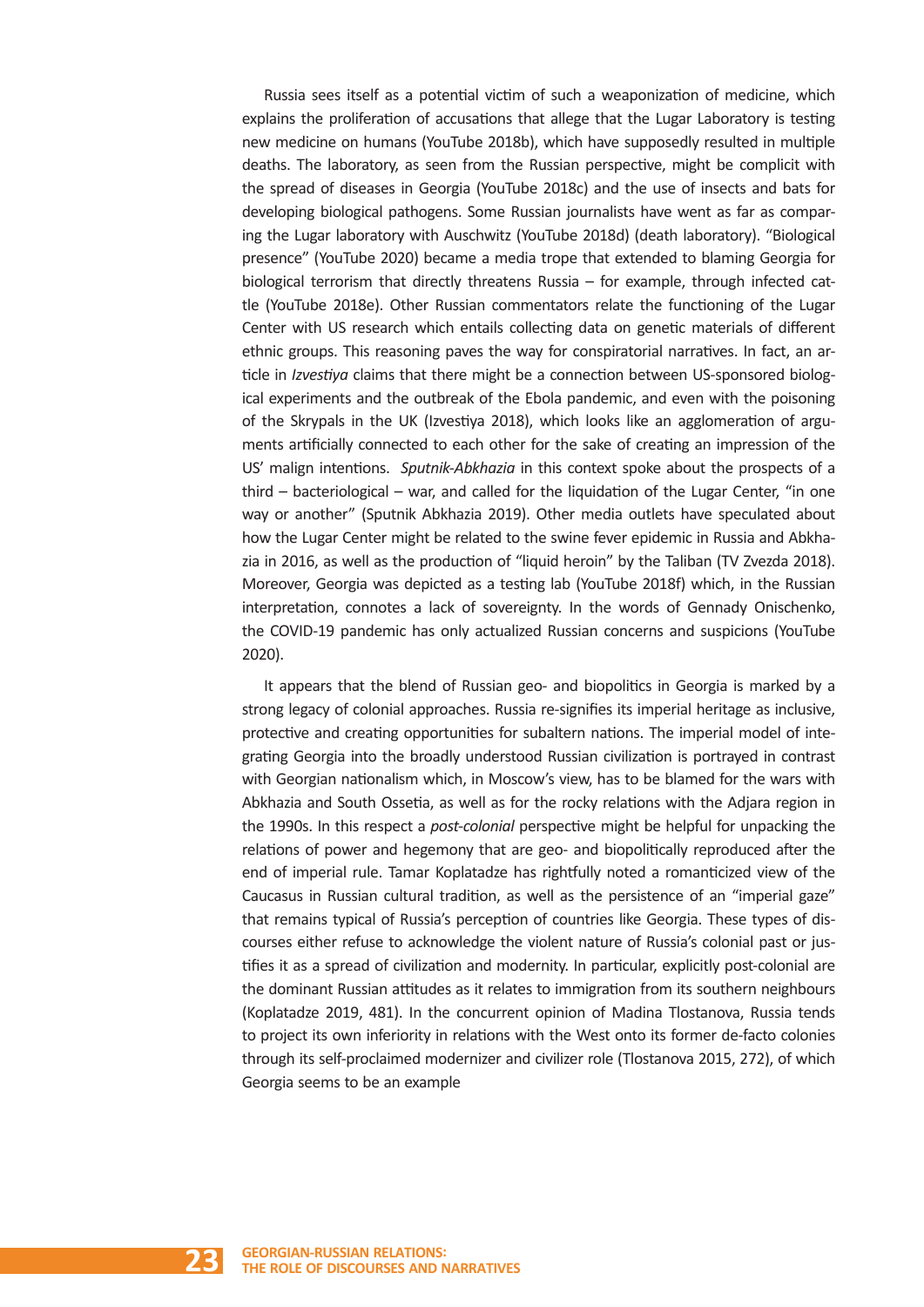# **ORTHODOX BROTHERHOOD AND RUSSIAN 'PASTORAL POWER'**

Geopolitical discourse is often intertwined with normative narratives. Many Russian commentators, ascribing to the US and the EU purely material interests in intervening in Georgian affairs, by the same token deny any material calculus in Russian policies. In this portrayal, the Russian mission is defined by the search for justice and the protection of the weak, i.e. Abkhazia and South Ossetia.

Yet there exists a competing normative narrative produced by the Russian Orthodox Church (ROC). In accordance with Michel Foucault's biopolitical thinking, churches and religious diplomacy can be approached from the perspective of "pastoral power", a concept developed by the French political philosopher to characterize a technique of power that has religious roots and implies individual and collective stewardship, spiritual guidance and bodily discipline. Domestically, the ROC is a key component of Russia's conservative turn. From a foreign policy perspective, the ROC's accentuation of cultural and religious affinity with Georgia is a political instrument leveraged to emphasize the incompatibility of "traditional" Orthodox values with the liberal emancipatory agenda of the EU. This makes many in Georgia think that Russia manipulates widely spread religious feelings as well as the veneration of Orthodoxy in an effort to detach Georgia from the West.

Against this backdrop, the ROC's pastoral power can be characterized through the lens of conservative rhetoric that blames the West of imposing liberal emancipatory lifestyles on Georgian society. In this vein, Russia's protection of the Orthodox identity is portrayed as an alternative to the West. The systematic distribution of anti-Western narratives by the Russian media has had some resonance with the Georgian right-wing vigilance groups that tend to deny connections with Russia, but, in fact, share much of the xenophobic and anti-LGBT sentiments broadcast by *Russia Today* and the like (Svanidze 2018). Some high-ranking clergy in the Georgian Orthodox Church (GOC) also see Western values as undermining Georgia's patriarchal and conservative traditions. In this respect the Moscow-exported conservatism attempts to capitalize on the existing trends of Georgian social traditionalism, while translating a common social conservative mindset into Eurosceptic and anti-Western attitudes.

As a part of its strategy, the Russian Patriarch Kirill stressed many times that both Abkhazia and South Ossetia continue to fall under the jurisdiction of the GOC (Gazeta.ru 2009). The ROC did not challenge the outcome of the August War of 2008 but followed the principle of respecting the borders of the "canonical territories". Unlike the Kremlin, the ROC is disinterested in reconsidering the borders, and is keener on maintaining relations with Georgia than it is with Abkhazia and South Ossetia. There are likely several explanations for this position that differ from the ROC's policies towards Ukraine. Above all, the ROC supports the integrity of the canonical territory of the GOC out of fear of losing influence in Georgia and its interest in having the GOC on its side on issues that are important to the ROC – above all when it comes to its uneasy relations with the Ukrainian Orthodox Church. In fact, this logic looks symmetric to the earlier policy of the Russian government which, prior to the August War, had sought to sanction Abkhazia and South Ossetia as separatist territories. However, unlike the Russian state, the ROC refused to consider the five-day-war as a game changer that required a political U-turn. Apart from that, another explanatory factor that makes Georgia dissimilar from Ukraine

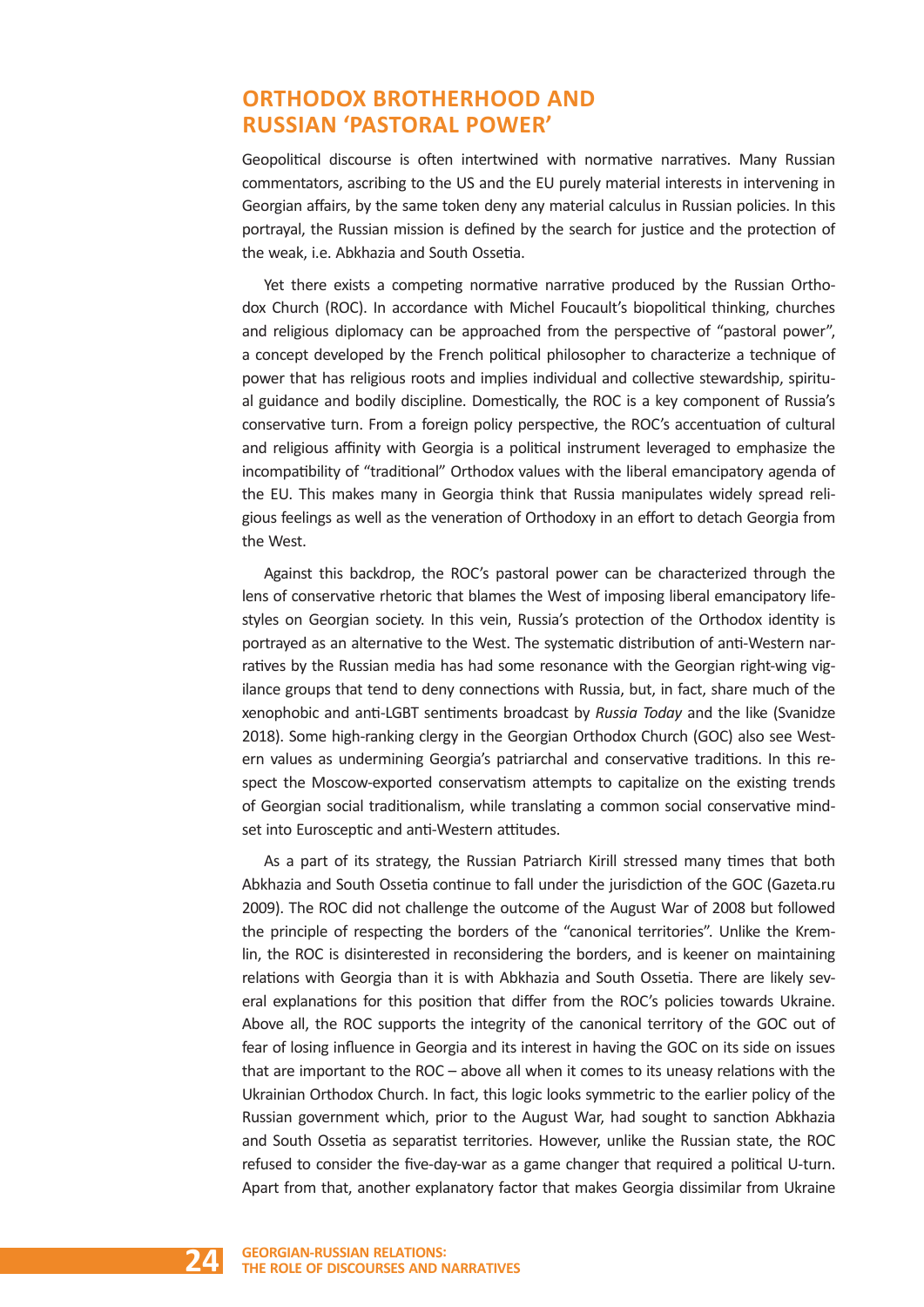is that the opportunity to project the ethnocentric conception of the Russian world onto Georgia is miniscule, and the ROC does not have a branch in Georgian territory.

The ROC undoubtedly has an essential influence on Georgian Orthodox culture – to a large extent through Russian theological literature. But it hardly leads to practical implications. Commentators argued that the Georgian patriarch Ilia II's visit to Moscow in 2013 left many practical issues (e.g. the prospects for the reburial of Georgian kings from Astrakhan to Georgian territory) unsolved (Gamakharia 2013). The head of the GOC on numerous occasions has made pro-Western statements, and celebrations of the 30st anniversary of his enthronement were held without representatives of the ROC.

Politically, the GOC is a controversial institution: it both supports European and trans-Atlantic integration of Georgia (Panfilov 2017) and backs Stalinist sympathies; Ilia II is critical of Russia's policy in the occupied territories yet has met the "Night Wolves" an explicitly pro-Kremlin biker group known for its nationalist ideology. However, even if we take the GOC narratives that radiate pro-Russian sympathies, the question arises: are those sympathies a product of Russian religious diplomacy or do they stem from ideological consonance of the two kindred churches? It is true that the Patriarch Ilia II himself called Putin "a wise ruler who will necessarily help reunite Georgia... Russia's idea is about the protection of spirituality". It is also true that Georgian priests can refer to their Russian spiritual teachers in public pronouncements and copy many practices of the ROC, but still the latter is overwhelmingly perceived as an external force by the Georgian Orthodox community.

There are signs of disagreements between the two churches regarding Abkhazia. GOC has repeatedly complained that the ROC has not consistently adhered to the policy of recognizing the break-away territories as being within the religious jurisdiction of the GOC. The GOC has also protested against religious services being held in Tskhinvali (Civil. ge 2021), which creates some ambiguity as to what the ROC's true attitude is toward the two break-away territories (Golos Druga 2014).

The proclamation of the autonomy of the Ukrainian Orthodox Church from the Moscow Patriarchy (known as *tomos*) in 2019 created a new context for the relationship between the two churches. On the Russian side, some pro-Kremlin speakers speculated that the GOC is reluctant to recognize the independence of the Ukrainian Church from Moscow (Markedonov 2018). However, GOC representatives try to maintain a critical distance from Russian religious diplomacy towards Ukraine (Regnum 2020), while finding a balance between maintaining the unity of Orthodoxy and refusing to play by Moscow's rules. Thus, the GOC refused to send its delegation to the Orthodox Council held in Amman in February 2021 as an alternative to the Constantinople vision of global Orthodoxy (RIA Novosti 2020), and de-facto abstained from taking sides in the conflict between the ROC and Constantinople (TASS 2018). Moreover, the head of the GOC made statements that can be interpreted as supportive to the autonomy of the Ukrainian Orthodox Church from Moscow's jurisdiction (Hromadske 2018). All these manoeuvres illustrate the hybridity of the GOC: by promoting anti-Western and anti-liberal values and narratives, it makes itself an ally to the official Russian discourse, yet it continues to stand for Georgia's independece from Russia while simultaneously projecting this attitude to Ukraine.

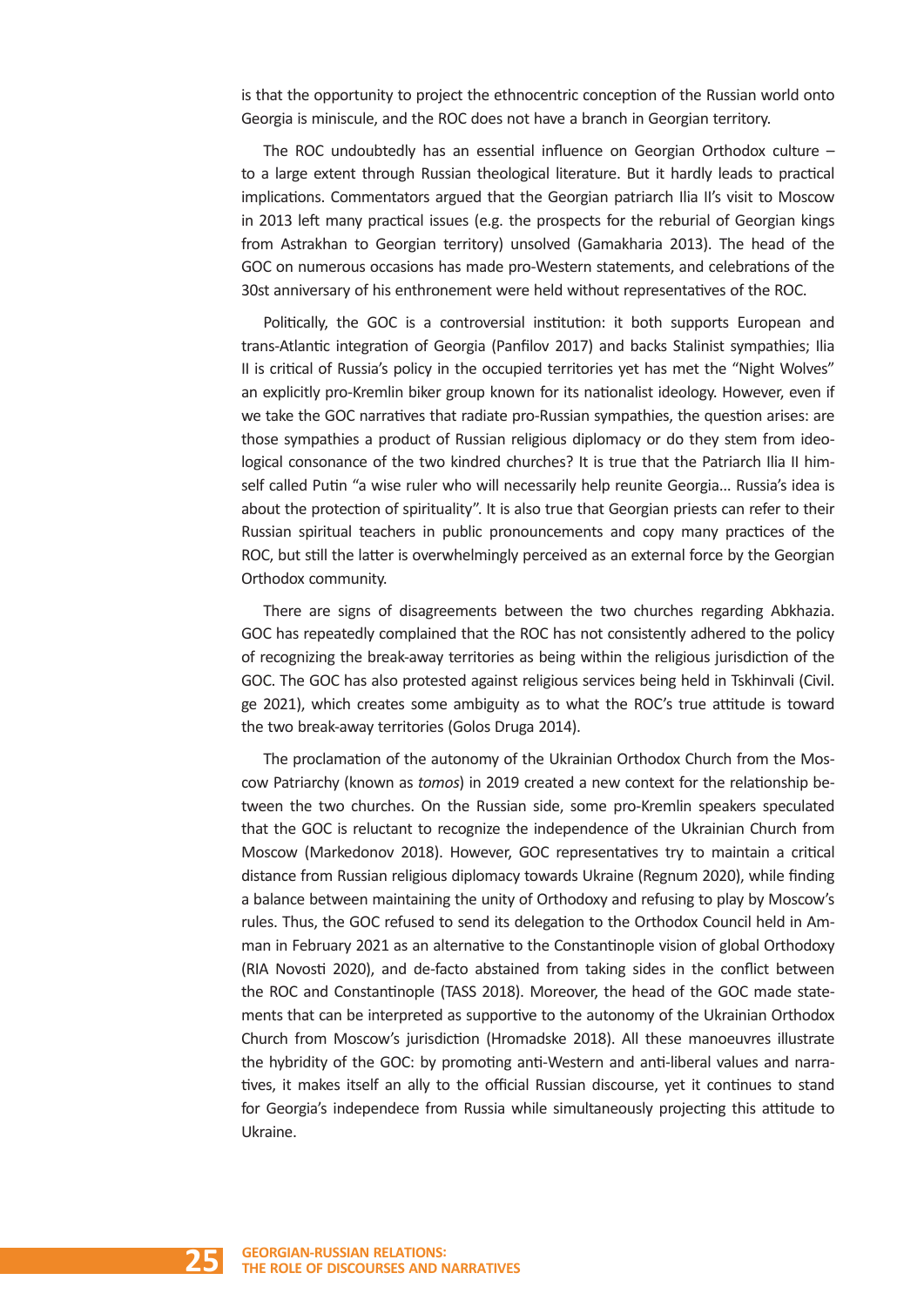# **COMMODIFIED POPULAR ATTITUDES**

Russia's tourist industry and individual social media users generate their own Georgia narratives, promoting Georgia as an attractive destination for leisure, entertainment and vacation. In these personalized and widely publicized storylines, Georgia is portrayed as a close yet always surprising and authentic country with attractive cuisine, wine and culture, as well as enormous opportunities for seasonal sightseeing. Multiple videos produced by Russian travellers, bloggers and tourist companies, depict Georgia as a peaceful, friendly and hospitable country, which diverges from official Moscow propaganda (YouTube 2019c). In particular, the reopening of Georgia's land borders in June 2021 after the pandemic-related lockdown was celebrated by Russian travel bloggers who used their YouTube channels to distribute information about prices, itineraries and Covid-related regulations in Georgia. In the visuals Georgia is featured as a perfect holiday destination (YouTube 2018g), with strong cultural and religious specificity that is propagated and commodified (Gruzinskaya Pravoslavnaya Tserkov). The portrayal of the "real Georgia" (YouTube 2017), devoid of politically divisive connotations, serves as an alternative to the politicized and securitized narratives translated through the Kremlin-controlled media. An illustrative example of the Georgia-friendly vernacular narratives is an experimental video of two Russian girls living in Georgia who staged a public performance with a poster "We are from Russia and love Georgia" proposing to give a hug to anyone who would share their message of friendship and trust (YouTube 2019d). These visuals produced and posted by Russians are meant for a broad range of viewership – female audience, middle class young couples, nature and music lovers, fanciers of Georgian cuisine, families with children, as well as an older generation remembering Georgia from Soviet times.

Some Russian media – Sputnik Georgia for example – support this tourist-friendly narrative<sup>3</sup>. However, it is quite often that the Russian government explicitly or implicitly geopoliticizes tourism (YouTube 2019e) and uses seasonal tourism as a foreign policy tool against countries whose budgets are heavily dependent on the hospitality and leisure industries. Since the number of Russian tourists mostly depends on the availability of relatively cheap charters flights, the Russian government has at its disposal a set of manipulative tools, these include denying Russian low-cost flights to foreign resorts or discouraging Russian tour operators from working with their counterparts in targeted countries. Due to these restrictive measures, in the summer of 2021 the inflow of Russian tourists to Greece and Bulgaria decreased drastically, as it did in 2015 in Turkey (Gotev and Michalopoulus 2021).

As mentioned earlier, after the Gavrilov incident in 2019, Georgia was also targeted with similar measures that constrained Russian tourism in the country. A good example is the Putin-signed decree banning Russian airlines from flying to Georgia from July 8, 2019 "to ensure Russia's national security and [to] protect Russian nationals from criminal activities" (AFP 2019). Russian tour operators were discouraged from selling trips to Georgia, and Russia's consumer protection agency issued a timed warning that it had been observing a "decline in quality" in alcohol products imported from Georgia. As a Russian commentator noted, Moscow appeared to be guided by the same logic that American and European governments have used when applying sanctions against Russia over its backing of separatist movements in Ukraine:

<sup>3</sup> https://sputnik-georgia.ru/tourism/

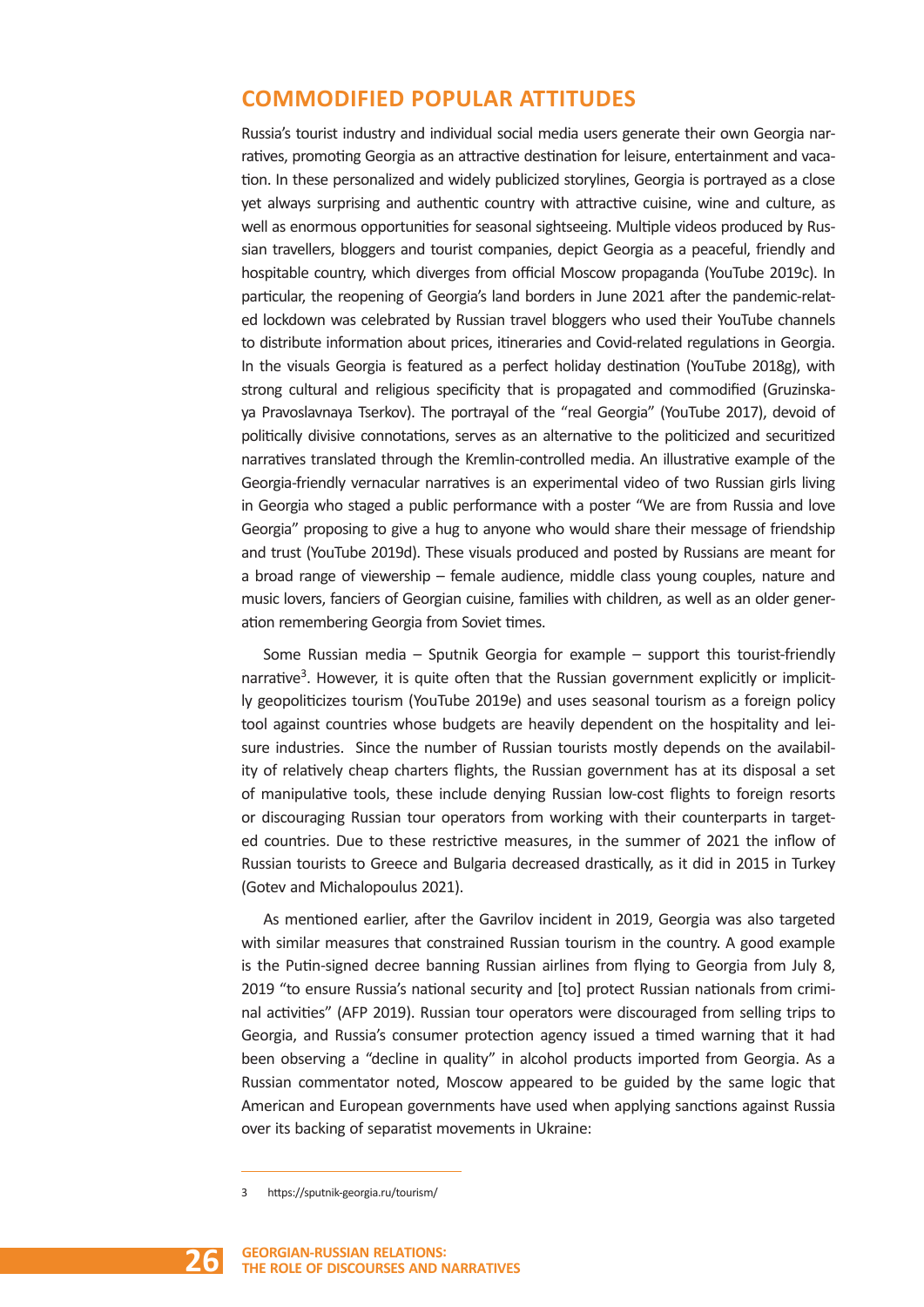"It mirrors the thinking about the sanctions against Russia – you want to create costs for Georgian businesses and for them to lobby their government against whatever anti-Russian moves that they may be contemplating" (Kucera 2019a). In April 2021, presidential press secretary Dmitry Peskov reacted to another incident – this time related to Russian TV journalist Vladimir Pozner $4 - by$  speculating that Georgia is a dangerous country for Russians (RIA Novosti 2021).

Thus, one may see a remarkable parallel between the official introduction and justification of travel bans on Georgia on the one hand, and micro-narratives of those Russians who – basically using social media – refused to obey and expressed their implicit disagreement with their state's policy of preventing them from travelling whenever they wish, on the other. The decision to ban tourists from trips to Georgia in 2019 served "to prevent Russians who travel there from understanding the country beyond its food and wine. Georgia is a vibrant society, where such protests—for now, at least—can break out spontaneously as an expression of popular will. It's a form of democratic expression apparently Putin fears" (Chkhikvadze 2019). As a reaction to the temporary discontinuation of regular flights to and from Georgia and attempts to discourage Russians to visit the country in the middle of the holiday season, many Russians have publicly declared that there is no Russophobia in Georgia, and the country is safe and welcoming (Demytrie 2019). These voices of ordinary people became important elements of a new campaign "World Welcome to Georgia" launched by the Georgian government (Word welcome 2019) and supported by many Western embassies in Tbilisi that encouraged their social media followers to visit Georgia in defiance of Putin's ban (Cathcart 2019). As such, ordinary Russian citizens have attempted to demolish the barriers that the Kremlin has erected and undermine the bordering effects of Russian punitive measures. This is a type of discourse that the Kremlin can't effectively control and that contradicts Russia's official standpoint.

# **CONCLUSION**

There are two major points to conclude in this analysis. The first concerns the structure of Russian discourses on Georgia that are far from being unitary or uniform. As I tried to show, some are mutually complementary and gravitate towards each other – thus, Russia's geopolitically securitized perspective on Georgia is reinforced by biopolitical discourses that, in their turn, are usually accompanied and supported by normatively-loaded religious narratives. Yet there also remain ruptures and cleavages between discourses. For example, there is no full symmetry between the Kremlin-driven geopolitics and the ROC's pastoral power: the plethora of popular discourses may directly contravene the Kremlin's geopolitical vision.

The second conclusion concerns the repercussions of this polysemic panoply of discourses, in which Russia features as a "floating signifier" having more than one meaning for Georgia. As one of Russia's many neighbors affected by Moscow's interventionist policies, Georgia seems to be highly sensitive to public pronouncements, opinions and

<sup>4</sup> Pozner, a journalist working at Russian *Perviy Kanal*, has arrived in Tbilisi to celebrate his birthday but was bullied by a group of Georgians who were angry about his earlier statement on the impossibility of Abkhazia's reintegration with Georgia.

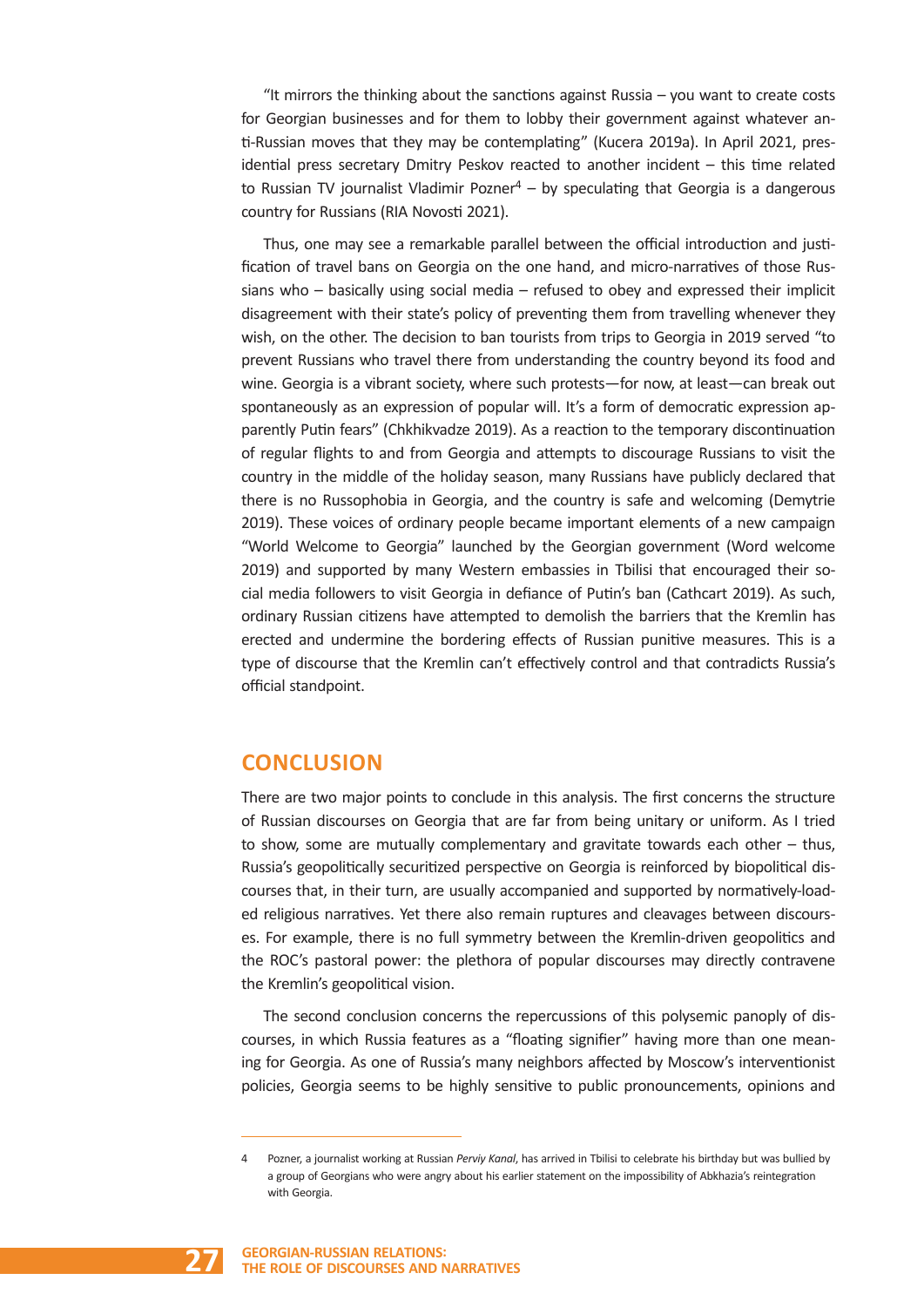interpretations that can be labelled pro-Russian. However, from an academic perspective there is still some uncertainty about the specific meanings attributed to this characterization. One question that remains underdiscussed is whether or not pro-Russian individuals and groups are supposed to have direct liaisons with their principals in Russia, be it the state or ROC? Or the category of pro-Russian voices mainly encompasses those local speakers who share – because of normative affinity, ignorance or other explanatory factors – Russian narrative and spread them through press, TV or social media? A nuanced distinction at this juncture might be helpful, as are other subtle distinctions – for example, between espousing conservative (and quite possibly West-sceptic) worldviews and a harmonious solidarity with Russia on normative issues.

In this respect, this analysis opens up three different perspective that Russia  $$ stretching beyond the Kremlin's officialdom – offers for Georgia. A geopolitical perspective spells out Russia's *greatpowerness* and the concomitant special role in its "near abroad"; a normatively conservative platform implies an illiberal resistance to the West on moral and religious grounds; and a bunch of popular representations coming from ordinary Russians eager to explore Georgian culture and contribute to the Georgian budget. The first of these three perspectives obviously has little chance of acceptance within Georgian society. The second might find more political and religious sympathizers, while the third one is much less politically controversial, and has great potential to reinforce the image of Georgia as a peaceful and Russia-friendly neighbor in the sense that subverts the Kremlin's confrontational discourse.

#### *ABOUT THE AUTHOR*

Andrey Makarychev is professor of regional political studies at the Johan Skytte Institute of Political Science, University of Tartu, Estonia.

#### *BIBLIOGRAPHY*

- AFP 2019: Russians hit out at Kremlin ban on flights to Georgia. June 22 https://news.yahoo.com/russians-hit-kemlin-ban-flights-georgia-103622791.html
- Amelina, Yana (2015) Gruzia vykhodit v tirazh, *Noev Kovcheg* 8-9 (260-261), viewed on June 14, 2021, https://noev-kovcheg.ru/mag/2015-08-09/5015.html
- Apkhaidze, Sh. (2019) Kto vinovat v rusofobnom Maidane v Gruzii? *Polirus*, June 24, viewed on June 24, 2021, http://www.politrus.com/2019/06/24/shota-apkhaidze-5/?fbclid=IwAR0mesoWIaAccPnon6unCttBTmApSL90eflzHz1XqK94tMyeUT8oKFj-zNg
- Ar'kov, V. (2019) Tbilisi dolzhen ofitsialno prinesti izvineniya Moskve. 2019. *Politrus*, July 8, viewed on June 14, 2021, http://www.politrus.com/2019/07/08/georgia-russia-72/?fbclid=IwAR1KsupZy7Q5dtPWULWBrweKTCdPO9xSBfk-HOmrj18siH6OxH2dSaBkDYU
- Banta, Benjamin (2012) Analysing discourse as a causal mechanism, *European Journal of International Relations* 19 (2) 379–402
- Blassnig, Sina; Florin Buchel, Nicole Ernst, and Sven Engesser (2019) Populism and Informal Fallacies: An Analysis of Right-Wing Populist Rhetoric in Election Campaigns, *Argumentation* 33:107–136
- Borovali, Murat (2019) Ad hominem argumentation in politics, *Philosophy and Social Criticism* 44 (4), 426–436
- Carpentier, Nico; Benjamin De Cleen, and Leen Van Brussel (2019) Discourse Theory, Media and Communication, and the Work of the Brussels Discourse Theory Group, in Leen Van Brussel, Nico Carpentier, and Benjamin De Cleen (eds.) *Communication and Discourse Theory*

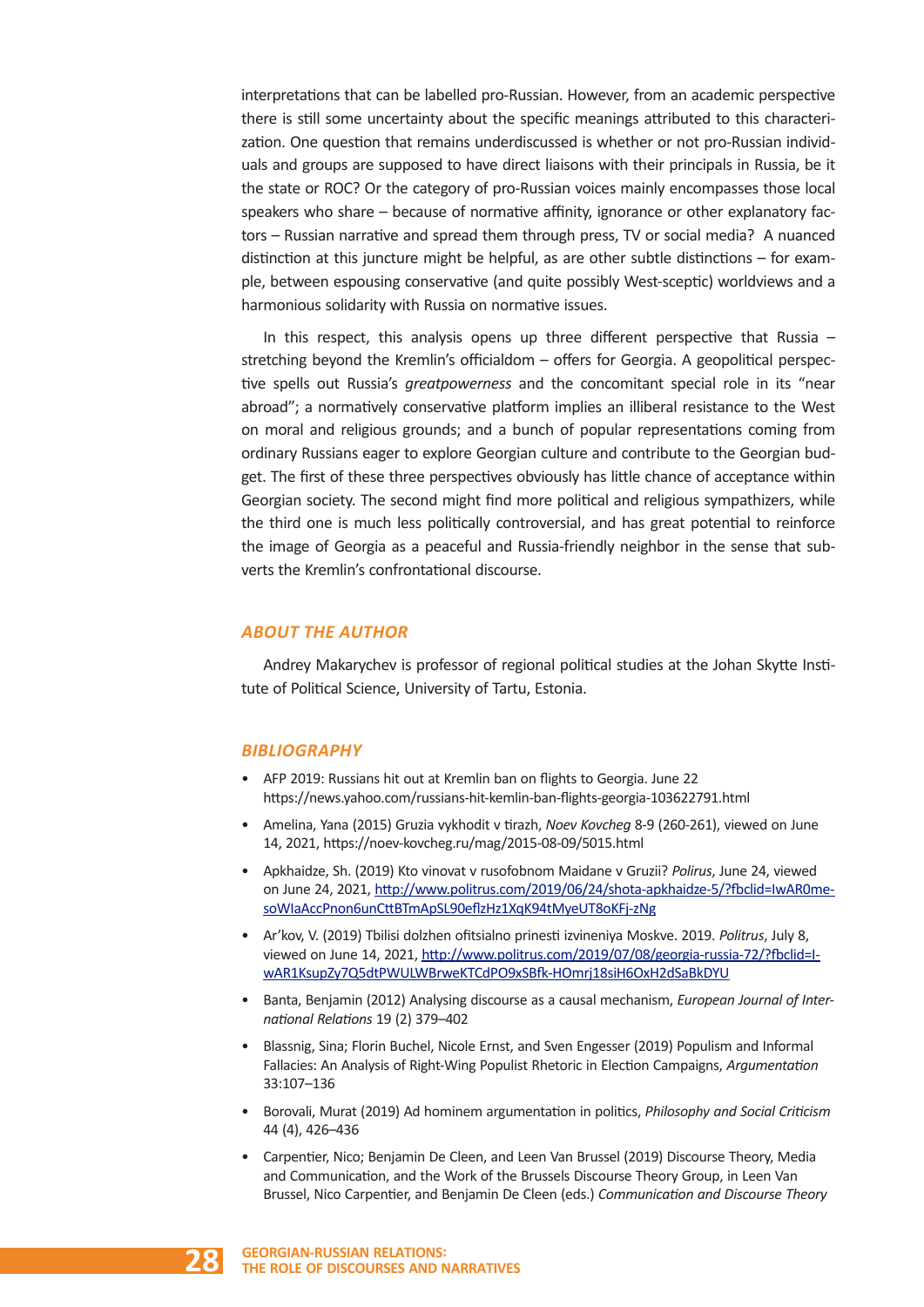*Collected Works of the Brussels Discourse Theory Group*. Bristol and Chicago: intellect

- Carta, Caterina (2019) "A Rose by Any Other Name": On Ways of Approaching Discourse Analysis, *International Studies Review* 21, 81–106
- Cathcart, W. (2019) To spite Putin, come visit Georgia. *CNN*, June 29, viewed on June 14, 2021, https://edition.cnn.com/2019/06/29/opinions/cathcart-visit-georgia-to-spite-putin/index.html?fbclid=IwAR2Ok3TH\_2ZZKq5fYHjamkCIyRCAQ0BRUMjo9-zH081AprEhot4iBoeObk0
- Chkhikvadze, A. (2019) Why Georgia Brings Out Putin's Insecurities. *New Republic*, June 25, viewed on June 14, 2021, https://newrepublic.com/article/154297/georgia-brings-putins-insecurities?fbclid=IwAR1Ob57HJnJGzts3IenHqnPC55DXH-Ht04zX4gsPBdXVOxRGoxQSX4bbcMg
- *Civil.ge* 2021: Georgian Orthodox Church Decries Russian Priest Holding Christmas Service in Tskhinvali. January 14, viewed on June 14, 2021, https://civil.ge/archives/391115
- Cooper, Rosalind (2019) Pastoral Power and Algorithmic Governmentality, *Theory, Culture & Society.* https://doi.org/10.1177%2F0263276419860576
- Demytrie, R. (2019) Russia says Georgia isn't safe. Russians in Georgia say otherwise. *BBC*, June 27, viewed on June 14, 2021, https://www.bbc.com/news/world-europe-48760441?fbclid=IwAR2Ce6KU2Np5tVppCAx1yzxA041NNcj9M5bu6VwgUkzYXhWuOKqmFWxKy1Y
- Fake: Georgian Protests Engineered by the West and Ukraine. 2019. *Stop Fake*, June 24, viewed on June 14, 2021, https://www.stopfake.org/en/fake-georgian-protests-engineered-by-the-west-and-ukraine/?fbclid=IwAR2w9uE2vwRuDHC\_p4zPRdWgHH6q0WrHL-51jWSUlSoRTNnXTLXKtMCLOJeQ
- Gamakharia, Dzhemal (2013) Gruzino-rossiiskie otnoshenia i problema Abkhazii skovoz prizmu tserkvi, *International Alert*, viewed on June 14, 2021, https://www.international-alert.org/fr/ blog/role-church-georgian-russian-relations-russian
- *Gazeta.ru* 2009: Eparkhia metit v Abkhazskuyu tserkov, September 16, viewed on June 2021, https://www.gazeta.ru/social/2009/09/16/3261242.shtml
- Gerhardt, Hannes (2009) Bio-Normative Geopolitics: The US and the Darfur Crisis in Sudan, *Geopolitics*, 14:3, 488-509
- Golos druga: uslyshat i ponyat (2014) *Prikhod*, April 29, viewed on June 14, 2021, https:// prichod.ru/orthodoxy-everywhere/14261/
- Gotev, Georgi and Sarantis Michalopoulos (2021) The Brief Where have all the Russian tourists gone? *EURACTIV*, June 10, viewed on June 14, 2021, https://www.euractiv.com/section/ politics/opinion/the-brief-where-have-all-the-russian-tourists-gone/
- Gruzinskaya Pravoslavnaya Tserkov, viewed on June 14, 2021, https://gruziyagid.ru/ dostoprimechatelnosti/gruzinskaya-pravoslavnaya-tserkov
- *Hromadske* 2018: My nadeemsia na polozhitelniy rezultat glava Gruzinskoi tserkvi o tomose dlia Ukrainy. October 6, viewed on June 14, 2021, https://hromadske.ua/ru/posts/ my-nadeemsia-na-polozhytelnyi-rezultat-hlava-hruzynskoi-tserkvy-o-tomose-dlia-ukrayny
- Jacobs, Thomas (2018) The Dislocated Universe of Laclau and Mouffe: An Introduction to Post-Structuralist Discourse Theory, *Critical Review*, 30:3-4, 294-315
- Johnson, Corey and Reece Jones (2018) The biopolitics and geopolitics of border enforcement in Melilla, *Territory, Politics, Governance*, 6:1, 61-80
- *Izvestiya* 2018, September 12, viewed on June 14, 2021, https://iz.ru/788321/galina-volynetc/ zarazitelnyi-tcekh-chto-skryvaet-amerikanskaia-laboratoriia-v-gruzii
- Kandelaki, Tina (2019) Nasledie Saakashvili, *RT na russkom*, July 8, viewed on June 14, 2021, https://russian.rt.com/ opinion/648315-kandelaki-gruziya-saakashvili-televedushchii-rustavi-dva-vyhodka
- Kearns, Jerry (2014) Governing vitalities and the security state, *Environment and Planning D: Society and Space* 32, 762– 778
- Khachidze, N. (2019) Proiskhodyaschee v Gruzii ne yavliaetsa politicheskim krizisom. *Politrus*, June 24, viewed on June 14, 2021, http://www.politrus.com/2019/06/24/georgia-news-10/?fbclid=IwAR2TZOU3FyEcpFpx17B1hY5ng1z85u0su0Tno6g4qXo9n2nDxCitMfvAqe4

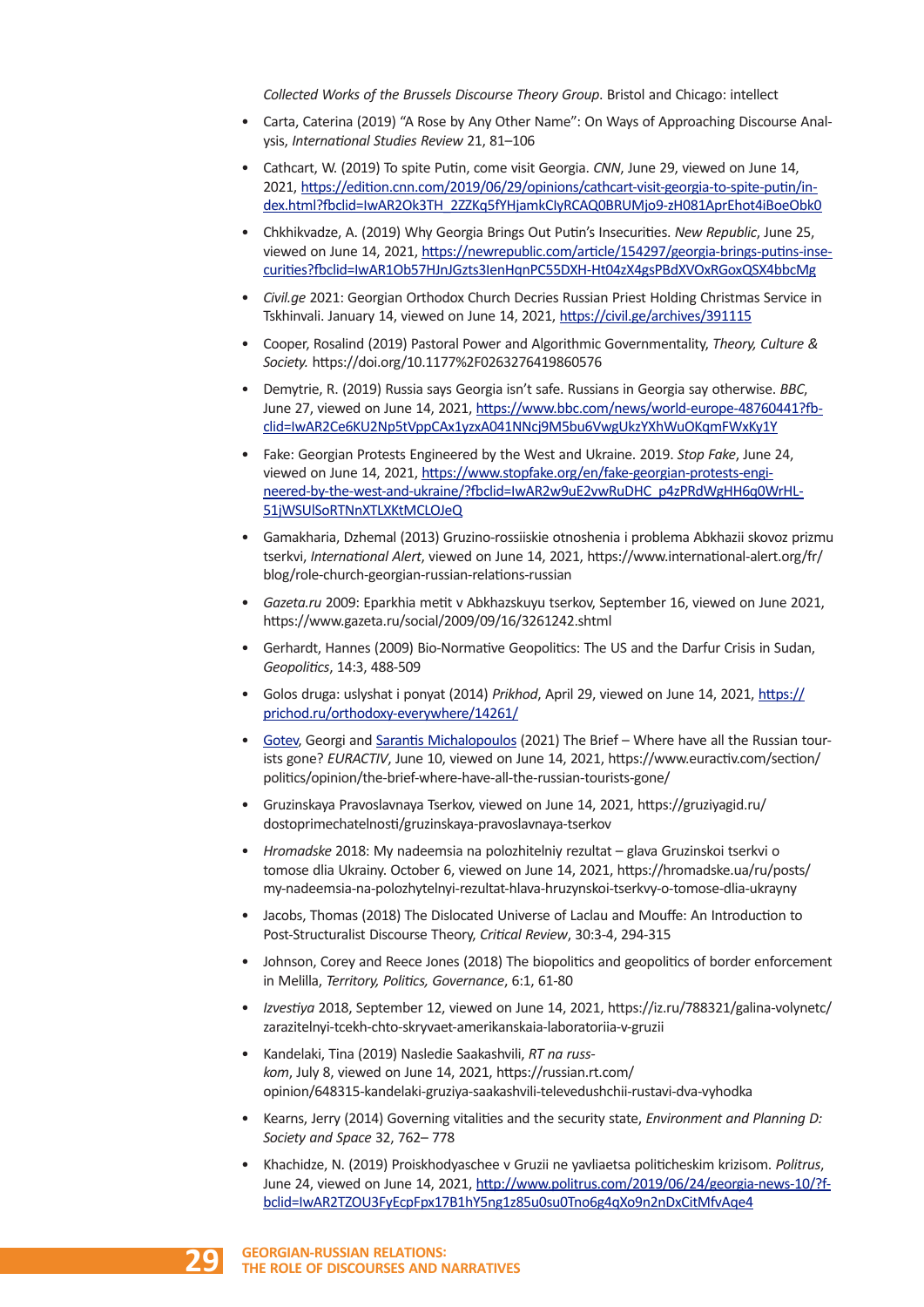- Kiersey, Nicholas (2009) Scale, Security, and Political Economy: Debating the Biopolitics of the Global War on Terror, *New Political Science* 31 (1), March
- Kivelä, Satu and Sami Moisio (2017) The state as a space of health: on the geopolitics and biopolitics of health-care systems, *Territory, Politics, Governance*, 5(1), 28-46
- Kommersant 1997, August 15, N 133, viewed on June 14, 2021, https://www.kommersant.ru/ doc/182603
- Koplatadze, Tamar (2019) Theorizing Russia's Post-colonial Studies, *Postcolonial Studies* 22 (4), 469-489
- Kucera, J. 2019a. Kremlin continues pressure campaign against "Russophobia" in Georgia. *Eurasianet*, June 24, available at https://eurasianet.org/kremlin-continues-pressure-campaign-against-russophobia-in-georgia?fbclid=IwAR0tk9XXKCiwLx4QQmuY2GVdk6NFjcWS-SV0fUc85sMf5l5a2Q6bnc8abelA
- Lenta.ru 2004: Obyedinenie po metodike Saakashvili, viewed on June 14, 2021, https://lenta. ru/articles/2004/05/07/adzar/
- Markedonov, Sergei (2018) Pochemu Gruzinskaya tserkov podderzhivaet RPTs, a ne Ukrainu, Novye Izvestia, October 12, viewed on June 14, 2021, https://newizv.ru/news/politics/12-10-2018/ sergey-markedonov-pochemu-gruzinskaya-tserkov-podderzhivaet-rpts-a-ne-ukrainu
- Markedonov, Sergei (2019) Itogi nesostoyavsheisia revoliutsii: Tbilisi ne oboitis' bez Moskvy. *Eurasia Expert*, July 9, viewed on June 14, 2021, https://eurasia.expert/pochemu-tbilisi-ne-oboytis-bez-moskvy/?fbclid=IwAR1QzD\_eac6IRDQnyxLZw7cM8Gz-qBxpnyVhu\_L1RVHjZ4q2UTNMTUpDyR0
- Markedonov, Sergei (2021) Vidimost' geopolitiki. Chto oznachaet dlia Rossii i SShA noviy kriziz v Gruzii. Carnegie Moscow Center, March 1, viewed on June 14, 2021, https://carnegie.ru/ commentary/83951
- *MK* 2018, November 20, viewed on June 14, 2021, https://www.mk.ru/politics/2018/11/20/ obnarodovany-dannye-o-massovykh-smertyakh-v-gruzinskoy-laboratorii.html
- Ojakangas, Mika (2012) Michel Foucault and the enigmatic origins of bio-politics and governmentality, *History of the Human Sciences* 25(1), 1–14
- Pankov, D.O (2010) Georgia in the South Caucasus Geopolitical Arena, *Vestnik RUDN,* Seria Mezhdunarodnye otnoshenia, N 2.
- Panfilov, Oleg (2017) Gruzinskaya pravoslavnaya tserkov ukhodit na Zapad, *Krym. Realii*, December 4, viewed on June 14, 2021, https://ru.krymr.com/a/28893482.html
- *Parlamentskaya Gazeta* 2019, viewed at June 14, 2021, https://www.pnp.ru/social/rossiya-prizvala-gruziyu-ne-dat-sebya-ispolzovat-v-geopoliticheskikh-igrakh.html
- Regnum 2020: Gruzinskaya tserkov Nashla svoyu mat' v Stambule, March 1, viewed on June 14, 2021, https://regnum.ru/news/polit/2871654.html
- RIA Novosti 2020: Vstrecha glav pravoslavnykh tserkvei v Ammane: kto uchastvuet, a kto net. February 21, viewed on June 14, 2021, https://ria.ru/20200221/1565047210.html
- RIA Novosti 2021: Peskov zayavil ob opasnosti poezdok v Gruziyu posle intsidenta s Poznerom. April 1, viewed on June 14, 2021, https://ria.ru/20210401/gruziya-1603774359.html
- Sokolov, M. 2019. Mat prezidentu Rossii. *Radio Svoboda*, July 9, viewed on June 14, 2021, https://www.svoboda.org/a/30045605. html?fbclid=IwAR0NbRb1Rsokg6e7lUwUgniN6JUNhiPBfa3k6-pn5IPHOCBP48uvNGS1AZ0
- *Sputnik Abkhazia* 2019: Biolaboratoria Lugara po-prezhnemu ugrozhaet sosednim stranam, June 20, viewed on June 14, 2021, https://sputnik-abkhazia.ru/analytics/20190620/1027684335/Biolaboratoriya-Lugara-v-Gruzii-po-prezhnemu-ugrozhaet-sosednim-stranam.html
- Stengel, Frank and Dirk Nabers (2019) Symposium: The Contribution of Laclau's Discourse Theory to International Relations and International Political Economy, Introduction, *New Political Science*, 41:2, 248-262

**GEORGIAN-RUSSIAN RELATIONS: 30 THE ROLE OF DISCOURSES AND NARRATIVES**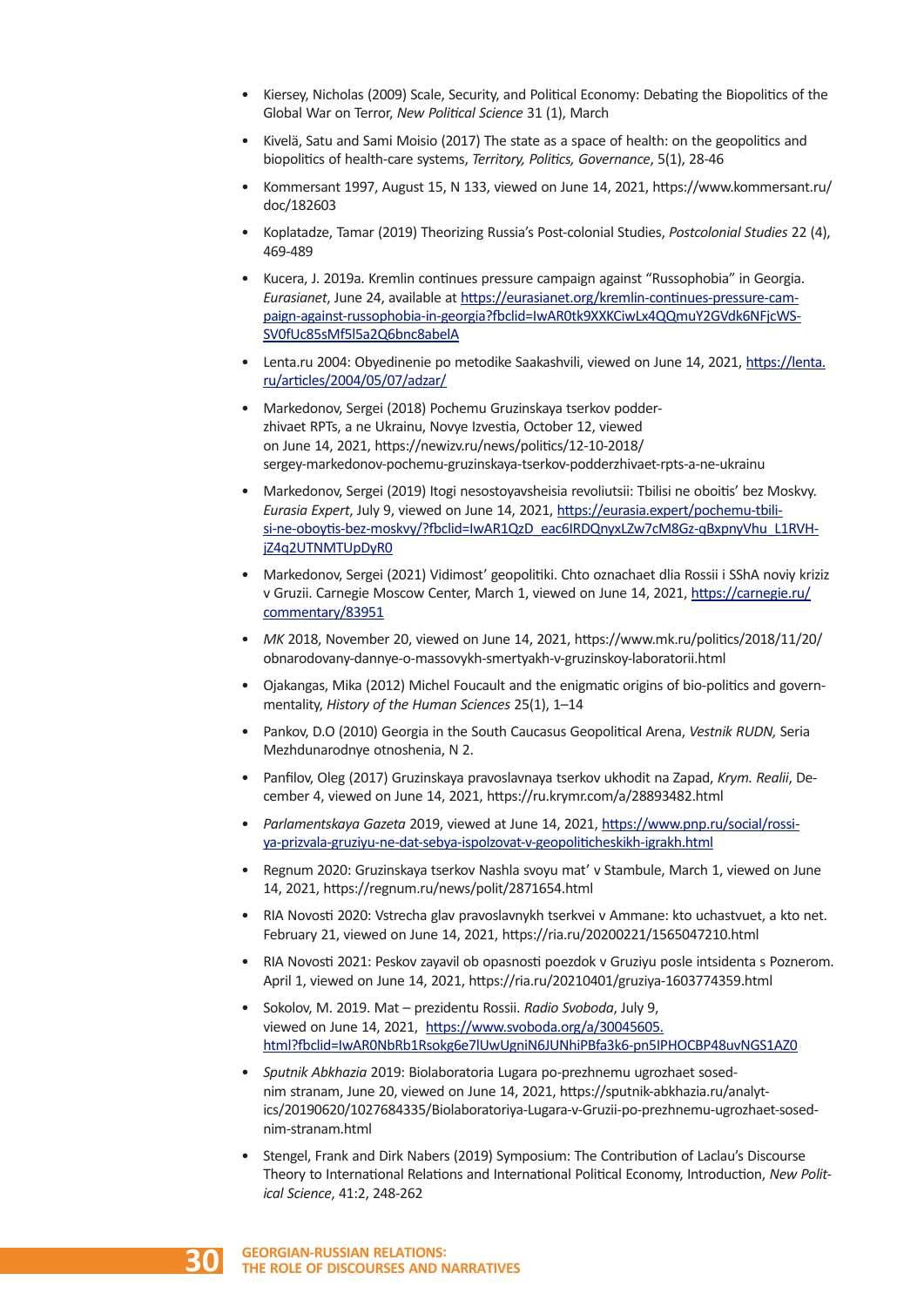- Svanidze, Tako (2018) Georgia's growing cultural divide: a sign of far-right populism? *Open Democracy*, 16 July, viewed on June 14, 2021, https://www.opendemocracy.net/en/odr/ georgia-growing-cultural-divide/
- TASS 2018: Gruzinskaya tserkov poka vozderzhitsa ot vyrazhenia pozitsii po razryvu RPTs s Konstantinopolem. October 18, viewed on June 14, 2021, https://tass.ru/obschestvo/5692017
- Tatum, Dillon Stone (2018) Discourse, genealogy and methods of text selection in international relations, *Cambridge Review of International Affairs*, 31:3-4, 344-364
- Tlostanova, Madina (2015) Between the Russian/Soviet dependencies, neoliberal delusions, dewesternizing options, and decolonial drives, *Cultural Dynamics* 27 (2), 267 –283
- Tonnard, Yvon (2008) Comments on 'Strategic Maneuvering in Political Argumentation', *Argumentation* 22:331–334
- *TV Zvezda* 2018: Voenniy medik raskryl tseli eksperimentov SShA s biooruzhiem nad liudmi v laboratorii Gruzii, September 16, viewed on June 14, 2021, https://tvzvezda.ru/ news/201809161038-9fa7.htm
- 'World welcome to Georgia' new campaign goes viral amid Putin's flight ban. 2019. *Agenda,ge*, June 23, viewed on June 14, 2021, http://agenda.ge/en/news/2019/1672?fbclid=IwAR3ZxWe6nmHoFuPBhHOnclUGVZd\_4ofwetBioJi8EIoPB9QiL9mBxAH\_m4g
- YouTube 2017: Gostepriimstvo devushek v Gruzii. Aleksander Kondrashov, April 7, viewed on June 14, 2021, https://www.youtube.com/watch?v=27tL4yBrueU
- YouTube 2018a: Avgust 2008: prinuzhdenie k pravde. *NTV*, August 8, viewed on June 14, 2021, https://www.youtube.com/watch?v=nStRJxufoZU
- YouTube 2018b: Skandal v Gruzii: voennye SShA provodili tam opyty nad liudmi, *Rossiya 24*, September 11, viewed on June 14, 2021, https://www.youtube.com/watch?v=tUeQQA7JDpQ
- YouTube 2018c: Biologicheskoe oruzhie v Gruzii: amerikanskiy sled, *RTD na russkom*, September 16, viewed on June 14, 2021, https://www.youtube.com/watch?v=P4aIpszn4UE
- YouTube 2018d: V Gruzii byut trevogu iz-za amerikanskikh opytakh na liudiakh, *REN TV Novosti*, September 11, viewed on June 14, 2021, https://www.youtube.com/ watch?v=z0RAbjArEeM
- YouTube 20018e: Skandal vokrug laboratorii v Gruzii nabiraet oboroty, *Novosti na Pervom Kanale*, October 6, viewed on June 14, 2021, https://www.youtube.com/ watch?v=cz7oQOmKmhc
- YouTube 2018f: Sekretnye laboratorii SShA dli opasnykh opytov nashlis na territorii vsego byvshego SSSR. *REN TV Novosti*, September 13, viewed on June 14, 2021, https://www.youtube.com/watch?v=ez1\_3JDuAo8
- YouTube 2018g: Mechta sbylas, ya v Gruzii. *Naska Ananaska*, June 18, viewed on June 14, 2021, https://www.youtube.com/watch?v=0aG2FrRsoGM
- YouTube 2019a. Kak v Gruzii otreagirovali na oskorblenie v adres Rossii? *60 Minut*, July 8, viewed on June 14, 2021, https://www.youtube.com/watch?v=NGTVmgObE8U
- YouTube 2019b: Rossiya pomakhala ruchkoi, a Gruzia griazno vyrugalas'. *Rossiya 24*, July 8, viewed on June 14, 2021, https://www.youtube.com/watch?v=Rucvt7mgGig
- YouTube 2019c: Otdykh v Gruzii, avgust 2019 goda. Rusophoby ili vsio zhe druzia? *Perviy Shag*, September 7, viewed on June 14, 2021, https://www.youtube.com/watch?v=6wrVQ2Wi5D8
- YouTube 2019d: My russkie turisty iz Rossii, my liubim Gruziyu. Sotsialniy eksperiment. *Po Faktu*, August 5, viewed on June 14, 2021, https://www.youtube.com/watch?v=LnhYxtATUuQ
- YouTube 2019e: Gruzia. Neturisticheskiy sezon. *Rossiya 24*, July 6, viewed on June 14, 2021, https://www.youtube.com/watch?v=TVRwEgDn1Qo
- YouTube 2020: Voennye laboratorii na nashikh granitsakh: Onischenko zhostko otvetil Tbilisi, *Duma TV*, May 28, viewed on June 14, 2021, https://www.youtube.com/ watch?v=b-QxM4MDM94

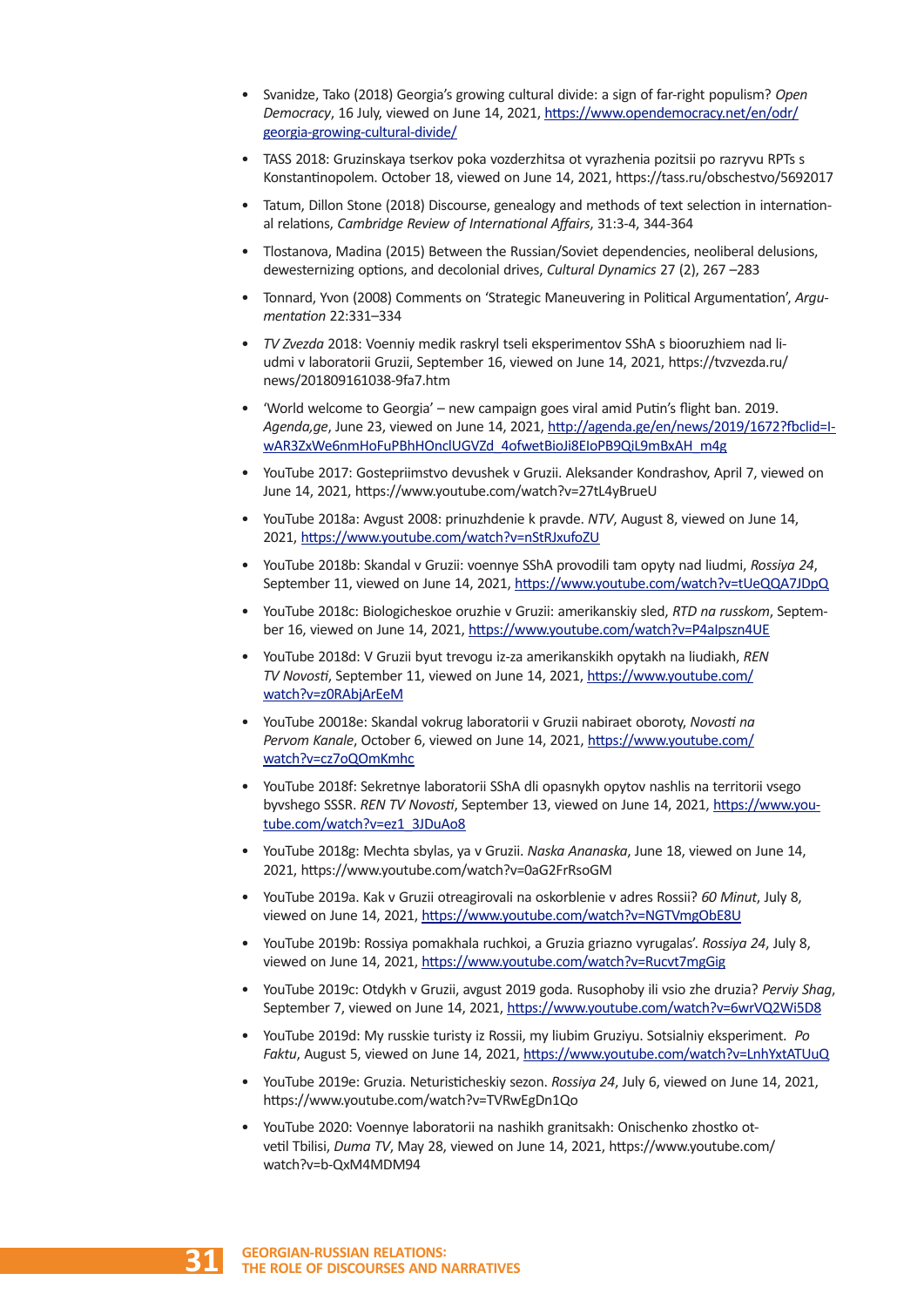# **RUSSIAN-GEORGIAN RELATIONS IN THE COVID 19-ERA: BENIGN NEGLIGENCE\* \*\***

### **Alexandra Yatsyk**

*University of Tartu/University of Lille*

This paper seeks to analyze some key narratives regarding Russian-Georgian relations as produced by the Russian state media in the context of the Covid-19 pandemic. Georgian and international media watchdogs do tremendous work, regularly identifying Russian disinformation<sup>1</sup> targeting Georgian society. However, there is still a lack of understanding of how the extraordinary situation of the pandemic is reflected in Russian-language media's portrayal of Georgia, as it is primarily focused on Russian viewers.

The analysis covers four different types of Russian media, including TV channels (Channel 1), news agencies (RIA Novosti), mainstream business media (*Vedomosti*), the yellow press (*Komsomolskaya Pravda*), and pro-Kremlin propaganda outlets (EAdaily. com, Sputnik Georgia). All of them are state-supported and serve as popular sources of information for Russian speakers.<sup>2</sup> The period of coverage is from the outset of the Covid-19 pandemic in March 2020 to May 2021.

Russia regards Georgia as falling within its "sphere of privileged interests," which implies that Moscow wants to retain influence over Georgia's geopolitical orientation. In pursuit of this overarching policy objective, the Russian government employs a wide range of means – from the outright use of force (as was the case in August 2008) to the introduction of punitive economic measures (a ban on flights to Georgia in June 2019). The soft end of this spectrum also includes disinformation aimed at undermining a pro-Western national consensus in Georgia.<sup>3</sup>

- 3 See, for instance: (Shaishmelashvili 2021), (Julukhidze 2020), (Rogoża and Dubas 2008)
- The content of this article is the sole responsibility of the author and can in no way be taken to reflect the views of the Heinrich Boell Foundation Tbilisi Office.
- All mentions/names acknowledging Abkhaz and South Ossetian authorities as the independent states reflect the Kremlin media narrative and do not express the position of the author of the paper.



<sup>1</sup> See: (Kintsurashvili, Gelava, and Gogoladze 2019), (MDF 2020), (Facebook 2020), (Kintsurashvili and Gelava 2020), (Pataridze and Kintsurashvili 2019)

<sup>2</sup> According to the FOM survey, as of January and February 2021, TV Channel 1, Rossia 1, and Rossia 24 were the top 5 sources of TV information for Russians (in January 2021, 47, 45 and 16 percent of Russian viewers watched them, and 35, 35, and 10 percent trust them, respectively). *RIA Novosti* retained 12 percent of Russian readers, followed by *Komsomolskaya Pravda* (KP, 4 percent), *Kommersant* (2 percent), *Vedomosti* (1 percent). There is no particular data on the number of readers of *Sputnik Georgia* and *EAdaily*, but both of them are among the top sites in the Yandex search engine for the tag "Georgia".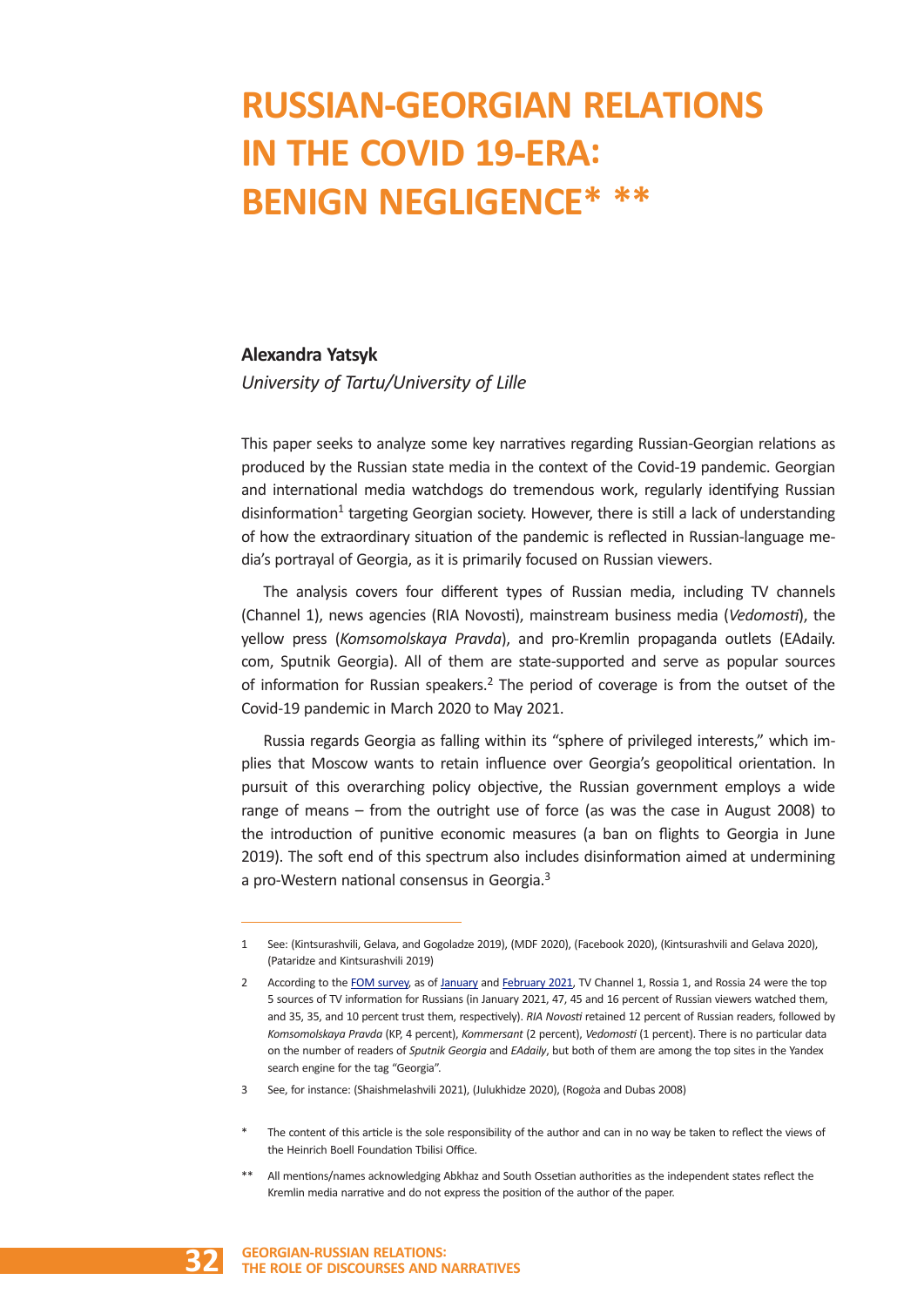# **GEORGIA AS AN ATTRACTIVE DESTINATION FOR RUSSIAN TOURISTS AND A "MISGUIDED FAMILY MEMBER"**

An analysis of the Russian media discourse in the aforementioned period revealed two primary leitmotifs on Georgia. Both consist of intertwined sub-narratives generating new combinations of chains of meanings.

The first leitmotif portrays Georgia as a Russian tourist destination possessing special sentimental importance stemming from a common Soviet history. In this regard, a positive depiction of Georgia is presented through ethnic stereotypes describing it as a country of khachapuri, khinkali and good wine – staples of the Georgian cuisine. An illustrative example is an episode shown on TV Channel 1 (Pervyi Kanal) in March 2020, which tells about different khachapuri recipes as a traditional meal for the Georgian celebration of International Women's Day (March 8) (1tv.ru 2020).

Some negative discussion on "traditional Georgian hospitality" appears in the Russian media regarding two topics.

The first concerned a visit to Tbilisi by the Russian TV celebrity journalist Vladimir Pozner in April 2021 that provoked some protests. The incident resonated politically and was actively discussed by Russian and Georgian political establishments.

The second topic was related to Georgia's opening for international tourists in March 2021 against the backdrop of an ongoing nighttime curfew and a slow vaccine rollout. As the Russian yellow press *Komsomolskaya Pravda* pointed out in May 2021, Georgia tries to play a double game with Russia, refusing to register the Russian Sputnik V vaccine (as it's "a Russian hybrid weapon") and at the same time unofficially allowing Russian tourists vaccinated with Sputnik V to disregard mandatory PCR tests after arriving in Georgia. The coverage is built on tensions between the corrupt national elites, who demonstrate superficial Russophobia, and "ordinary" people who have genuine affection for Russian tourists. Such a typical populist narrative is used by pro-Kremlin disinformation outlets for depicting the national vaccination campaign in Georgia (Karpitskaya 2021).

The other general leitmotif on the country addressed its political dependence on the EU and the US, which negatively affects its relations with (friendly) Russia. According to this narrative, Georgia is portrayed either as a misguided, deceived family member (a soft version), or as an ill-advised Western puppet (a hard version). As numerous research papers on Russian disinformation demonstrate (Kintsurashvili and Gelava 2019), the Kremlin repetitively uses this strategy against Georgia. The Covid-19 pandemic and the national vaccination races have added some new strokes to this sketch of disinformation.

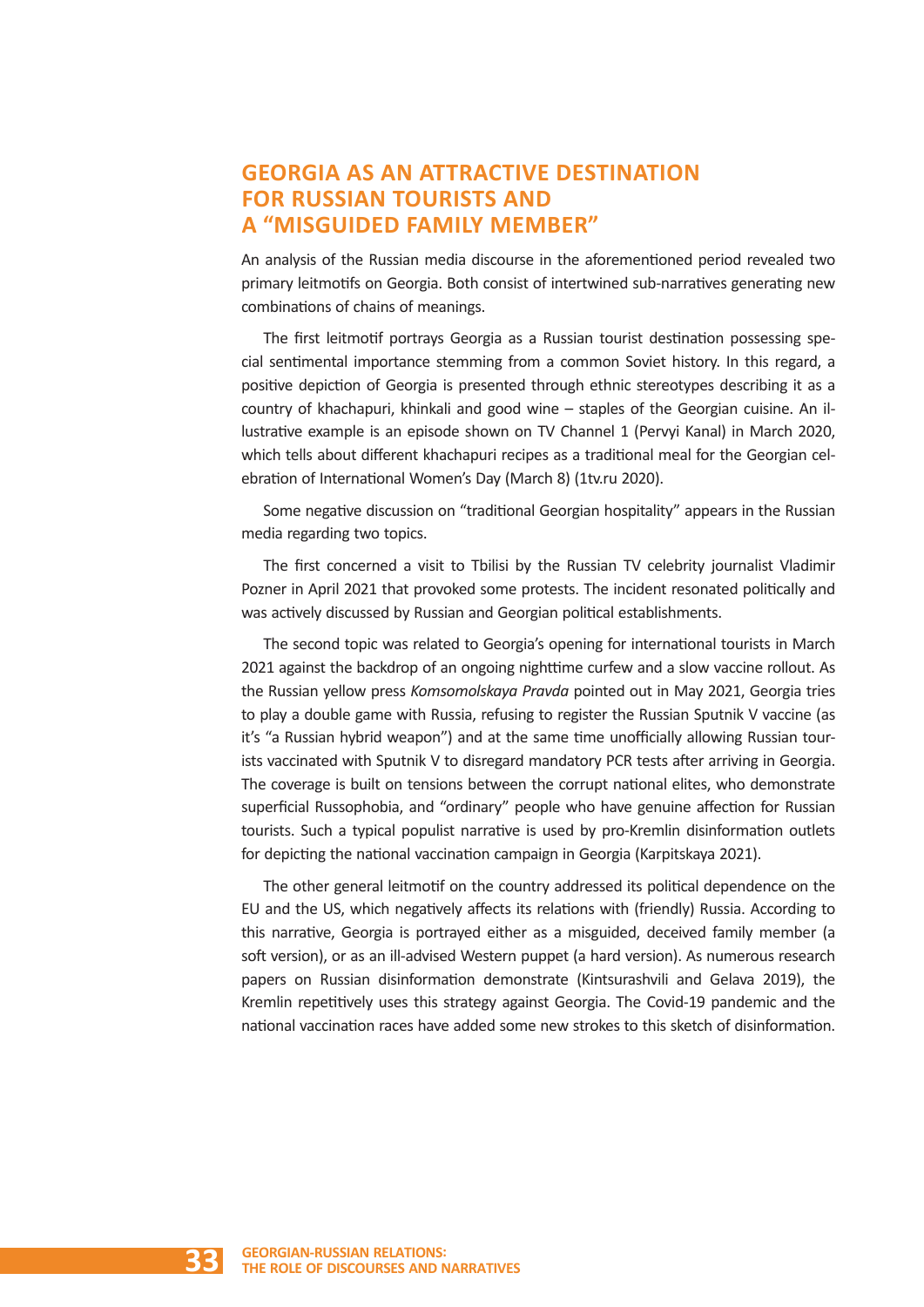# **"ZOMBIE" NARRATIVES AND NEW STORYLINES**

In the context of the Covid-19 pandemic, the pro-Kremlin Russian media produced two interrelated narratives describing Georgia as a country with questionable sovereignty.

The first narrative concerned biosecurity, which was developed by the Russian media both in terms of the international biosecurity of the Russian people (including residents of Georgia's breakaway regions of Abkhazia and South Ossetia who have received Russian citizenship), and as an issue of the domestic biosecurity of "ordinary" Georgians. The question of the biosecurity of the Russian people and their allies was mostly discussed by the pro-Kremlin outlets that employed a frequently used topic of disinformation – spreading falsehoods about the Richard Lugar Center for Public Health Research, the US government-funded biological research facility located on the outskirts of Tbilisi.

The topic on domestic biosecurity was developed through application of the typical populist rhetorical scheme of "corrupted elites" vs "ordinary people"4 in the context of Georgia's "Russophobic" vaccine policy. Namely, pro-Western ruling circles are accused of deliberately boycotting the Russian vaccine, this boycott in turn hurts people, who die due to a vaccine deficit.

The second narrative did not particularly focus on the Covid-19 crisis, but instead addressed the general issue of the security and economic wellbeing of Georgians (who have harshly suffered from the consequences of the Covid-19 outbreak). This discursive strategy explored the topic of political instability in Georgia caused by Western influence and the impact of Russophobia on the lives of general public.

# *THE CONSPIRACY THEORIES OF LUGAR CENTRE NEVER DIE*

The Richard Lugar Center for Public Health Research located near Tbilisi is one of the core defendants in the case of Covid-19 conspiracy theories produced by the Russian media. As the extant body of research on Russian disinformation demonstrates, the portrayal of Lugar Laboratory as a secretive American facility developing biological weapons has regularly been resurrected in the Russian media landscape ever since the laboratory commenced operations in 2011 (Civil.ge. 2020).

The pro-Kremlin outlet EADaily.com (*EurAsia Daily*) is one of the most active contributors to this "resurrection". Already in 2015 it started to accuse the laboratory with two articles per year. In 2018 and 2019 it published 28 and 23 articles, respectively. In 2020 the number of articles reached 59.

Lugar Laboratory-related themes in EADaily.com's 2020-2021 coverage included the following messages:

Since this is truly a virus research center, then it should be involved in developing vaccine against Covid-19.

During the early period of the Covid-19 pandemic in Europe (February 2020) the outlet mentioned the laboratory in a neutral manner (EAdaily.com. 2020f), however, later reports alleged that the "real" projects at this laboratory were far from the fight against

<sup>4</sup> On classic populist rhetoric see: (Laclau 1977); On populism in Georgia see: (Silagadze 2021), (Samkharadze 2021), (Gozalishvili 2021)

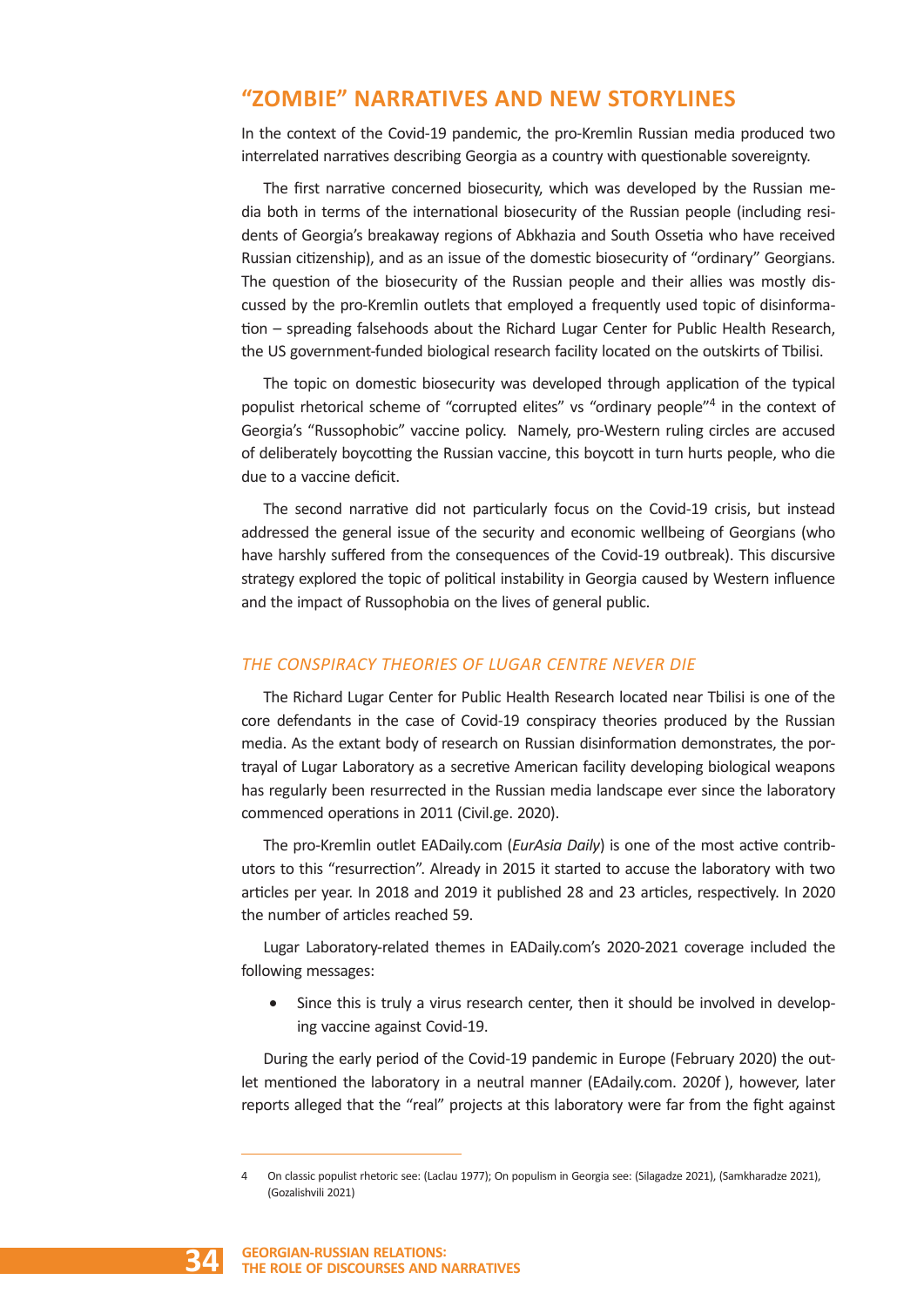Covid-19 (Chkheidze 2020).

The laboratory is a US testing ground for creating biological weapons against Russia.

Many top Russian politicians with unfailing consistency blamed the laboratory for unfriendly actions towards Russia - President Vladimir Putin in 2018 (EAdaily.com 2018), the Director of the Information and Press department of the Russian Ministry of Foreign Affairs Maria Zakharova in 2020 (EAdaily.com 2020h), and the Chairman of the State Duma Vyacheslav Volodin in 2021 (TASS 2021a ). In 2018 EAdaily.com published an investigation by the Bulgarian journalist Dilyana Gaytandzhieva allegedly proving Russian accusations levelled against the laboratory (EAdaily.com 2021i), but later MythDetector, in cooperation with the Media Development Foundation, debunked it as fake (Gelava 2018).

• The laboratory is an agent of US bioterrorism and threatens the national security of Abkhazia and South Ossetia.

According to South Ossetia's Committee of State Security (KGB), as of February (EAdaily.com 2020g), April (EAdaily.com. 2020d), May (EAdaily.com. 2020b), and June 2020 (EAdaily.com 2020e), Lugar Laboratory was responsible for deliberately infecting residents of South Ossetia with Covid-19. South Ossetian KGB also suggested that the laboratory gathered the biological data of locals under the pretext of medical treatment, but with the ultimate aim of wiping out the separatist enclave's population. In July 2020, the outlet reported that a Georgian collected "bat cocoons" in the separatist-controlled territory for Lugar Laboratory (EAdaily.com. 2020c). In March 2021, both South Ossetia and Abkhazia rejected the Georgian government's offer of free vaccination for their residents, saying that they had received such assistance from Russia (Caucasian Knot 2021).

Alexey Navalny was poisoned by a substance that could have been produced at Lugar Laboratory.

After Germany announced in September 2020 the poisoning of Russian opposition member Alexey Navalny by a Novichok nerve agent, MP Yury Shvytkin, Deputy Chairman of Russian State Duma's Defense Committee claimed that Russia didn't produce any Novichok chemical agents, but that Lugar Laboratory had similar substances (notwithstanding the obvious fact that this is a biological research facility) (*RIA News* 2020). The Kremlin had already resorted to this disinformation strategy in 2018 for connecting the laboratory to the Skripal poisoning (EUvsDisInfo 2018).

#### *SPUTNIK V AND GEORGIAN "RUSSOPHOBIA"*

In comparison with the never-dying "zombie" narrative about Lugar Laboratory, the topic of the Russian Sputnik V vaccine surfaced in the Russian media in January 2021. Like Ukraine, Georgia has not approved Sputnik V for national vaccination and quickly became a target of a new Russian disinformation campaign (EAdaily.com 2021f). Against the backdrop of the Georgian government's scramble to secure vaccines through the CO-VAX facility, the pro-Kremlin Russian media disseminated reports about the purportedly "dirty" competition of the collective West with Sputnik V and about a "fussy" Georgia "misled" by the West (EAdaily.com. 2021a). The Russian vaccine was portrayed as a panacea for the Georgian people, those who have suffered and died from Covid-19 (EAdaily.

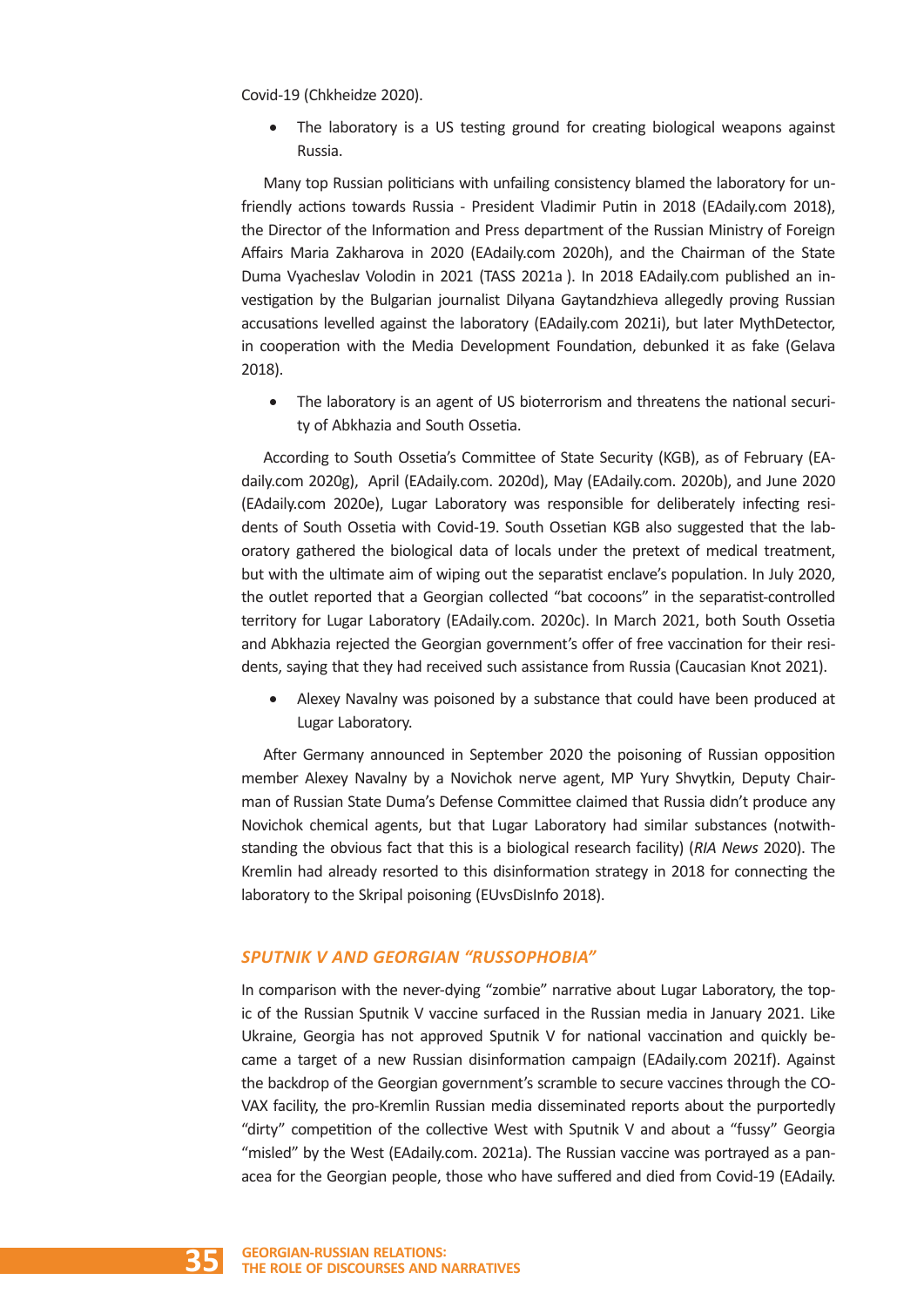com 2021h) while desperately waiting to receive Chinese and Western vaccines.

Russian media outlets circulated reports alleging that the corrupt Georgian elites colluded with the Western pharmaceutical companies to enrich themselves through purported financial schemes while disregarding the supposedly dangerous side effects caused by the Western vaccines (EAdaily.com. 2021c). "People play roulette with a loaded gun when getting a jab of AstraZeneca or Pfizer," EAdaily.com pointed out after the tragic death of Georgian nurse Megi Bakradze in March 2021, who received the Astra-Zeneca vaccine. Another disinformation theme portrayed Lugar Laboratory as producing poisons and biological weapons instead of protecting people from diseases. In this context, these outlets contended, the main factor that contributed to the untimely death of the nurse was not a lack of competence on the part of the Georgian public health authorities, it was the anti-Russian hysteria the Georgian government had gotten from the West (EAdaily.com. 2021g). In EADaily.com coverage, Georgia's unenviable predicament was juxtaposed against the epidemiological protection of residents of the breakaway regions of Abkhazia and South Ossetia, who were safeguarded by Sputnik V and therefore did not need any Georgian assistance (EAdaily.com 2021b).

### *"WESTERN-INDOCTRINATED GEORGIANS LOSE FACE"*

In contrast with such openly propagandistic outlets like EADaily.com, for instance, Russia's mainstream news media, including TV Channel 1, Russia 24 TV, or the widely read *Vedomosti* business newspaper, mainly discussed Georgia as a politically unstable country that has chosen the "wrong" way.

A good illustration of this message is the incident with the popular Russian TV personality Vladimir Pozner, who visited Tbilisi in April 2021 to celebrate his  $87<sup>th</sup>$  birthday. Pozner arrived in Tbilisi accompanied by a coterie of about 50 friends and proceeded to have supper at the Vinotel Boutique Hotel despite the Covid-19 nighttime curfew and ban on large gatherings in indoor spaces. This elicited protests from opposition activists, who recalled that in 2010, Pozner stated that Georgia had lost Abkhazia forever. The demonstrators foiled Pozner's birthday celebration and even forced the authorities to fine 32 of his guests for violating curfew (Kincha 2021). In a related development, some unknown persons vandalized Alexander Griboyedov's (a famous Russian diplomat and writer) monument in Tbilisi by spray-painting "Russia is evil" on it (*New Izvestia* 2021). The "Pozner affair" elicited vocal reactions from high-level officials in both Russia and Georgia (TASS 2021d, TASS 2021c, TASS 2021b, TASS 2021). The Russian media actively used this episode to accuse Georgia of Russophobia and to blame its ruling elite for doing nothing to stem it.

According to TV Channel 1, the incident was a planned Russophobic provocation organized by Georgian far-right radical groups under guidance from the EU and US. The significance of the Pozner imbroglio was aggressively exaggerated as a sign of Georgia's "infatuation with the European way" and a "spring onset" [of mental illness  $- A.Y.$ ] (1tv. ru 2021), that made possible these "attempts of radical forces to impede the normalization of Russian-Georgian relations." (*Vedomosti* 2021). As TV Channel 1 pointed out, as a result of ill-advised Western influence, Georgia had "lost" its genuine hospitality and respect for elders, which have been parts of its brand identity since Soviet times. In summation, by opting to cloak itself in a "European suit," Georgia turned away not only from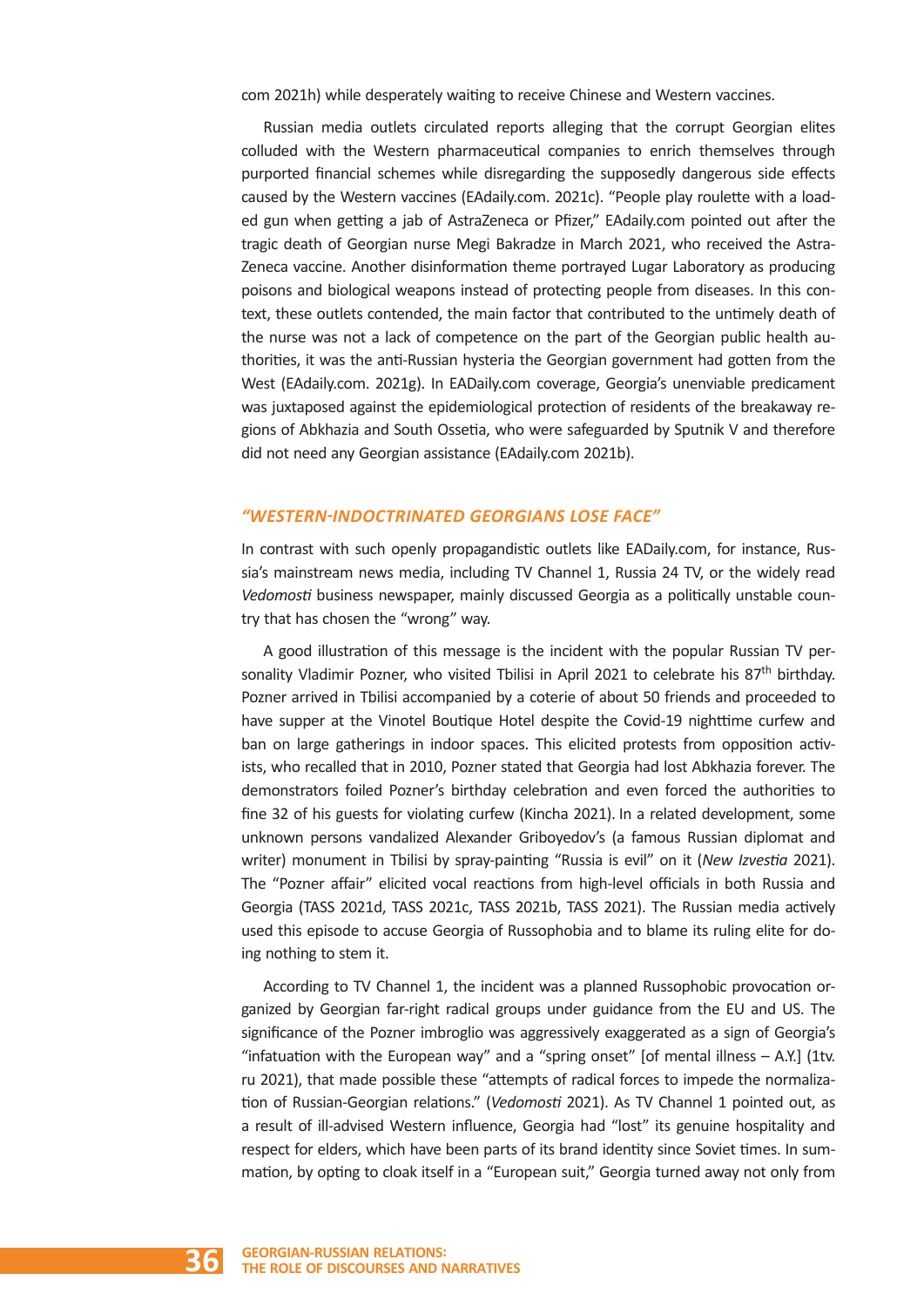Russia, but also from its own traditional values and lost its culture to decadence (1tv.ru 2021).

This represents a very familiar propagandistic tool aiming to drive a wedge between Georgia and the West by accentuating the differences between Georgia's traditional, conservative, and patriarchal values, and the European norms of liberalism, multiculturalism, and tolerance.

# **HOW RUSSIANS AND GEORGIANS VIEW EACH OTHER**

What do Russians and Georgians think about each other after having been subjected to aggressive propaganda?

# *ATTITUDES OF RUSSIANS TOWARDS GEORGIA*

As an opinion survey by the Russian Public Opinion Foundation (FOM) conducted in January 2021 indicates, the majority of Russians watch TV Channel 1 and use it as the main source of information (63 percent of respondents). However, when it comes to age group specification on this issue, only respondents aged 60+ years (58 percent) and 46-60 years (49 percent) favor TV Channel 1 over other information sources. In the age groups 13-30 years and 31-50 years, the percentage consisted of 40 and 42 percent, respectively. Less than half of all respondents trust TV Channel 1 (43 percent). Interestingly, the level of credibility attributed it does not differ considerably among different age groups. For instance, in both the 31-45 and 46-60 age groups, 34 percent trust the main Russian state TV channel. It is slightly lower (32 percent) in the 13-30 age group. Among those who are over 60, 40 percent consider TV Channel 1 a reliable source (FOM 2021). Since the number of those who are constantly targeted by state propaganda is quite significant, these disinformation efforts, in principle, should have resulted in a larger number of Russians favoring the inclusion of Georgia among those countries that are the most hostile to Russia.

However, as the all-Russia opinion poll conducted by the independent Russian Levada Research Center in August 2020 shows (Levada Center 2020), the percentage of those who consider Georgia one of the most hostile countries to Russia, has decreased fivefold in the past eleven years: only 16 percent of the respondents listed Georgia among the top five of Russia's enemies in 2020 (as compared to 62 percent in 2009) (see Chart 1).

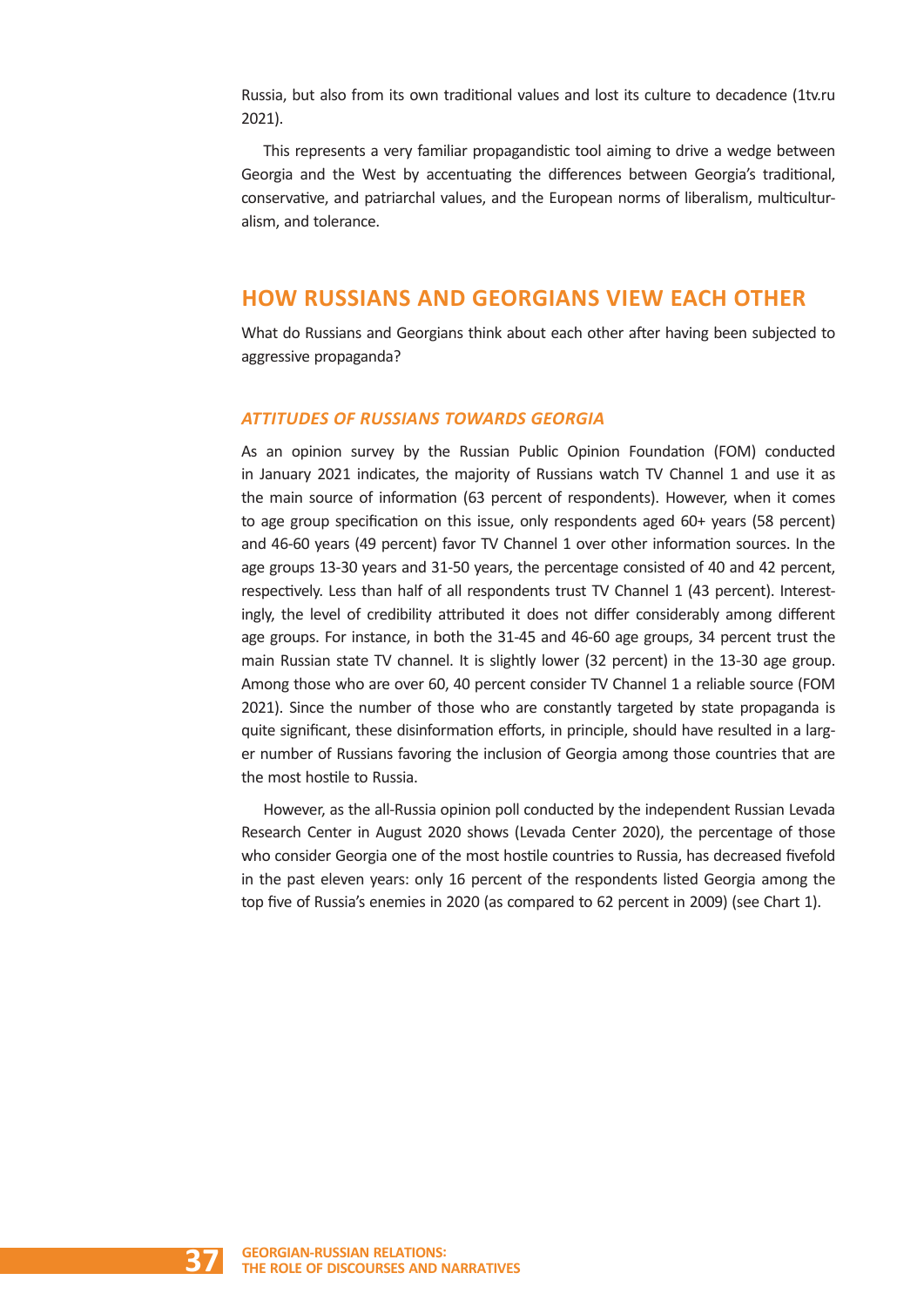

*Source: an authorized chart based on data by the Levada Research Center, August 2020*

The all-Russia survey carried out by the Russian Public Opinion Foundation (FOM) in July 2019, after the Gavrilov night unrest in Tbilisi and Putin's subsequent ban on flights to Georgia, demonstrated a similar trend. According to the survey results, the cohort of those who have negative attitudes towards Georgia declined by 20 percent in 2008- 2019: from 28 percent in 2008 to 8 percent in 2019. The number of those who considered Georgia a friendly country fluctuated during this period between 32 and 37 percent. However, the percentage of respondents who are *indifferent* about Georgia grew significantly. It reached 54 percent in 2018, which was the maximum value for the last 11 years. Interestingly, 37 percent of respondents holding a favorable view of Georgia in 2020, said they did so primarily because of the Georgian hospitality shown to tourists, which positively influenced their opinion (Levada Center 2020: 25) (see Chart 2).



#### **Chart 2**

*Source: an authorized chart based on data by FOM, July 2019*

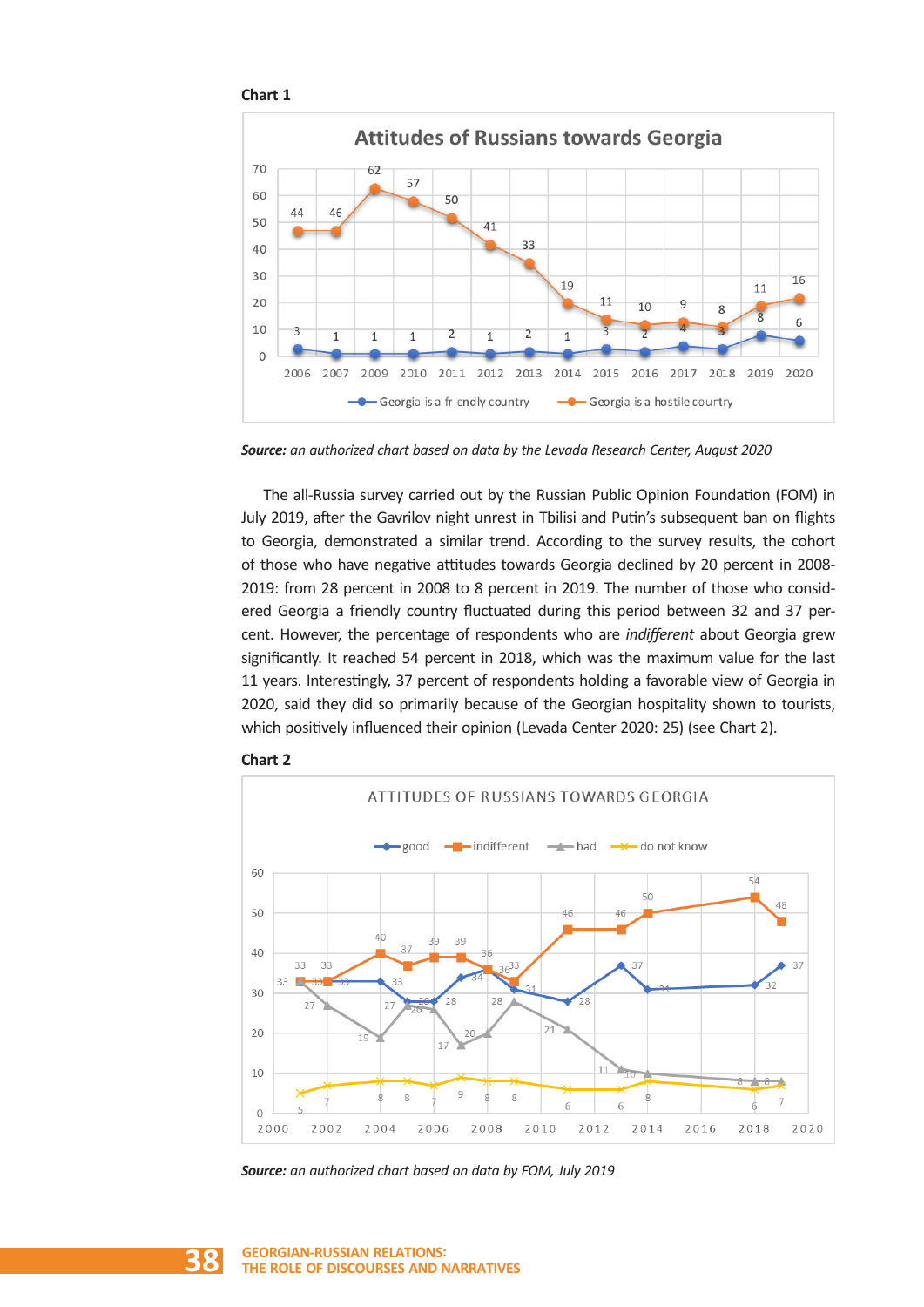The survey reflects a compartmentalization of the Russian mass consciousness. On the one hand, public opinion is definitely affected by the Kremlin's discourse. Thus, half of all respondents shared the Kremlin's statement that Georgia was dangerous for Russian citizens because of the Tbilisi protests in 2019 (FOM 2019a: 27). Most of the respondents (39 percent) also supported the Russian government's ban on flights to Georgia (FOM 2019a: 31).

Georgian Russophobia, the insecurity of Russian citizens, anti-Russian Western influence, corruption, and political crisis in Georgia – these were the main reasons listed by those who supported the Kremlin's decision (FOM 2019a: 30-32).

On the other hand, 71 percent of the respondents think that good bilateral relations are important for both countries: this cohort expanded by 18 percent from 53 percent in 2006 to 71 percent in 2019. At the same time, the number of those who think that Georgia was more interested in normalizing relations with Russia than Russia, contracted from 32 percent in 2006 to 19 percent in 2019. The number of optimists who believe in an improvement of Russia-Georgia relations increased from 44 percent in February 2014 to 56 percent in July 2019 (see Chart 3) (FOM 2019a: 26).







As Chart 3 above demonstrates, the percentage of those who care about relations with Georgia practically did not change in 2005-2019. This indicates that the change of government in Georgia in 2012, which was accompanied by the adoption of a more pragmatic and less confrontational policy towards Russia, did not have any measurable impact on the Russian public.

Hence, the slight increase (6 percentage points) among those who thought that Russia-Georgia relations were important for both countries in the 2013-2019 interval, probably has less to do with the change of government in Georgia and more with the Russian government's propaganda campaign focused on a "normalization" of bilateral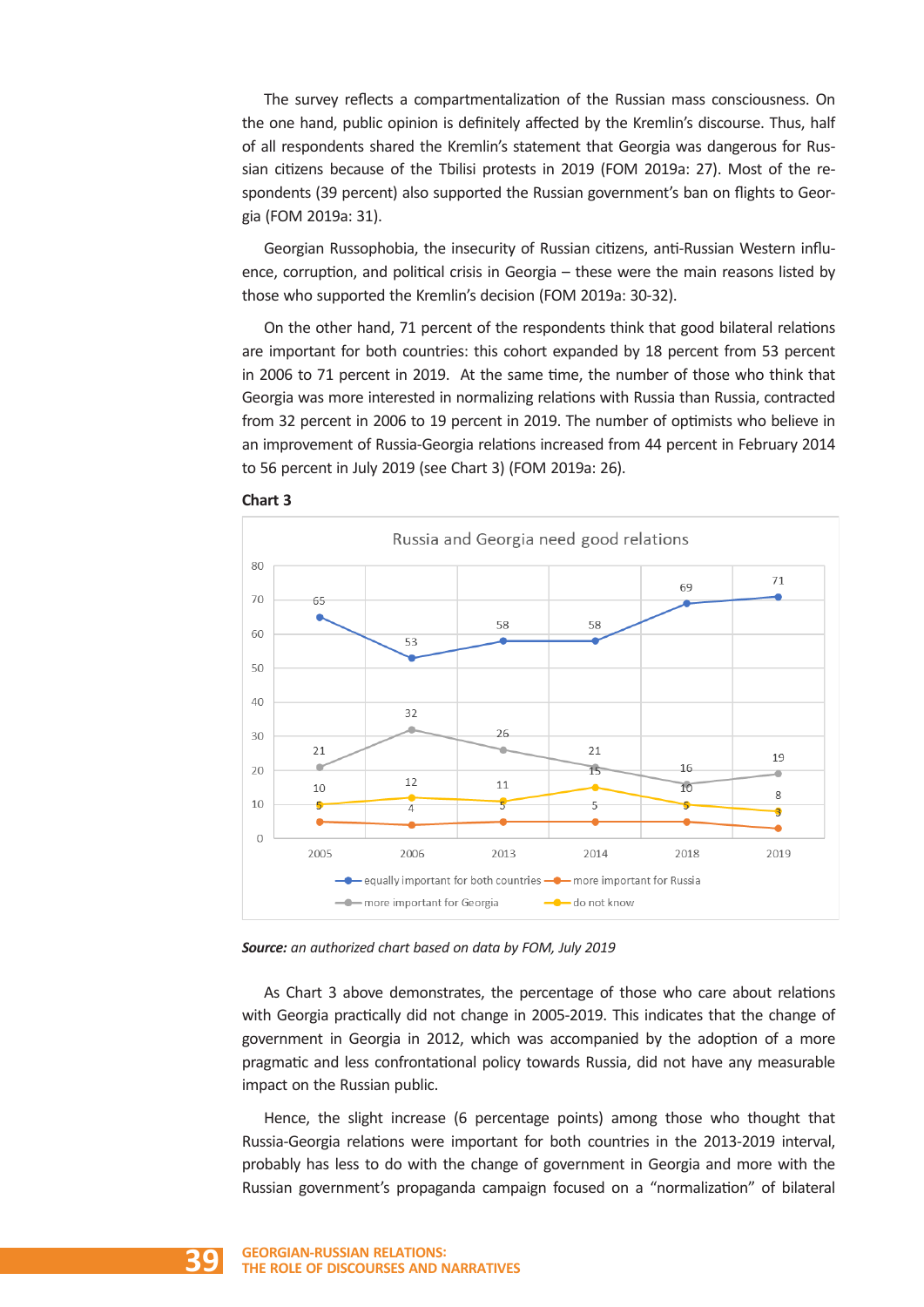relations. This, in turn, is due to the Kremlin's geopolitical fear of losing its influence over Georgia.

Another explanation for Russian indifference towards Georgia is anchored in the shift of domestic propaganda from Georgia to Ukraine following Russia's annexation of Crimea and military involvement in eastern Ukraine in 2014. This is corroborated by the results of the Levada Center's opinion poll in 2020, which clearly demonstrated a significant shift in the index of hostile countries from Georgia to Ukraine starting in 2014 (Levada Center 2020).

As the aforementioned surveys show, neither Georgia's political and social achievements, nor its efforts towards greater democratization play any role in forming positive attitudes towards that country in the Russian public. However, when it came to a negative opinion of the country, the respondents are consistent with the Russian government's discourse criticizing Georgia for being under Western influence, espousing Russophobia, and pursuing purely commercial interests with Russia.

#### *GEORGIAN ATTITUDES TOWARDS RUSSIA AND RUSSIAN DISINFORMATION*

While Russians tend to be largely indifferent towards Georgia, Georgians are apparently more emotional about their relations with their big northern neighbor. A survey conducted by the International Republican Institute (IRI) and the Georgian Centre for Insights for Survey Research in February 2021 demonstrates, that 87 percent of respondents assess the current relations with Russia as bad (IRI and CISR 2021: 83). According to the survey results, 88 percent think that Russia poses the greatest political threat to their country (IRI and CISR 2021: 66), and 78 percent named Russia as posing an economic threat to Georgia (IRI and CISR 2021: 67). Only 9 and 11 percent of respondents think that Russia is the most important political and economic partner for Georgia, respectively (IRI and CISR 2021: 63-64).

The level of Georgian optimism about dialogue with Russia declined from 95 percent in 2010 to 71 percent in 2021. Interestingly, at the outset of the rule of the Georgian Dream in February 2013, the level of optimism remained at 95%, but began to steadily decline thereafter. One probable explanation for this can be attributed to the Georgian public's mounting frustration with the status quo as it pertains to the breakaway regions, which is accompanied by the "borderization" process, and many instances of Georgian citizens being abused by the separatist authorities for crossing de facto borders. The number of those who oppose increased from 4 percent in 2010 to 24 percent in 2021 (see Chart 4). $5$ 

This is an adapted version of the chart cited in the "Public Opinion Survey" ... 2021, p. 68. The answers "fully support" and "somewhat support" were united into one "support" position, the same was done for the answers "fully oppose" and "somewhat oppose". For numbers indicating two periods for one year, I marked the average point. In cases of deciles, I rounded them up.

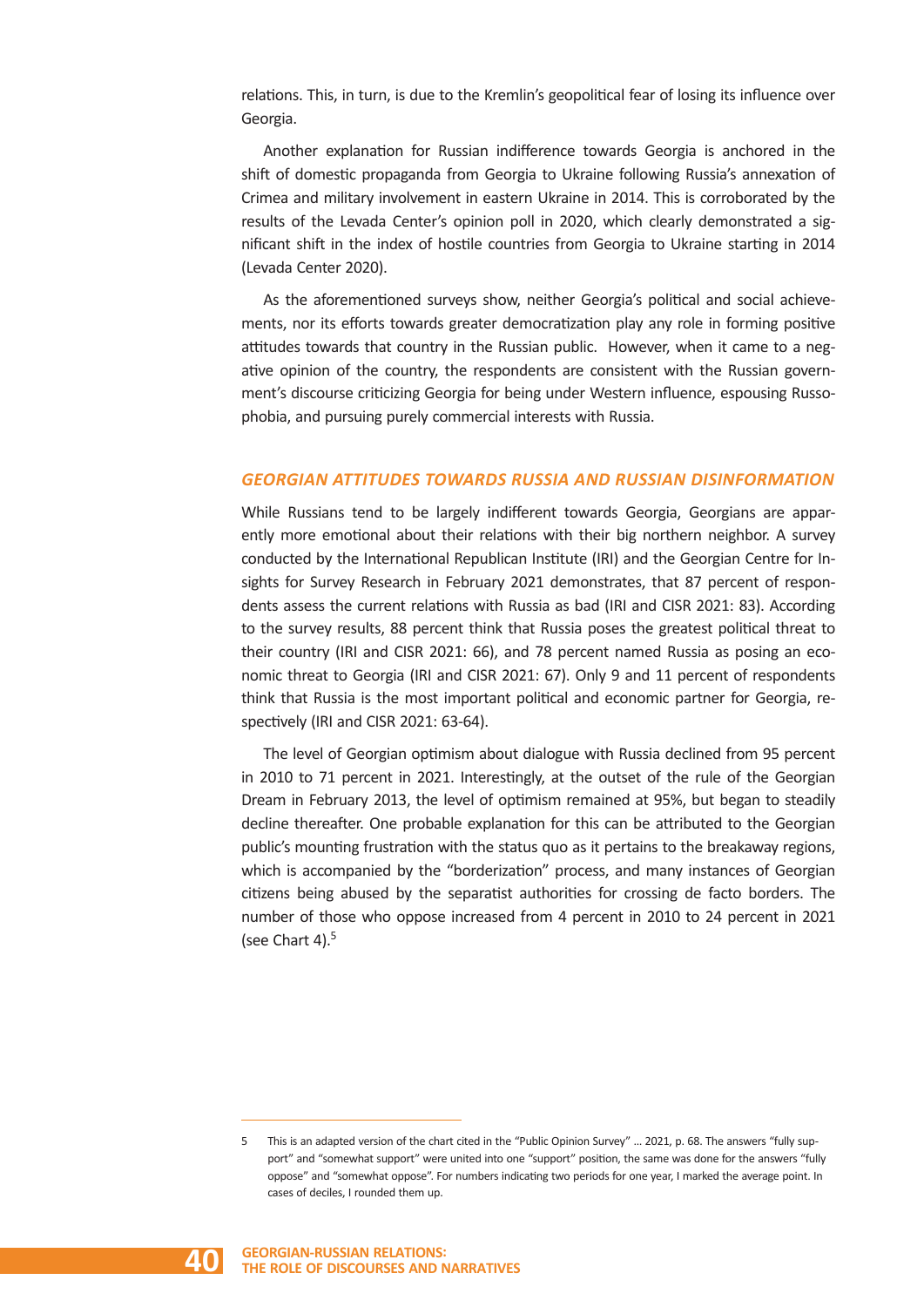



*Source: an authorized chart based on data by IRI, Centre for Insights for Survey Research, February 2021*

Juxtaposed against this, the survey data indicated a steady reduction in the level of insecurity among Georgians: those who thought that Russian aggression against Georgia was continuing, declined from 77 percent in 2019 to 70 percent in 2021 (see Chart 5).

### **Chart 5**

Only pro-European Union and the West

# In your opinion, what should Georgia's foreign policy course be?



*Source: an authorized chart based on data by IRI, Centre for Insights for Survey Research, February 2021*

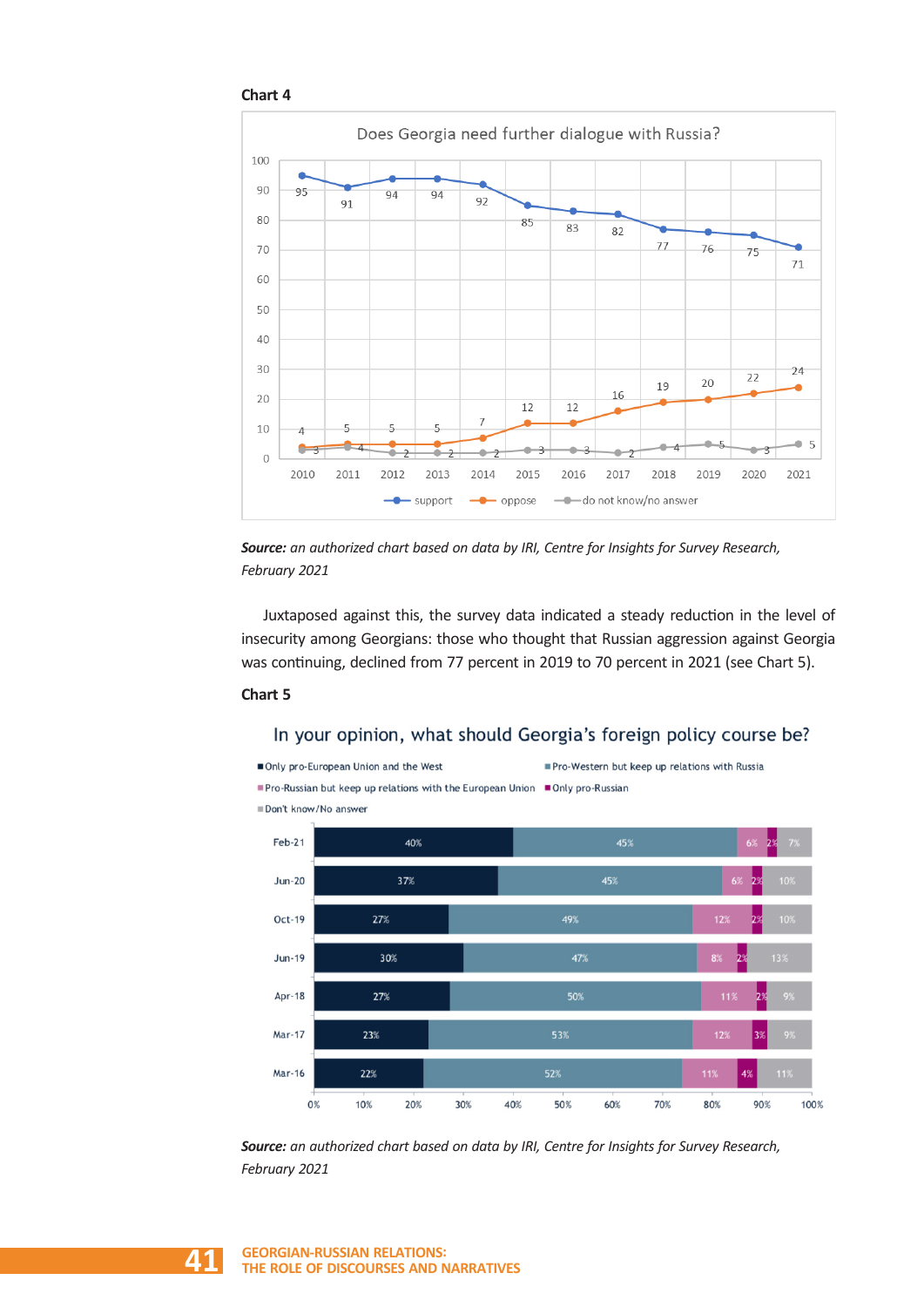The data clearly shows the growing number of those who suggest that Georgian foreign policy should be exclusively pro-Western: from 22 percent in 2016 to 40 percent in 2021. Those respondents, who favor pursuing pro-Western policy while maintaining relations with Russia, somewhat declined: from 52 percent in 2016 to 45 percent in 2021 (see Chart 6) (IRI and CISR 2021: 77).

#### **Chart 6**

In your opinion, what should Georgia's foreign policy course be?



*Source: IRI and CISR 2021: 76*

The collective threat perceptions vis-à-vis Russia have not changed much. Those who feel secure living in Georgia in the context of the current policy towards Russia remained at the same level (58 percent) in 2021 as in 2017 (see Chart 7). Those who feel insecure declined from 42 percent in 2016 to 37 percent in 2021.

Repeated public opinion surveys since 2008 also show that support for Euro-Atlantic integration remains strong among Georgians, fluctuating between the 87 percent in 2008 (the absolute maximum, unsurprisingly during the year marked by the five-day war with Russia) and 68 percent in 2019. In 2021, 78 percent of respondents supported Georgia's joining NATO (IRI and CISR 2021: 71) and 83 percent supported EU accession (IRI and CISR 2021: 75).

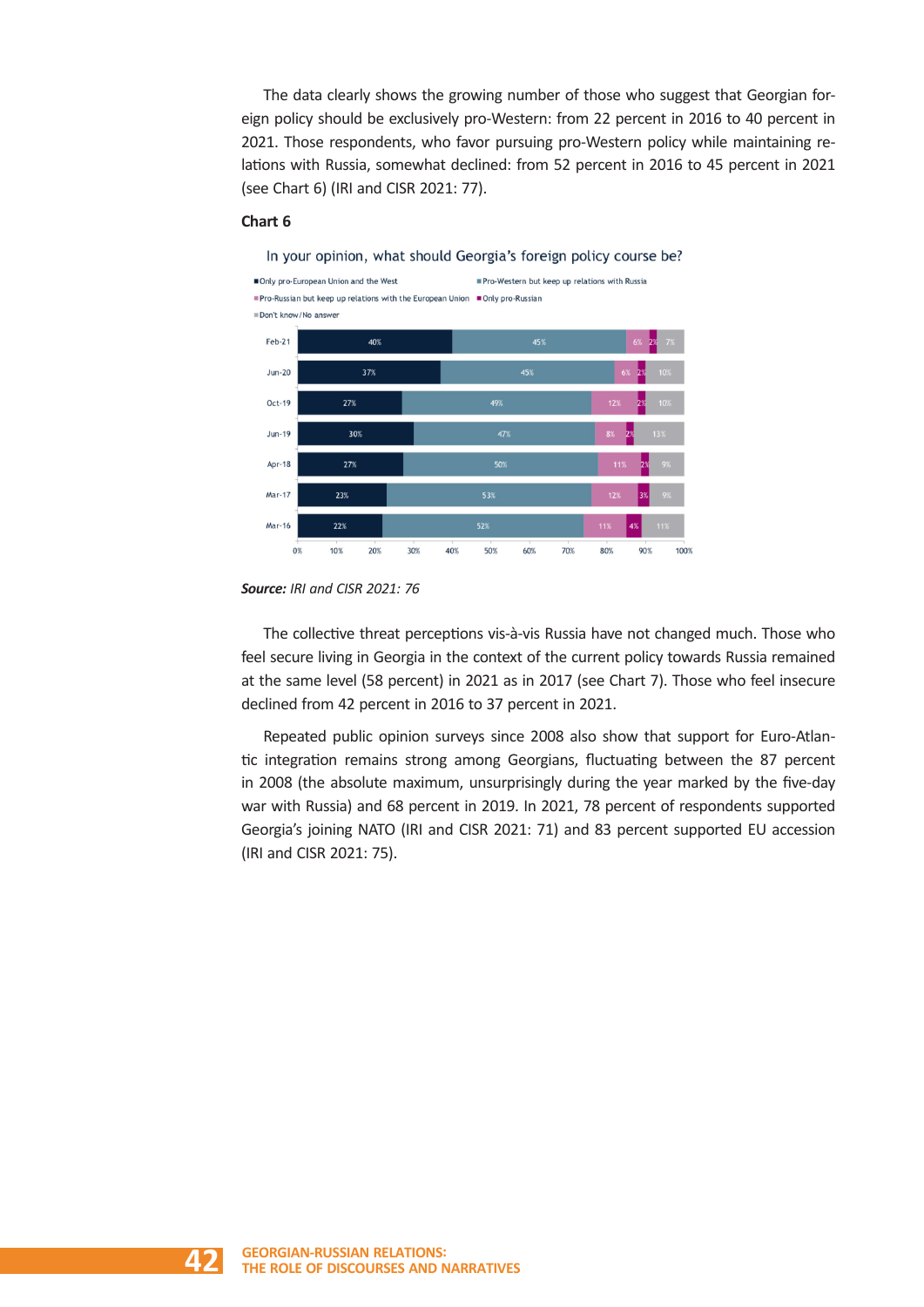

*Source: an authorized chart based on data by IRI, Centre for Insights for Survey Research, February 2021*

As this and the earlier surveys show, there is a national consensus in Georgia regarding relations with Russia and the general development of the country demonstrating that the Russian government's efforts to foment social destabilization have been unsuccessful.

According to the IRI survey in February 2021, most Georgians identify Georgian TV (87 percent) and social media (49 percent) as the main sources of information. Only a small number of Georgians name Russian TV channels (5 percent) and online sources (1 percent) (IRI and CISR 2021: 79).

This supports the data of the all-Georgian opinion poll conducted by CRRC Georgia in June 2020, according to which only 4 percent of respondents believed that Lugar Laboratory was involved in spreading the Covid-19 virus while 66 percent thought that it was fighting the spread of the disease (IRI and CISR 2021: 27). Still, Georgian society is susceptible to conspiracy theories, which was reflected in the 30 percent who believed that Covid-19 had been created artificially at a laboratory, while 22 percent thought it was created in the laboratory incidentally, and 13 percent believed in its natural origins from bats (IRI and CISR 2021: 24).

In terms of attributing blame, 35 percent believed that certain countries were intentionally spreading disinformation, and 30 percent accused Russia of doing so (IRI and CISR 2021: 35-36). According to the same survey, 59 percent and 63 percent thought that Russia had handled Covid-19 better than the US and EU respectively. The majority (60 percent) did not believe that Lugar Laboratory was involved in developing any biological weapons against Russia (IRI and CISR 2021: 38).

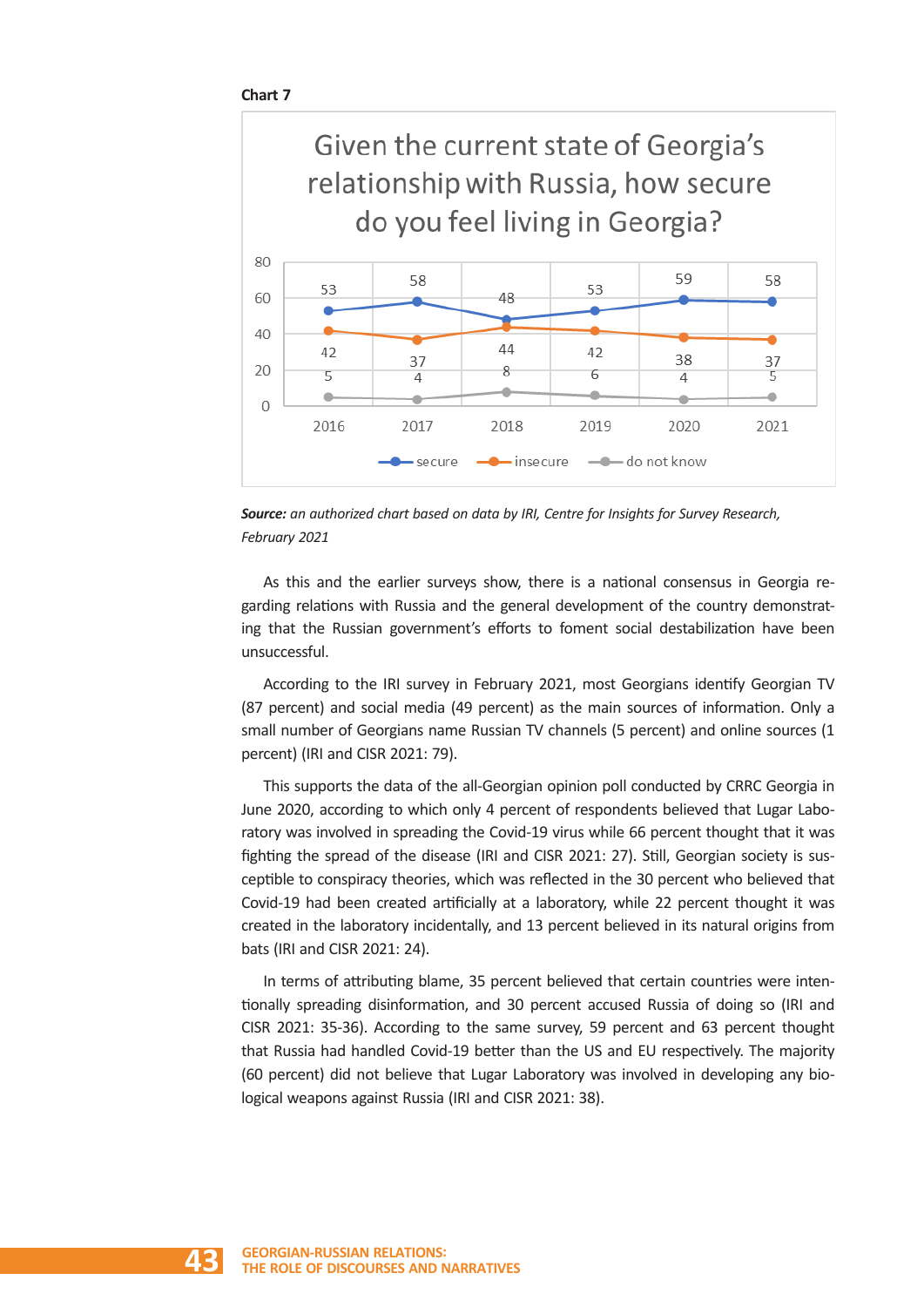# **CONCLUSION**

The Russian state media policy regarding Georgia in the time of Covid-19 can probably be best described as that of benign neglect. Georgia is depicted in the Russian media not as an outright adversary but rather as a "misled family member", who became a "US puppet". According to this narrative, Russia is ready to assist Georgia with throwing off Western control and to offer the small Caucasus nation its political and economic protection. A good illustration of this is a recurrent media topic that exaggerates the significance of Russian tourism for the Georgian economy by suggesting that its reduction due to the Georgian government's Covid-19 measures or political instability can harm the lives of "ordinary" Georgians. The Russian media typically tends to equate the US with the EU in its negative coverage of Georgia being under general Western influence, and the narrative ridiculing Georgia for being an American client state is more often employed than explicitly anti-EU messages.

Another example of patronizing Russian attitudes towards Georgia was a statement made by Sergei Naryshkin, the Director of Russia's Foreign Intelligence Service (SVR), in March 2021. Naryshkin praised the ruling Georgian Dream party for resisting Washington's pressure, which, according to him, causes American frustration (*Vedomosti* 2021a). This stirred considerable political debates in Georgia as the opposition interpreted Naryshkin's statement as evidence of the Russian government's support for the Georgian Dream, which they have long suspected (Civil.ge. 2021). However, accusing each other of having secret links to Russia or being under tacit Russian influence is one of the frequently used tactics employed equally by both the government and opposition. This was noticeable in the run-up to the contested parliamentary elections in 2020 and the political crisis that followed (Yatsyk 2021).

The Russian media discourse on vaccine policy towards Georgia aims to discredit Western vaccines, which should be understood as part of the Sputnik V promotion campaign. Even though Georgia refused to register it, the authorities also indicated that they would consider its registration if it received regulatory approval from the European Medicines Agency, which as of early May 2021, was still pending (Interfax.ru 2020).

Russian public opinion surveys conducted in 2019-2020 show that most Russians feel indifferent about Georgia. The number of respondents who view Georgia as Russia's enemy decreased in the last decade, whereas those who hold opposite views insignificantly increased.

There is no data showing the direct impact of Russian propaganda on Russian public attitudes towards Georgia, but this can be gleaned from the audience's preferences regarding sources of information and negative views about the country. Considering that in 2019, only 15 percent of Russians had ever visited Georgia (FOM. 2019a: 27), the negative clichés that they use to describe that country (FOM. 2019a : 25, 30, 32) most likely stem from the propaganda circulating in the state-controlled information space instead of from their personal travel experiences.

The survey data quoted above suggests that Georgia is less vulnerable to direct Russian disinformation. However, given the fact that there are anti-Western news outlets in

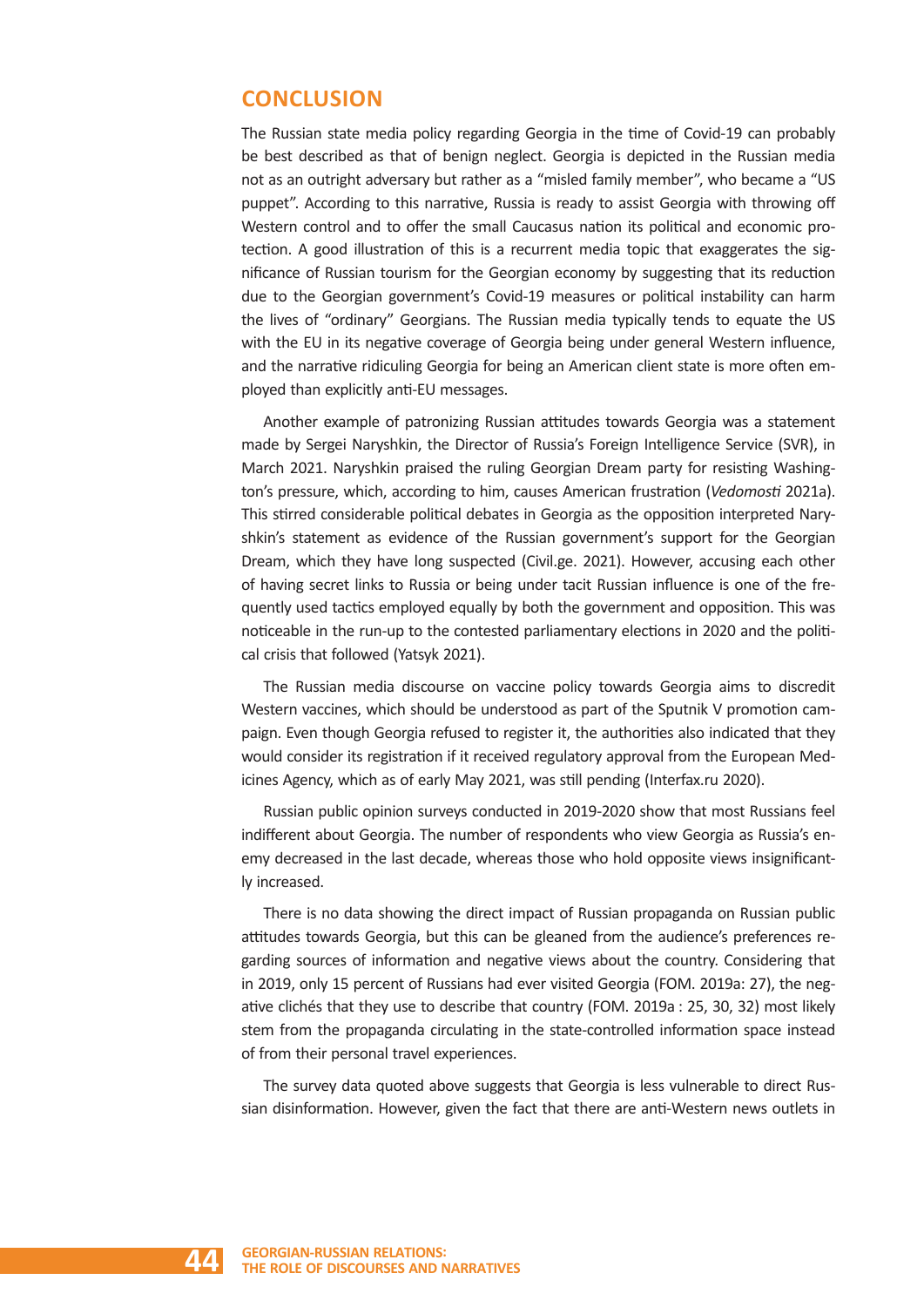Georgia that often translate, $6$  and rebroadcast content taken from the Russian disinformation sources, a certain degree of penetration definitely occurs. Still, it is important not to exaggerate it. A Common Soviet past, mutual Orthodox Christianity, and socially conservative views that are intolerant towards the LGBTQ community predispose some groups to become more vulnerable to Russian disinformation, but they are not sufficient to result in tectonic shifts in societal attitudes in relation to the country's geopolitical trajectory. As long as Russia continues to occupy Abkhazia and South Ossetia and Euro-Atlantic integration remains enshrined in Georgia's Constitution, it is unlikely that Moscow has a chance to win Georgian hearts and minds.

### *ABOUT THE AUTHOR*

Alexandra Yatsyk is a Visiting Professor at the University of Tartu, Estonia and a researcher at Lille University, France. She holds her PhD in Sociology in Russia and served at the Universities of Estonia, Poland, Austria, Sweden, Finland, Russia and USA. Her research interests include identity-making and Russian influence in Eastern and Central Europe and South Caucasus.

#### *BIBLIOGRAPHY*

- 1tv.ru. 2020. "Put' k serdcu lezhit cherez hachapuri: recept dlja prazdnichnogo stola." *1tv.ru*, March 7. https://www.1tv.ru/news/2020-03-07/381663-put\_k\_serdtsu\_lezhit\_cherez\_hachapuri\_retsept\_dlya\_prazdnichnogo\_stola
- 1tv.ru. 2021. "Vladimir Pozner v Tbilisi. Vremja pokazhet. Fragment vypuska ot 01.04.2021." *1tv.ru*, April 1. https://www.1tv.ru/-/ahgpu
- Caucasian Knot. 2021. "Abhazija i Juzhnaja Osetija otkazalis' ot pomoshhi Gruzii v vakcinacii." *Caucasian Knot*, 30 March. https://kavkaz-uzel.media/articles/362310/
- Chkheidze, Irakly. 2020. "Koronavirus v Gruzii: amerikanskaja biolaboratorija ne spravilas' s Covid-19". *EAdaily.com*, November 25. https://eadaily.com/ru/news/2020/11/25/ koronavirus-v-gruzii-amerikanskaya-biolaboratoriya-ne-spravilas-s-covid-19
- Civil.ge. 2020."MDF Releases Report on Anti-western Propaganda in Georgia." *Civil.ge*, July 22. https://civil.ge/archives/360158
- Civil.ge. 2020a. "Public Attitudes in Georgia. Results of June 2020 survey. Carried for NDI by CRRC Georgia." *Civil.ge*, June. https://civil.ge/wp-content/uploads/2020/07/NDI-Georgia-Poll-Results\_June\_2020\_Final-Version\_ENG.pdf
- Civil.ge. 2021. "In Quotes: Georgian Politicians on Russian Foreign Intelligence Statement." *Civil.ge*, March 11. https://civil.ge/archives/404701
- EAdaily.com. 2018."Geneticheskie razrabotki v centre Lugara v Gruzii vyzyvajut trevogu Putina." *EAdaily.com*, October 18. https://eadaily.com/ru/news/2018/10/18/ geneticheskie-razrabotki-v-centre-lugara-v-gruzii-vyzyvayut-trevogu-putina
- EAdaily.com. 2020b. "Biomaterial zhitelej Juzhnoj Osetii sobirajut dlja centra Lugara — KGB". *EAdaily.com*, May 20. https://eadaily.com/ru/news/2020/05/20/ biomaterial-zhiteley-yuzhnoy-osetii-sobirayut-dlya-centra-lugara-kgb
- EAdaily.com. 2020c. "Grazhdanin Gruzii iskal v Juzhnoj Osetii letuchih myshej dlja centra Lugara." *EAdaily.com*, July 4. https://eadaily.com/ru/news/2020/07/16/ grazhdanin-gruzii-iskal-v-yuzhnoy-osetii-letuchih-myshey-dlya-centra-lugara

<sup>6</sup> "The Kremlin's 10 disinformation narratives on Covid-19 in Georgia", ISFED, March 26, 2020, https://isfed.ge/eng/ sotsialuri-mediis-monitoringi/kremlis-10-dezinformatsia-COVID-19-is-shesakheb-saqartveloshi

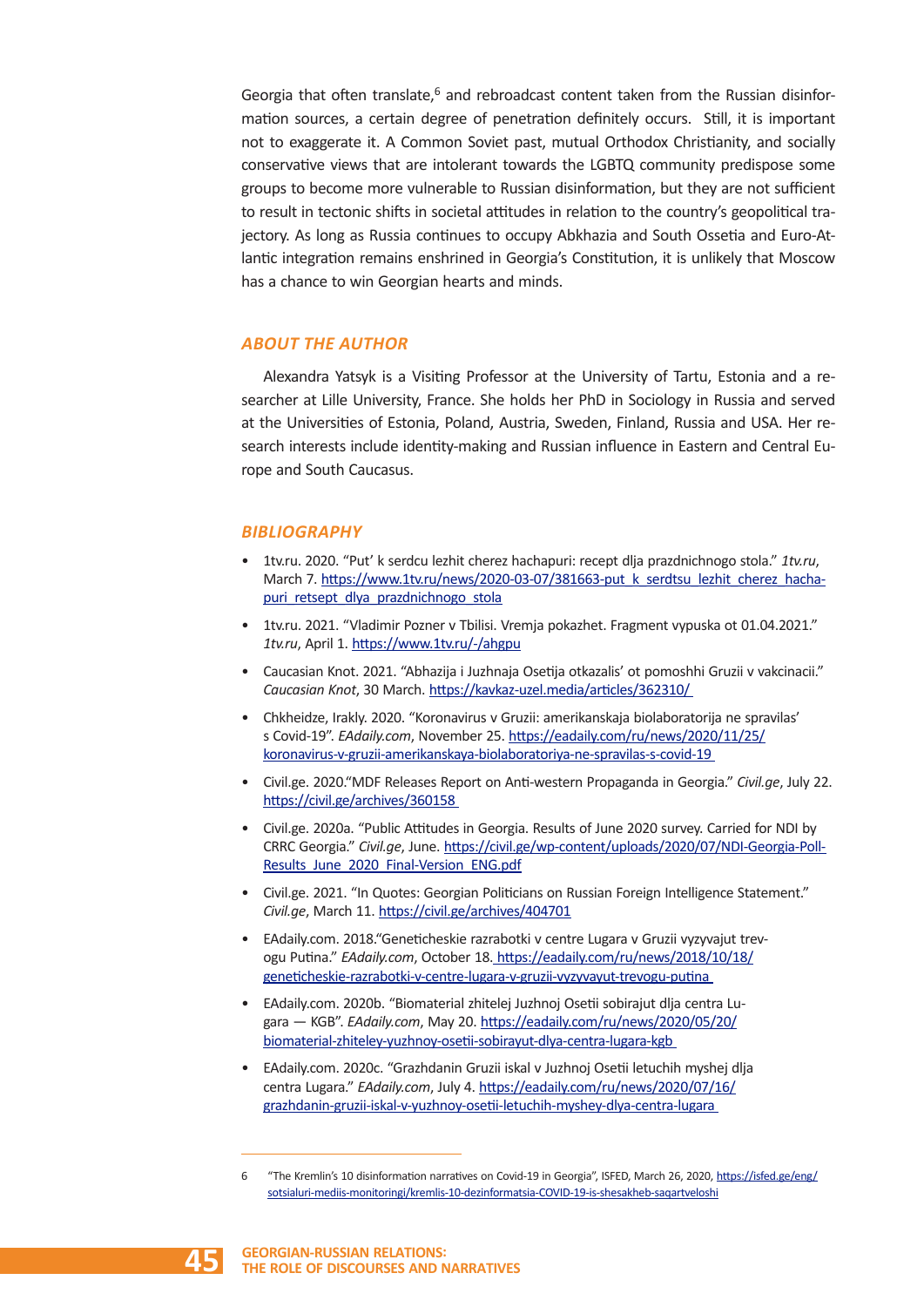- EAdaily.com. 2020d. "Zhitelej Juzhnoj Osetii mogut prednamerenno inficirovat' Covid-19 — KGB." *EAdaily.com*, February 28. https://eadaily.com/ru/news/2020/04/28/ zhiteley-yuzhnoy-osetii-mogut-prednamerenno-inficirovat-covid-19-kgb
- EAdaily.com. 2020e. "KGB proverjaet, primenjaet li Tbilisi protiv Juzhnoj Osetii bioterrorism." *EAdaily.com*, June 4. https://eadaily.com/ru/news/2020/06/04/ kgb-proveryaet-primenyaet-li-tbilisi-protiv-yuzhnoy-osetii-bioterrorizm
- EAdaily.com. 2020f. "Koronavirusa v Gruzii net, no ushherb ot nego sostavil \$ 10 mln." *EAdaily.com*, February 26. https://eadaily.com/ru/news/2020/02/26/ koronavirusa-v-gruzii-net-no-ushcherb-ot-nego-sostavil-10-mln
- EAdaily.com*.* 2020g. "Rasprostranenie koronavirusa: Juzhnuju Osetiju bespokoit centr Lugara v Gruzii." *EAdaily.com*, February 27. https://eadaily.com/ru/news/2020/02/27/ rasprostranenie-koronavirusa-yuzhnuyu-osetiyu-bespokoit-centr-lugara-v-gruzii
- EAdaily.com. 2020h. "SShA narashhivajut biologicheskoe prisutstvie na territorii byvshego SSSR — MID." *EAdaily.com*, April 18. https://eadaily.com/ru/news/2020/04/18/ ssha-narashchivayut-biologicheskoe-prisutstvie-na-territorii-byvshego-sssr-mid
- EAdaily.com. 2021a. "«Vakcina podchinenija»: pochemu Gruzija stavit na Pfizer, a ne na «Sputnik»?" *EAdaily.com*, January 21. https://eadaily.com/ru/news/2021/01/29/ vakcina-podchineniya-pochemu-gruziya-stavit-na-pfizer-a-ne-na-sputnik
- EAdaily.com. 2021b. "Abhazija budet privivat'sja rossijskoj vakcinoj, pomoshh' Gruzii ej ne nuzhna". *EAdaily.com*, March 30. https://eadaily.com/ru/news/2021/03/30/ abhaziya-budet-privivatsya-rossiyskoy-vakcinoy-pomoshch-gruzii-ey-ne-nuzhna
- EAdaily.com. 2021c. "Vakcina protiv korrupcii: pochemu Gruzija ne proizvodit «Sputnik V. *EAdaily.com*, April 1. https://eadaily.com/ru/news/2021/04/01/ vakcina-protiv-korrupcii-pochemu-gruziya-ne-proizvodit-sputnik-v
- EAdaily.com. 2021f. "Vopros politiki Gamkrelidze ob otkaze Gruzii ot «Sputnika V»". *EAdaily.com*, March 17. https://eadaily.com/ru/news/2021/03/17/ vopros-politiki-gamkrelidze-ob-otkaze-gruzii-ot-sputnika-v
- EAdaily.com. 2021g. "Medsestru v Gruzii ubila ne AstraZeneca, a politika rusofobii ee vlastej." *EAdaily.com*, March 24. https://eadaily.com/ru/news/2021/03/24/ medsestru-v-gruzii-ubila-ne-astrazeneca-a-politika-rusofobii-ee-vlastey
- EAdaily.com. 2021h. "Prikazano umirat': pochemu Zapad zapreshhaet Gruzii brat' rossijskuju vakcinu?" *EAdaily.com*, March 7. https://eadaily.com/ru/news/2021/03/07/ prikazano-umirat-pochemu-zapad-zapreshchaet-gruzii-brat-rossiyskuyu-vakcinu
- EAdaily.com*.* 2021i. "Sekretnye biolaboratorii Pentagona u granic Rossii: rassledovanie." *EAdaily.com*, January 23. https://eadaily.com/ru/news/2018/01/23/ sekretnye-biolaboratorii-pentagona-u-granic-rossii-rassledovanie
- EAdaily.com. 2021j. "Tbilisi predlozhil abhazskim i osetinskim vracham podkljuchit'sja k vakcinacii." *EAdaily.com*, March 30. https://eadaily.com/ru/news/2021/03/30/ tbilisi-predlozhil-abhazskim-i-osetinskim-vracham-podklyuchitsya-k-vakcinacii
- EUvsDisInfo. 2018. "DisInfo: Georgian trace may be found in the case of poisoning ex-GRU Colonel Sergei Skripal in Great Britain." *EUvsDisInfo*, Issue 105, April 16. https://euvsdisinfo. eu/report/georgian-trace-may-be-found-in-the-case-of-poisoning-ex-gru-colonel-sergei-skripalin-the-great-britain/
- Facebook. 2020. "Coordinated Inauthentic Behavior Report." *Facebook*, October. https:// about.fb.com/wp-content/uploads/2020/11/October-2020- CIB-Report.pdf
- FOM*.* 2019. "Possija i Gruzija." *Public Opinion Foundation*, July 11. https://media.fom.ru/fombd/d27rig2019.pdf
- FOM. 2019a. "Russia and Georgia. *Dominants.*" *Public Opinion Foundation*, week 27, November 11. https://media.fom.ru/fom-bd/d27rig2019.pdf
- FOM. 2021. Istochniki informacii: dopuskaet li TV-auditorija perekljuchenie na drugie istochniki informacii?" *Public Opinion Foundation*, February 06. https://fom.ru/posts/download/14536

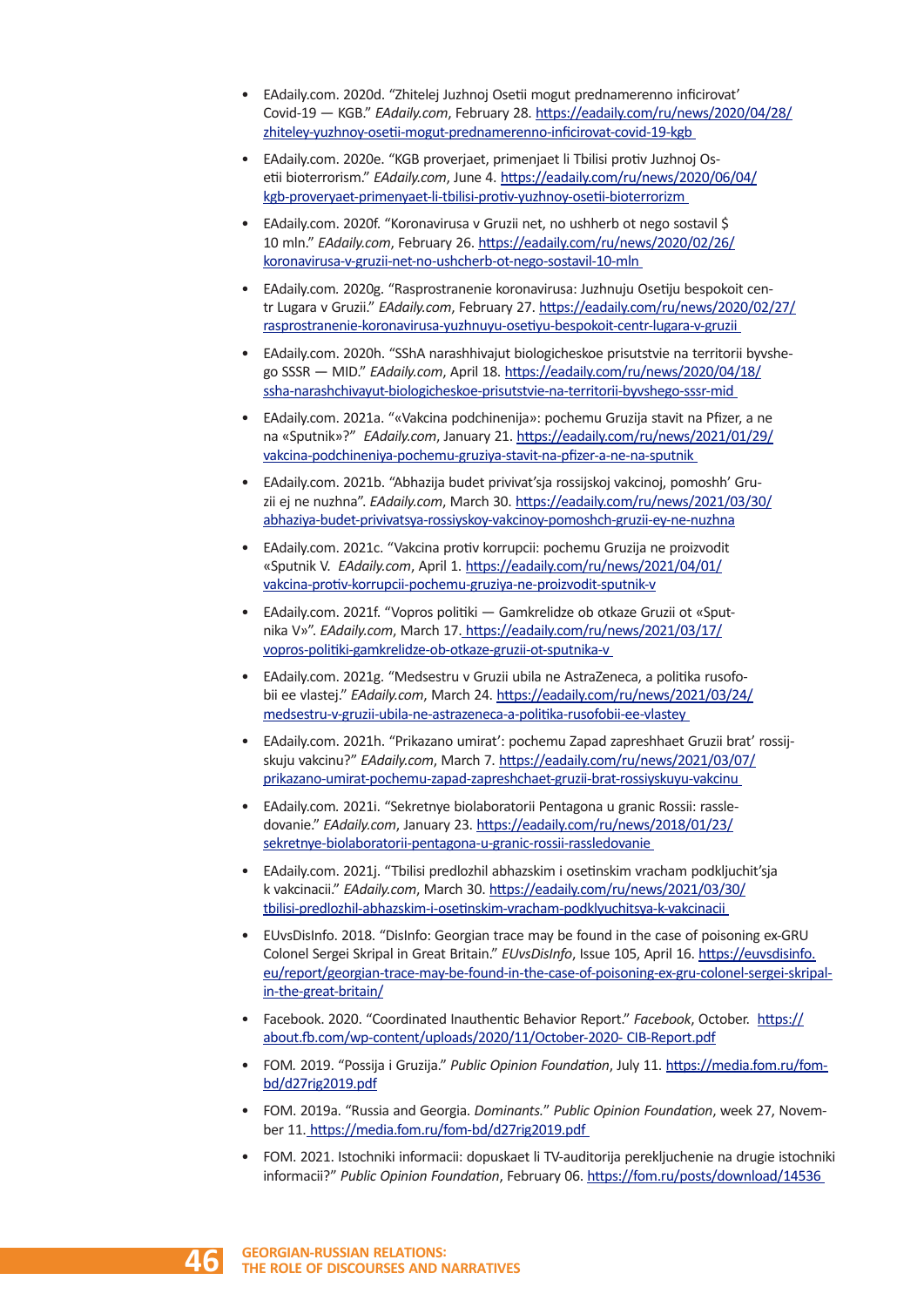- Gelava, Sopho. 2018. "How Kremlin Tries to Cover up Russian Trace in Skripal Case with Lugar Laboratory." *MythDetector*, September 28. http://mythdetector.ge/en/myth/ how-kremlin-tries-cover-russian-trace-skripal-case-lugar-laboratory
- Gozalishvili, Nino. 2021. "The Contested Triangle of Disinformation, Democratization and Populism in Georgia." Policy Memo No. 42, *Georgian Institute of Politics*, February. http://gip. ge/wp-content/uploads/2021/02/Policy-Memo-42\_Gozalishvili.pdf
- Interfax.ru. 2020. "Minzdrav Gruzii dopustil zakupku «Sputnik V», esli vakcinu odobrit VOZ." *Interfax.ru*, December 22. https://www.interfax.ru/world/742525
- IRI and CISR. 2021. "Public Opinion Survey: Residents of Georgia." *IRI and Centre for Insights*  for Survey Research February. https://www.iri.org/sites/default/files/iri\_poll\_presentation-georgia\_february\_2021\_1.pdf
- ISFED. 2020. "The Kremlin's 10 disinformation narratives on Covid-19 in Georgia." *ISFED*, March 26. https://isfed.ge/eng/sotsialuri-mediis-monitoringi/ kremlis-10-dezinformatsia-COVID-19-is-shesakheb-saqartveloshi
- Julukhidze, Grigol. 2020. "How Russian propaganda works in Georgia." *New Eastern Europe* 24(4):13-19
- Karpitskaya, Dina. 2021. "Gruziny: Shhedrye russkie, priezzhajte! U nas komendantskij chas i shtrafy. No zarabotat' hochetsja", *Komsomolskaya Pravda*, May 11. https://www.kp.ru/ daily/27275/4410699/
- Kincha, Shota. 2021. "Protesters foil birthday celebration of famous Russian journalist in Tbilisi." *OC-Media*, April 1. https://oc-media.org/ protesters-foil-birthday-celebration-of-famous-russian-journalist-in-tbilisi/
- Kintsurashvili, Tamar, Gelava Sopho, and Tina Gogoladze. 2019. "Anti-Western Propaganda 2018." *Media Development Foundation*, July. http://mdfgeorgia.ge/uploads/library/119/file/ eng/Anti\_West-2018-ENG.pdf
- Kintsurashvili, Tamar, Gelava, Sopho. 2020. "Anti-Western Propaganda 2019." *Media Development Foundation*. http://mdfgeorgia.ge/uploads/library/173/file/eng/AntiWest- Booklet-ENG. pdf
- Laclau, Ernesto. 1997. *On Populist Reason*. London: Verso
- Levada Center*.* 2020. "Attitudes towards countries." *Levada Center*, September 30. https:// www.levada.ru/en/2020/09/30/attitudes-toward-countries-4/
- MDF. "New Campaign: Georgia should stand up to the Kremlin's manipulation of WWII and commemorate #VEdaywithEurope." *Media Development Foundation*, May. http://www.mdfgeorgia.ge/eng/view\_news/509
- New Izvestia. 2021."Monument to Alexander Griboyedov was desecrated in Tbilisi." *New Izvestia*, April 2. https://en.newizv.ru/news/world/02-04-2021/ monument-to-alexander-griboyedov-was-desecrated-in-tbilisi
- Pataridze, Mariam, Kintsurashvili, Tamar. 2019. "The "Russian World" in Georgia." *Media Development Foundation*, May. http://mdfgeorgia.ge/uploads/library/117/file/eng/ rusuli\_samyaro\_saqarTveloSi\_EN.pdf
- RIA news. 2020. "Deputat napomnil o laboratorijah po izgotovleniju "Novichka" v Gruzii i SShA." *RIA news*, September 9, 2020. https://ria.ru/20200902/novichok-1576642485.html
- Rogoża, Jadwiga, Dubas, Agata. 2008. "The Russian propaganda war: media as a long- and short-range weapon." *CesCommentary*, Issue 9, September 11. https://www.files.ethz.ch/ isn/91705/commentary\_09.pdf
- Samkharadze, Nino. 2021. "Who Supports National Populism in Georgia? Drawing Parallels with the West." Policy Memo No. 39, *Georgian Institute of Politics*, January. http://gip.ge/ wp-content/uploads/2021/01/Policy-Memo-39.pdf
- Shaishmelashvili, Giorgi. 2021. "Russia's Permanent War against Georgia." *Foreign Policy Research Institute*, March 2. https://www.fpri.org/article/2021/03/ russia-permanent-war-georgia/